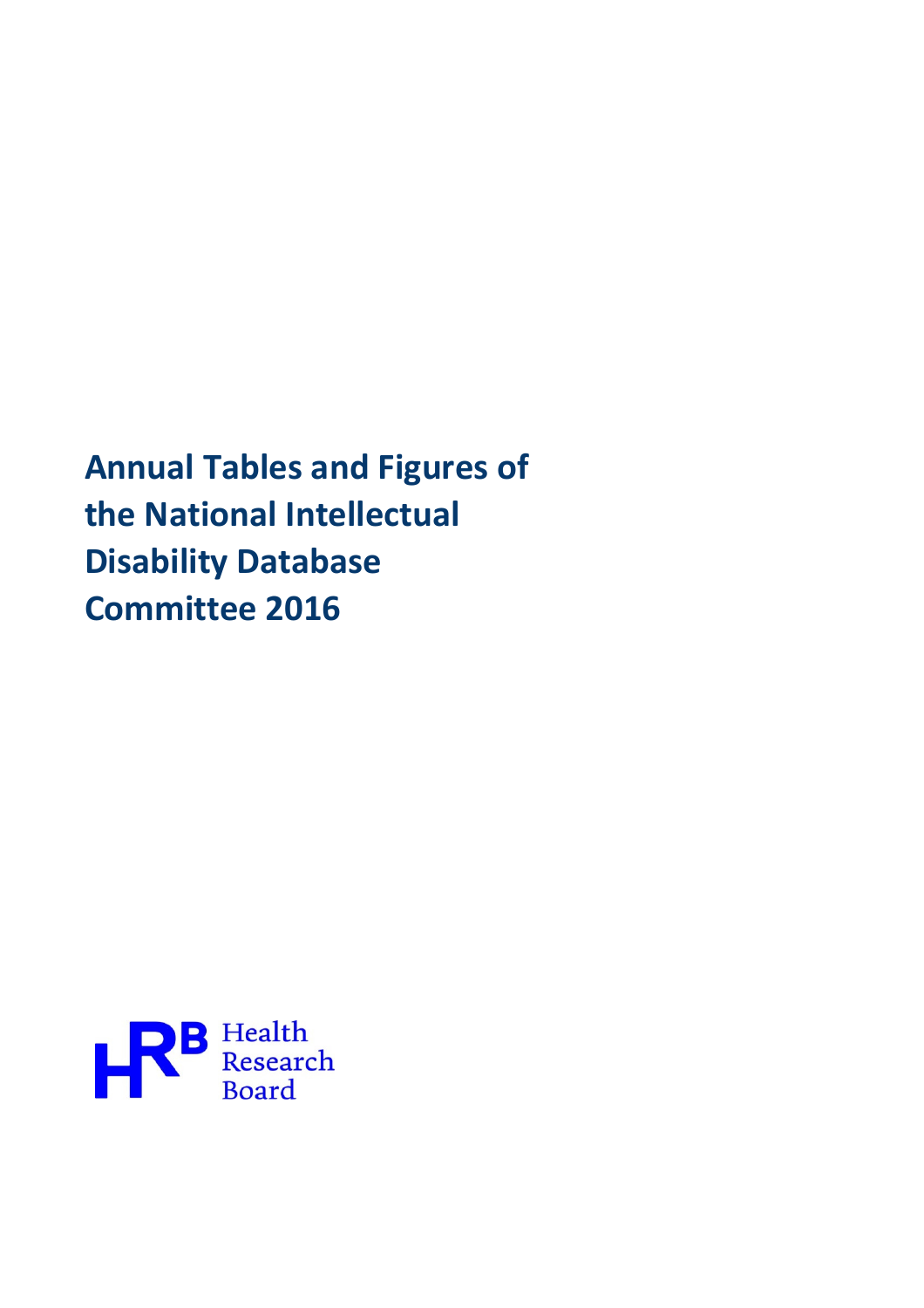|                             | <b>Table of contents</b>                                                                                                                                   | Page No.       |
|-----------------------------|------------------------------------------------------------------------------------------------------------------------------------------------------------|----------------|
| <b>Profile</b>              |                                                                                                                                                            |                |
| Figure 2.1                  | Profile of the population registered on the NIDD, 2016                                                                                                     | $\mathbf{1}$   |
| Table 2.1                   | Number of people registered on the NIDD, by age group, gender and degree of intellectual disability, NIDD 2016                                             | $\overline{2}$ |
| Figure 2.2                  | Individuals registered on the NIDD, by degree of intellectual disability and by age group, NIDD 2016                                                       | $\overline{3}$ |
| Table 2.2                   | Prevalance of intellectual disability, by degree (moderate, severe, profound) and by age group, 2002, 2007, 2016, NIDD 2016                                | $\overline{4}$ |
| Figure 2.3                  | Proportion of people with moderate, severe or profound intellectual disability (combined), by age group, 1974-2016, NIDD 2016                              | 5              |
| Table 2.3                   | Prevalence of intellectual disability, by degree (moderate, severe and profound) and by age group, 1974, 1981, 1996, 2016, NIDD 2016                       | 6              |
| Table 2.4                   | Number of people registered on the NIDD, by CHO region of registration, NIDD 2016                                                                          | $\overline{7}$ |
| Table 2.4a                  | NIDD registrations per 1,000 of the general population, by county of residence, NIDD 2016                                                                  | 8              |
| Table 2.5                   | Number of people registered on the NIDD with a physical and/or sensory disability, by gender, NIDD 2016                                                    | 9              |
| <b>Service provision</b>    |                                                                                                                                                            |                |
| Figure 3.1                  | Summary of service provision by age group, NIDD 2016                                                                                                       | 10             |
| Table 3.1                   | Overall service provision to those registered, NIDD 2016                                                                                                   | 11             |
| Table 3.2                   | Main residential circumstances, by degree of intellectual disability and by age group, NIDD 2016                                                           | 12             |
| Table 3.3                   | Main residential circumstances and overall level of residential service provision, NIDD 2016                                                               | 13             |
| <b>Figure 3.2</b>           | Number of people in receipt of respite nights and median number of respite nights received, by degree of intellectual disability, NIDD 2016                | 14             |
| Table 3.4                   | Use of respite nights, by CHO area of residence, NIDD 2016                                                                                                 | 15             |
| Table 3.5                   | Residential status of people availing of day services, by degree of intellectual disability and by age group, NIDD 2016                                    | 16             |
| Table 3.6                   | Principal day service availed of, by degree of intellectual disability and by age group, NIDD 2016                                                         | 17             |
| Table 3.7                   | Principal day service and overall level of day service provsion by age group, NIDD 2016                                                                    | 18             |
| Table 3.7a                  | Details of main residential circumstances, by degree of intellectual disability and by age group, NIDD 2016                                                | 19             |
| Table 3.8                   | Overall provision of multidisciplinary support services by age group, NIDD 2016                                                                            | 20             |
| Table 3.8a                  | Overall provision of multidisciplinary support services, by age group and CHO of residence, NIDD 2016                                                      | 21             |
| Table 3.8b                  | Percentage of people accessing multidisciplinary support services, by age group and CHO of residence, NIDD 2016                                            | 22             |
| Table 3.9                   | Service provision by CHO region of registration, NIDD 2016                                                                                                 | 23             |
| <b>Service requirements</b> |                                                                                                                                                            |                |
| Figure 4.1                  | Summary of service requirements, NIDD 2016                                                                                                                 | 24             |
| Table 4.1                   | Number of new places required to meet need 2017-2021 by CHO region of registration, NIDD 2016                                                              | 25             |
| Table 4.2                   | Full-time residential service requirements of individuals receiving no residential service in 2016, by degree of intellectual disability, NIDD 2016        | 26             |
| Table 4.3                   | Day service requirements of individuals receiving no day service in 2016, by degree of intellectual disability, NIDD 2016                                  | 27             |
| Figure 4.2                  | Unmet need - number of people requiring residential service or residential support service by age group 2017-2021, NIDD 2016                               | 28             |
| Table 4.4                   | Residential support service requirements of individuals receiving no residential support services in 2016, by degree of intellectual disability, NIDD 2016 | 29             |
| Table 4.5                   | Use of and requirement for respite services by people living in home/independent setting by CHO of residence, NIDD 2016                                    | 30             |
| Table 4.6                   | Category of service change required 2017-2021, by degree of intellectual disability, NIDD 2016                                                             | 31             |
| Table 4.7                   | Number of places requiring change 2017-2021, NIDD 2016                                                                                                     | 32             |
| Table 4.8                   | Pattern of movement of individuals from existing residential service to future residential services, 2017-2021, NIDD 2016                                  | 33             |
| Table 4.9                   | Pattern of movement of individuals from exisiting day service to future day service, 2017-2021, NIDD 2016                                                  | 34             |
| <b>Table 4.10</b>           | Additional residential support services required by people availing of residential support services, NIDD 2016                                             | 35             |
|                             |                                                                                                                                                            |                |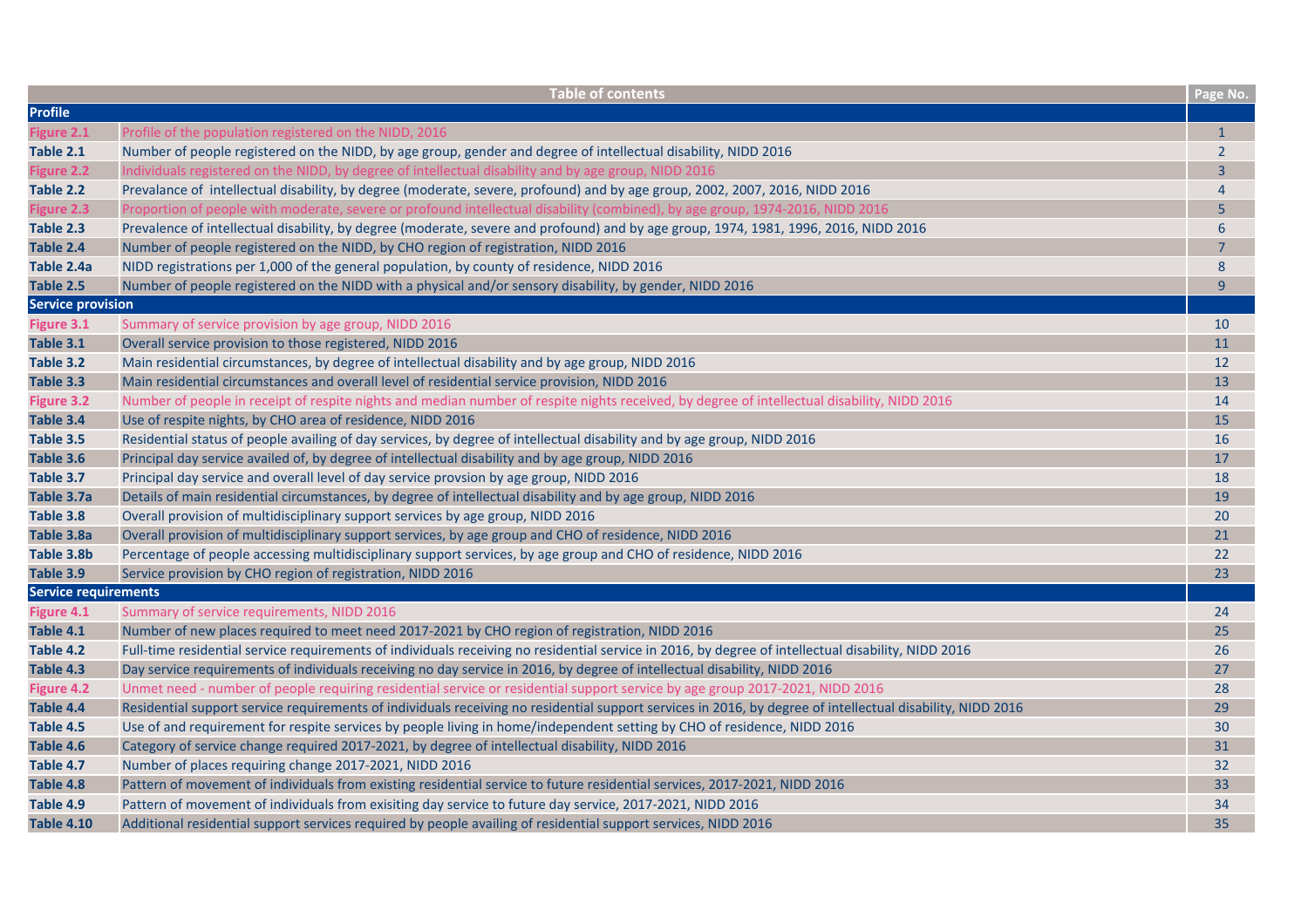| <b>Table 4.11</b> | Day service requirements of individuals aged 11 to 19 years who were in an education setting in 2016, by age group and level of intellectual disability, NIDD 2016   | 36 |
|-------------------|----------------------------------------------------------------------------------------------------------------------------------------------------------------------|----|
| <b>Table 4.12</b> | Overall service requirements of people with intellectual disability resident in psychiatric hospitals in 2016 by CHO region of registration, NIDD 2016               | 37 |
| <b>Table 4.13</b> | Residential service requirements of people currently resident in psychiatric hospitals in 2016 who require transfer to the intellectual disability sector, NIDD 2016 |    |
| Table 4.14a       | Day service requirements of people currently resident in psychiatric hospitals in 2016 who require transfer to the intellectual disability sector, NIDD 2016         | 39 |
| Table 4.14b       | Day service requirements of people appropriately accommodated in psychiatric hospitals in 2016                                                                       | 40 |
| <b>Table 4.15</b> | Pattern of full-time residential service provision required 2017-2021, NIDD 2016                                                                                     | 41 |
| <b>Table 4.16</b> | Pattern of day service provision required 2017-2021, NIDD 2016                                                                                                       | 42 |
| Figure 4.3        | Multidisciplinary support services received in 2016 and required in the period 2017-2021, NIDD 2016                                                                  | 43 |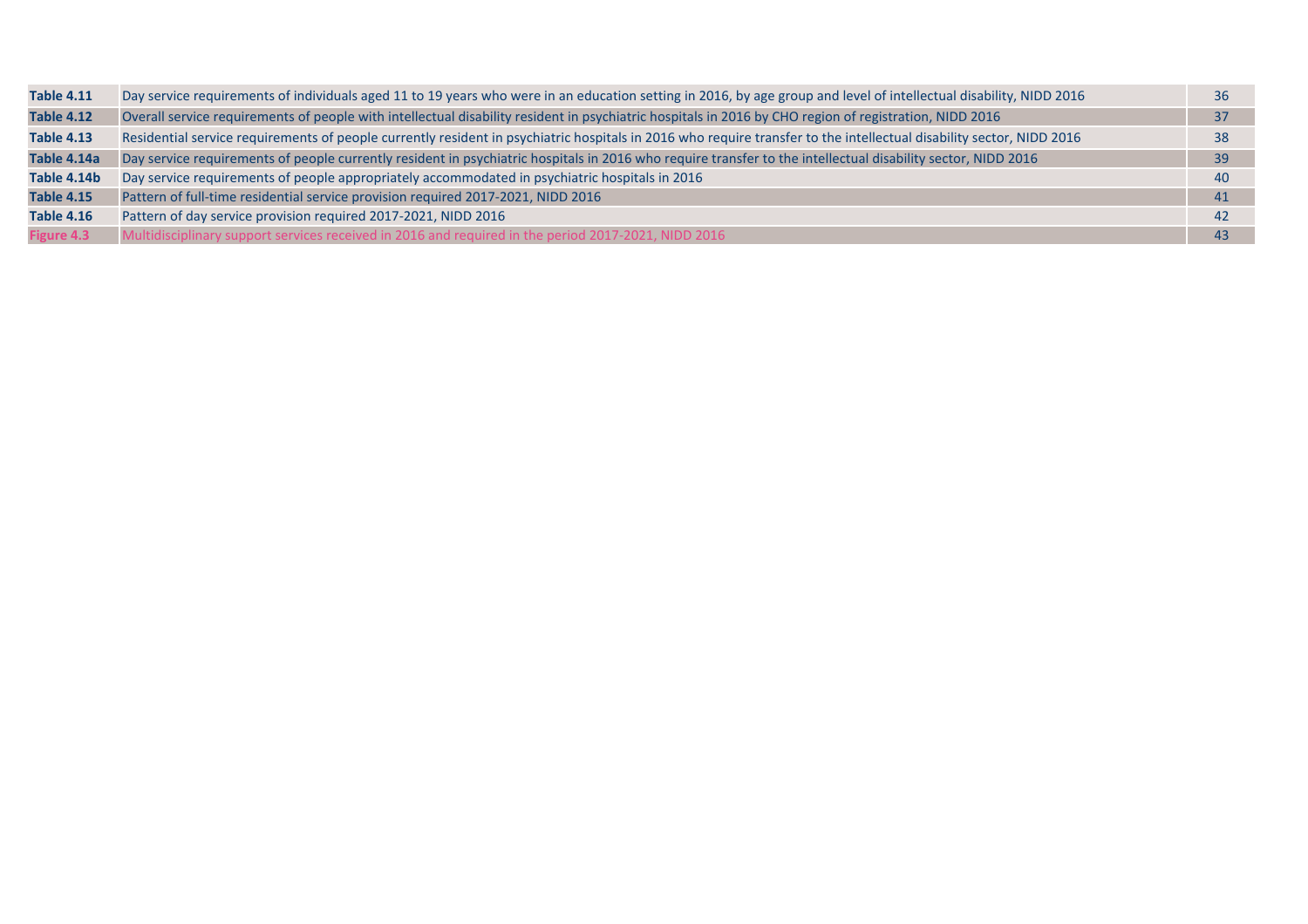|                                                                               | Number of people registered on the NIDD in 2016<br>28,275                             |                                                                                  |                                                        |  |  |  |  |  |  |  |  |  |  |
|-------------------------------------------------------------------------------|---------------------------------------------------------------------------------------|----------------------------------------------------------------------------------|--------------------------------------------------------|--|--|--|--|--|--|--|--|--|--|
|                                                                               |                                                                                       |                                                                                  |                                                        |  |  |  |  |  |  |  |  |  |  |
| <b>Male</b><br>16,629 (58.8%)                                                 | <b>CHO Area of registration*</b>                                                      | Age group                                                                        | <b>Female</b><br>11,646 (41.2%)                        |  |  |  |  |  |  |  |  |  |  |
| Level of intellectual disability<br>%<br>n<br><b>Mild</b><br>$5,316$ $(32.0)$ | $n \times$<br>2,652(9.4)<br>Area 1                                                    | - % -<br>n<br>$0-4$ years<br>$911$ (3.2)                                         | Level of intellectual<br>disability<br><u>n % </u>     |  |  |  |  |  |  |  |  |  |  |
| Moderate<br>$6,743$ $(40.5)$                                                  | 3,255(11.5)<br>Area 2<br>2,384(8.4)<br>Area 3                                         | 2,919(10.3)<br>5-9 years<br>10-14 years 3,090 (10.9)                             | <b>Mild</b><br>3,864(33.2)<br>Moderate<br>4,881 (41.9) |  |  |  |  |  |  |  |  |  |  |
| 2,309 (13.9)<br>Severe<br>Profound<br>467<br>(2.8)                            | 4,198 (14.8)<br>Area 4<br>$\overline{3,572}$ (12.6)<br>Area 5<br>1,385(4.9)<br>Area 6 | 15-19 years 3,222 (11.4)<br>20-34 years 6,352 (22.5)<br>35-54 years 7,701 (27.2) | 1,689(14.5)<br><b>Severe</b>                           |  |  |  |  |  |  |  |  |  |  |
| Not verified 1,794 (10.8)                                                     | 3,686(13.0)<br>Area 7<br>3,792(13.4)<br>Area 8<br>3,351(11.9)<br>Area 9               | 4,080(14.4)<br>55 years+                                                         | Profound<br>394(3.4)<br>Not verified<br>818 (7.0)      |  |  |  |  |  |  |  |  |  |  |

## Figure 2.1 Profile of the population registered on the NIDD, 2016

Notes: During the review and update period prior to the 2016 extract of data from the NIDD, 647 people were removed from the database and there were 1,094 new registrations, the largest proportion of these in the 0-9-year age group. The age and gender distribution by degree of intellectual disability of those registered on the database is summarised in Table 2.1, which shows the corresponding prevalence rates per thousand of the population.

\* The 9 Community Health Organisations (CHOs) are:

Area 1 : Donegal, Sligo/ Leitrim/West Cavan, Cavan/Monaghan

- Area 2 : Galway, Roscommon, Mayo
- Area 3 : Clare, Limerick, North Tipperary/East Limerick
- Area 4 : Kerry, North Cork, North Lee, South Lee, West Cork

Area 5 : South Tipperary, Carlow/Kilkenny, Waterford, Wexford

Area 6 : Wicklow, Dun Laoghaire, Dublin South East

Area 7 : Kildare/West Wicklow, Dublin West, Dublin South City, Dublin South West

Area 8 : Laois/Offaly, Longford/West Meath, Louth/Meath

Area 9 : Dublin North, Dublin North Central, Dublin North West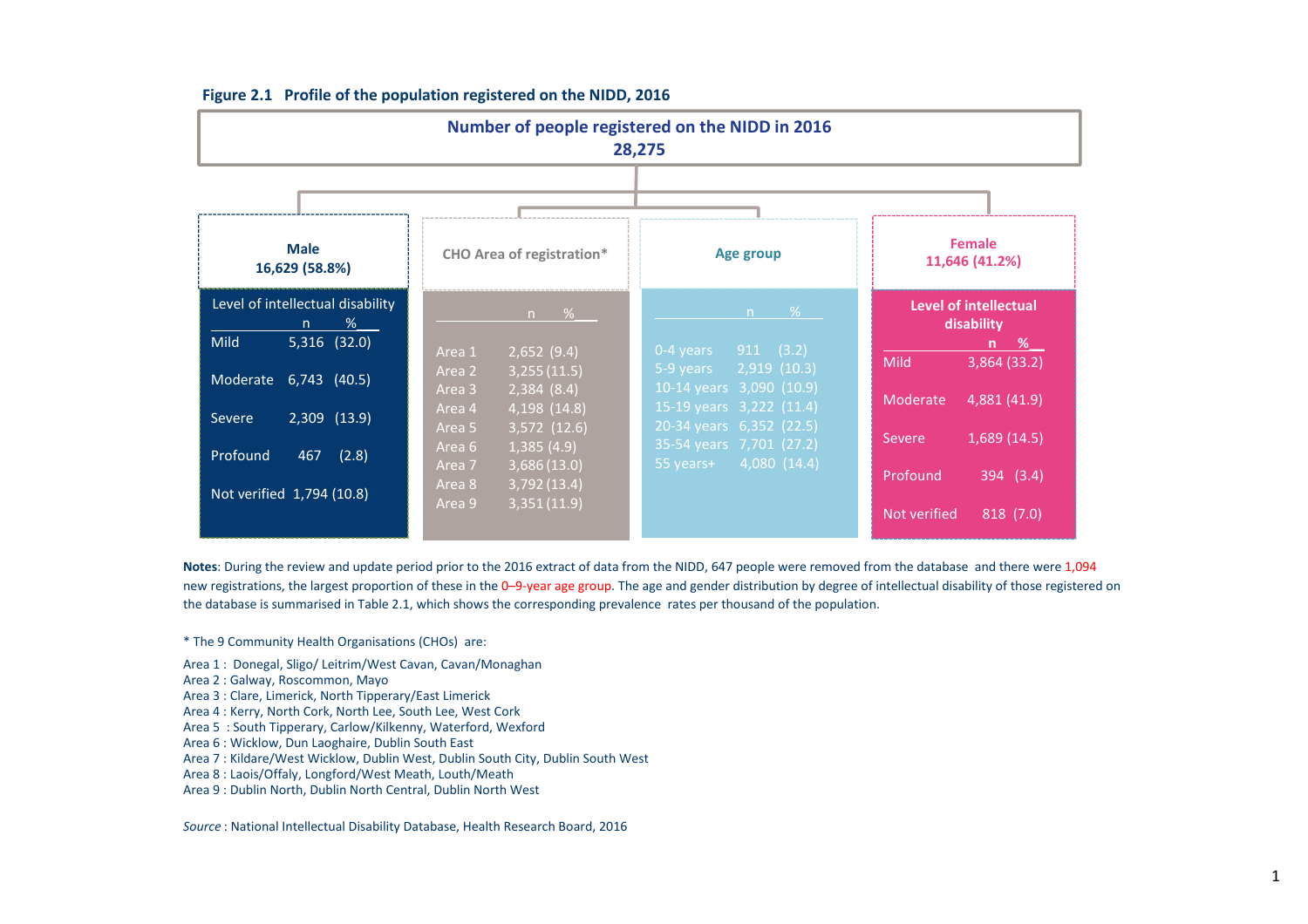| Table 2.1 Number of people registered on the NIDD, by age group, gender and degree of intellectual disability, NIDD 2016 |        |                     |              |               |             |              |        |                 |              |                                                                               |               |              |        |                |              |               |                   |              |  |
|--------------------------------------------------------------------------------------------------------------------------|--------|---------------------|--------------|---------------|-------------|--------------|--------|-----------------|--------------|-------------------------------------------------------------------------------|---------------|--------------|--------|----------------|--------------|---------------|-------------------|--------------|--|
|                                                                                                                          |        | <b>Not verified</b> |              | <b>Mild</b>   |             |              |        | <b>Moderate</b> |              |                                                                               | <b>Severe</b> |              |        | Profound       |              |               | <b>All levels</b> |              |  |
| Age group                                                                                                                | Female | <b>Male</b>         | <b>Total</b> | <b>Female</b> | <b>Male</b> | <b>Total</b> | Female | <b>Male</b>     | <b>Total</b> | <b>Female</b>                                                                 | <b>Male</b>   | <b>Total</b> | Female | <b>Male</b>    | <b>Total</b> | <b>Female</b> | <b>Male</b>       | <b>Total</b> |  |
| $0 - 4$                                                                                                                  | 268    | 469                 | 737          | 41            | 43          | 84           | 20     | 39              | 59           | 9                                                                             | 13            | 22           | 5      | $\overline{4}$ | 9            | 343           | 568               | 911          |  |
| $5-9$                                                                                                                    | 348    | 845                 | 1,193        | 209           | 424         | 633          | 233    | 557             | 790          | 117                                                                           | 147           | 264          | 18     | 21             | 39           | 925           | 1,994             | 2,919        |  |
| 10-14                                                                                                                    | 88     | 263                 | 351          | 409           | 797         | 1,206        | 353    | 782             | 1,135        | 121                                                                           | 218           | 339          | 23     | 36             | 59           | 994           | 2,096             | 3,090        |  |
| 15-19                                                                                                                    | 34     | 106                 | 140          | 489           | 936         | 1,425        | 457    | 802             | 1,259        | 134                                                                           | 213           | 347          | 22     | 29             | 51           | 1,136         | 2,086             | 3,222        |  |
| 20-34                                                                                                                    | 28     | 35                  | 63           | 991           | 1,309       | 2,300        | 1.214  | 1,745           | 2,959        | 362                                                                           | 513           | 875          | 79     | 76             | 155          | 2,674         | 3,678             | 6,352        |  |
| 35-54                                                                                                                    | 34     | 50                  | 84           | 1,080         | 1,205       | 2,285        | 1,619  | 1,928           | 3,547        | 603                                                                           | 825           | 1,428        | 161    | 196            | 357          | 3,497         | 4,204             | 7,701        |  |
| <b>55 &amp; over</b>                                                                                                     | 18     | 26                  | 44           | 645           | 602         | 1,247        | 985    | 890             | 1,875        | 343                                                                           | 380           | 723          | 86     | 105            | 191          | 2,077         | 2,003             | 4,080        |  |
| All ages                                                                                                                 | 818    | 1,794               | 2,612        | 3,864         | 5,316       | 9,180        | 4,881  | 6,743           | 11,624       | 1,689                                                                         | 2,309         | 3,998        | 394    | 467            | 861          | 11,646        | 16,629            | 28,275       |  |
|                                                                                                                          |        |                     |              |               |             |              |        |                 |              | Prevalence rates - numbers per 1,000 of the general population for each group |               |              |        |                |              |               |                   |              |  |
| $0-4$                                                                                                                    | 1.54   | 2.58                | 2.07         | 0.24          | 0.24        | 0.24         | 0.11   | 0.21            | 0.17         | 0.05                                                                          | 0.07          | 0.06         | 0.03   | 0.02           | 0.03         | 1.97          | 3.12              | 2.56         |  |
| $5-9$                                                                                                                    | 2.22   | 5.15                | 3.72         | 1.33          | 2.58        | 1.97         | 1.49   | 3.40            | 2.46         | 0.75                                                                          | 0.90          | 0.82         | 0.11   | 0.13           | 0.12         | 5.90          | 12.16             | 9.10         |  |
| $10 - 14$                                                                                                                | 0.60   | 1.70                | 1.16         | 2.77          | 5.14        | 3.99         | 2.39   | 5.04            | 3.75         | 0.82                                                                          | 1.41          | 1.12         | 0.16   | 0.23           | 0.20         | 6.74          | 13.52             | 10.22        |  |
| 15-19                                                                                                                    | 0.25   | 0.73                | 0.49         | 3.52          | 6.49        | 5.03         | 3.29   | 5.56            | 4.45         | 0.97                                                                          | 1.48          | 1.23         | 0.16   | 0.20           | 0.18         | 8.19          | 14.46             | 11.38        |  |
| 20-34                                                                                                                    | 0.05   | 0.07                | 0.06         | 1.84          | 2.54        | 2.19         | 2.26   | 3.39            | 2.81         | 0.67                                                                          | 1.00          | 0.83         | 0.15   | 0.15           | 0.15         | 4.98          | 7.14              | 6.04         |  |
| 35-54                                                                                                                    | 0.05   | 0.08                | 0.07         | 1.69          | 1.89        | 1.79         | 2.54   | 3.03            | 2.78         | 0.95                                                                          | 1.30          | 1.12         | 0.25   | 0.31           | 0.28         | 5.48          | 6.60              | 6.04         |  |
| <b>55 &amp; over</b>                                                                                                     | 0.03   | 0.05                | 0.04         | 1.23          | 1.27        | 1.25         | 1.88   | 1.87            | 1.88         | 0.66                                                                          | 0.80          | 0.72         | 0.16   | 0.22           | 0.19         | 3.97          | 4.21              | 4.09         |  |
| All ages                                                                                                                 | 0.35   | 0.79                | 0.57         | 1.67          | 2.34        | 2.00         | 2.11   | 2.97            | 2.53         | 0.73                                                                          | 1.02          | 0.87         | 0.17   | 0.21           | 0.19         | 5.03          | 7.32              | 6.16         |  |

Note : Prevalence rates are based on Census of Population 2011 figures (CSO 2012)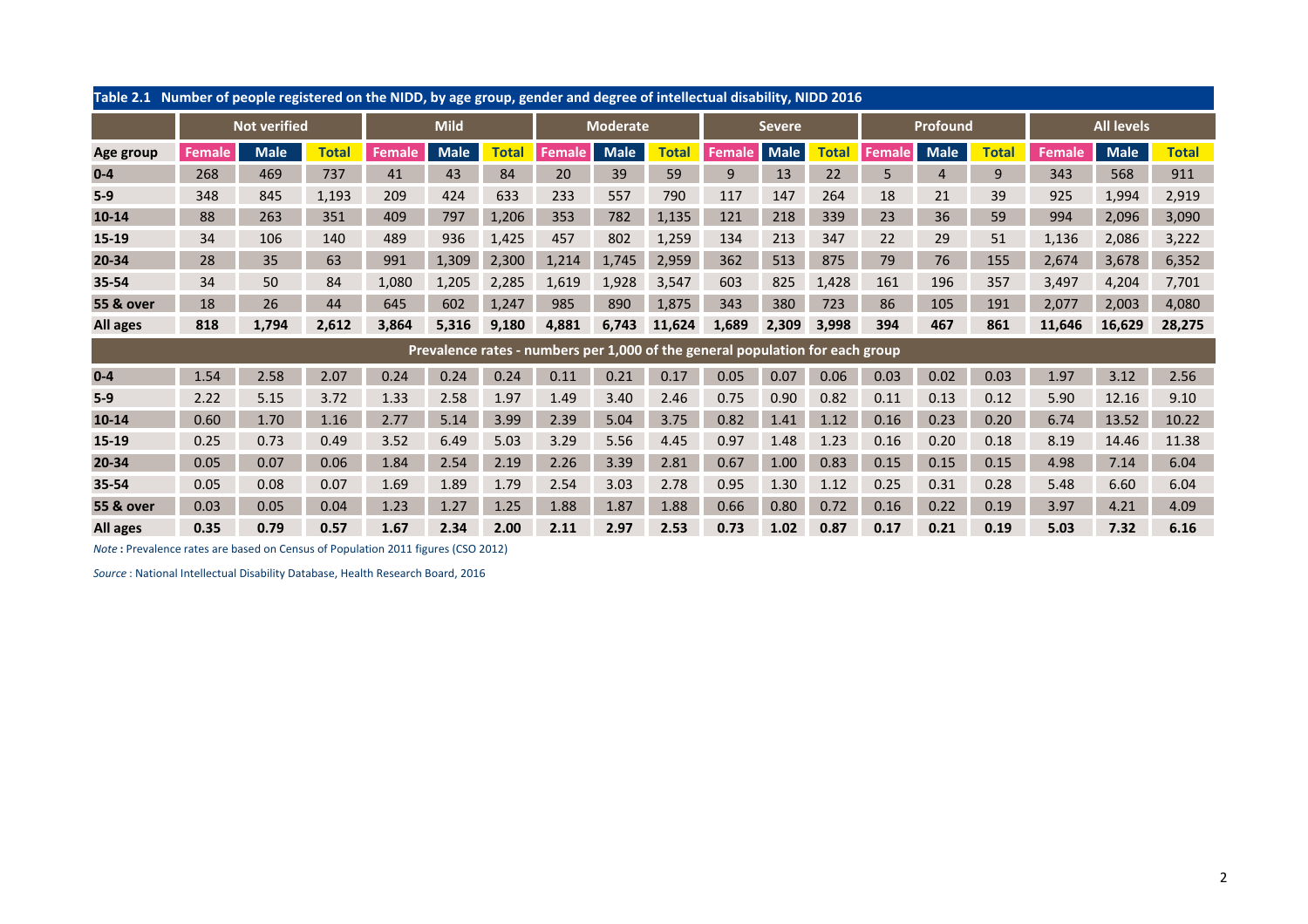

Figure 2.2 Individuals registered on the NIDD, by degree of intellectual disability and by age group, NIDD 2016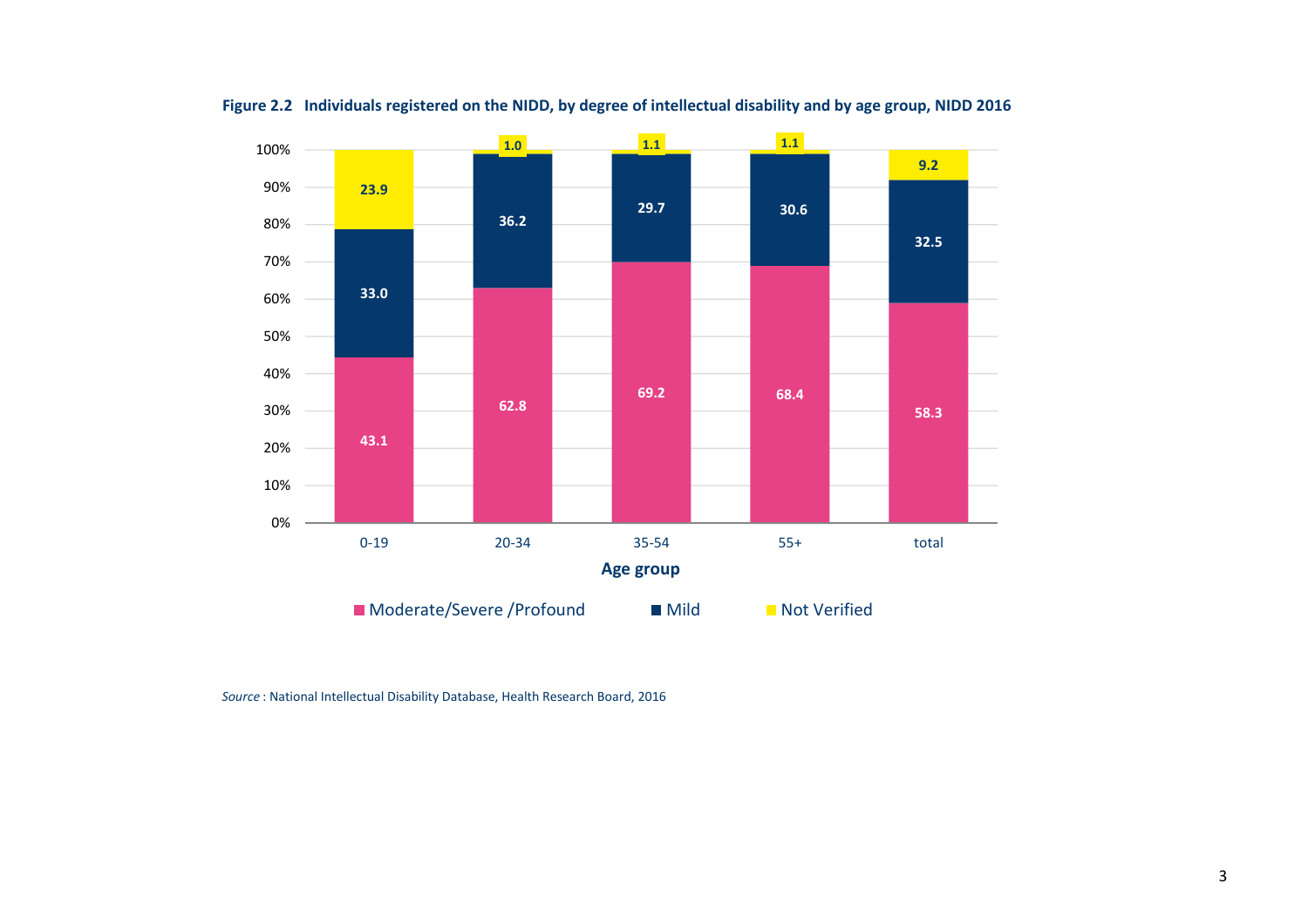| Table 2.2 Prevalance of intellectual disability, by degree (moderate, severe, profound) and by age group, 2002, 2007, 2016, NIDD 2016 |       |                 |        |                                                                |               |       |       |          |      |                   |        |        |  |
|---------------------------------------------------------------------------------------------------------------------------------------|-------|-----------------|--------|----------------------------------------------------------------|---------------|-------|-------|----------|------|-------------------|--------|--------|--|
|                                                                                                                                       |       | <b>Moderate</b> |        |                                                                | <b>Severe</b> |       |       | Profound |      | <b>All levels</b> |        |        |  |
| <b>Age group</b>                                                                                                                      | 2002  | 2007            | 2016   | 2002                                                           | 2007          | 2016  | 2002  | 2007     | 2016 | 2002              | 2007   | 2016   |  |
| $0 - 4$                                                                                                                               | 145   | 69              | 59     | 57                                                             | 19            | 22    | 17    | 6        | 9    | 219               | 94     | 90     |  |
| $5-9$                                                                                                                                 | 645   | 605             | 790    | 257                                                            | 260           | 264   | 52    | 50       | 39   | 954               | 915    | 1,093  |  |
| $10 - 14$                                                                                                                             | 806   | 895             | 1,135  | 271                                                            | 304           | 339   | 48    | 56       | 59   | 1,125             | 1,255  | 1,533  |  |
| 15-19                                                                                                                                 | 947   | 940             | 1,259  | 287                                                            | 276           | 347   | 75    | 53       | 51   | 1,309             | 1,269  | 1,657  |  |
| 20-34                                                                                                                                 | 2,912 | 2,813           | 2,959  | 1,158                                                          | 1,053         | 875   | 353   | 268      | 155  | 4,423             | 4,134  | 3,989  |  |
| 35-54                                                                                                                                 | 2,936 | 3,127           | 3,547  | 1,500                                                          | 1,507         | 1,428 | 425   | 472      | 357  | 4,861             | 5,106  | 5,332  |  |
| <b>55 &amp; over</b>                                                                                                                  | 1,104 | 1,293           | 1,875  | 474                                                            | 548           | 723   | 88    | 123      | 191  | 1,666             | 1,964  | 2,789  |  |
| All ages                                                                                                                              | 9,495 | 9,742           | 11,624 | 4,004                                                          | 3,967         | 3,998 | 1,058 | 1,028    | 861  | 14,557            | 14,737 | 16,483 |  |
|                                                                                                                                       |       |                 |        | Prevalence rates - numbers per 1,000 of the general population |               |       |       |          |      |                   |        |        |  |
| $0-4$                                                                                                                                 | 0.52  | 0.23            | 0.17   | 0.21                                                           | 0.06          | 0.06  | 0.06  | 0.02     | 0.03 | 0.79              | 0.31   | 0.25   |  |
| $5-9$                                                                                                                                 | 2.44  | 2.10            | 2.46   | 0.97                                                           | 0.90          | 0.82  | 0.20  | 0.17     | 0.12 | 3.61              | 3.17   | 3.41   |  |
| $10 - 14$                                                                                                                             | 2.82  | 3.27            | 3.75   | 0.95                                                           | 1.11          | 1.12  | 0.17  | 0.20     | 0.20 | 3.94              | 4.58   | 5.07   |  |
| 15-19                                                                                                                                 | 3.02  | 3.24            | 4.45   | 0.92                                                           | 0.95          | 1.23  | 0.24  | 0.18     | 0.18 | 4.18              | 4.37   | 5.85   |  |
| 20-34                                                                                                                                 | 3.08  | 2.64            | 2.81   | 1.22                                                           | 0.99          | 0.83  | 0.37  | 0.25     | 0.15 | 4.68              | 3.88   | 3.79   |  |
| 35-54                                                                                                                                 | 2.81  | 2.73            | 2.78   | 1.44                                                           | 1.32          | 1.12  | 0.41  | 0.41     | 0.28 | 4.66              | 4.46   | 4.18   |  |
| 55 & over                                                                                                                             | 1.40  | 1.48            | 1.88   | 0.60                                                           | 0.63          | 0.72  | 0.11  | 0.14     | 0.19 | 2.12              | 2.24   | 2.79   |  |
| All ages                                                                                                                              | 2.42  | 2.30            | 2.53   | 1.02                                                           | 0.94          | 0.87  | 0.27  | 0.24     | 0.19 | 3.72              | 3.48   | 3.59   |  |

Note: Prevalence rates are based on Census of Population 2011 figures (CSO 2012)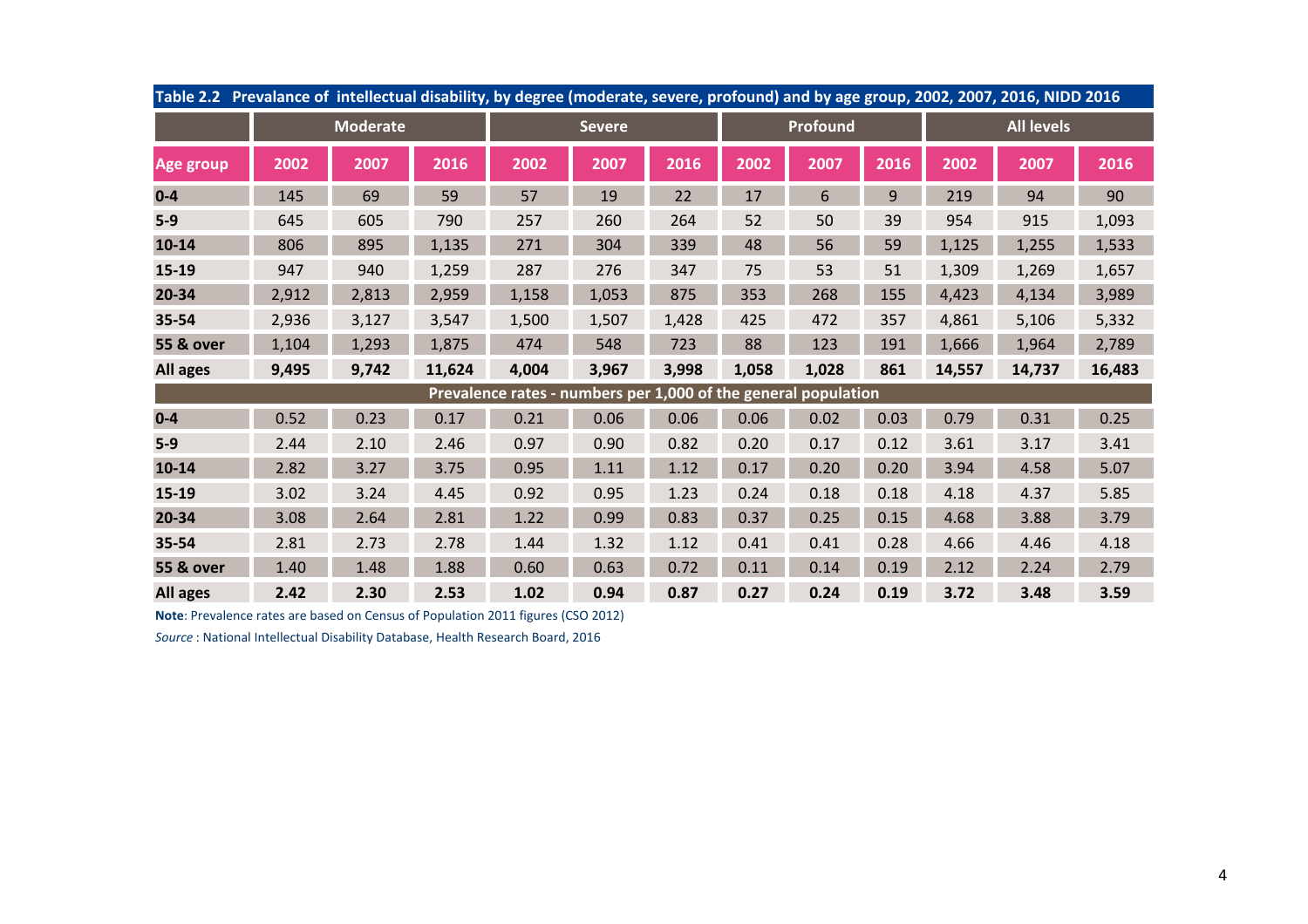



Sources:

Mulcahy M (1976) Census of the mentally handicapped in the Republic of Ireland 1974: non-residential. Dublin: Medico-Social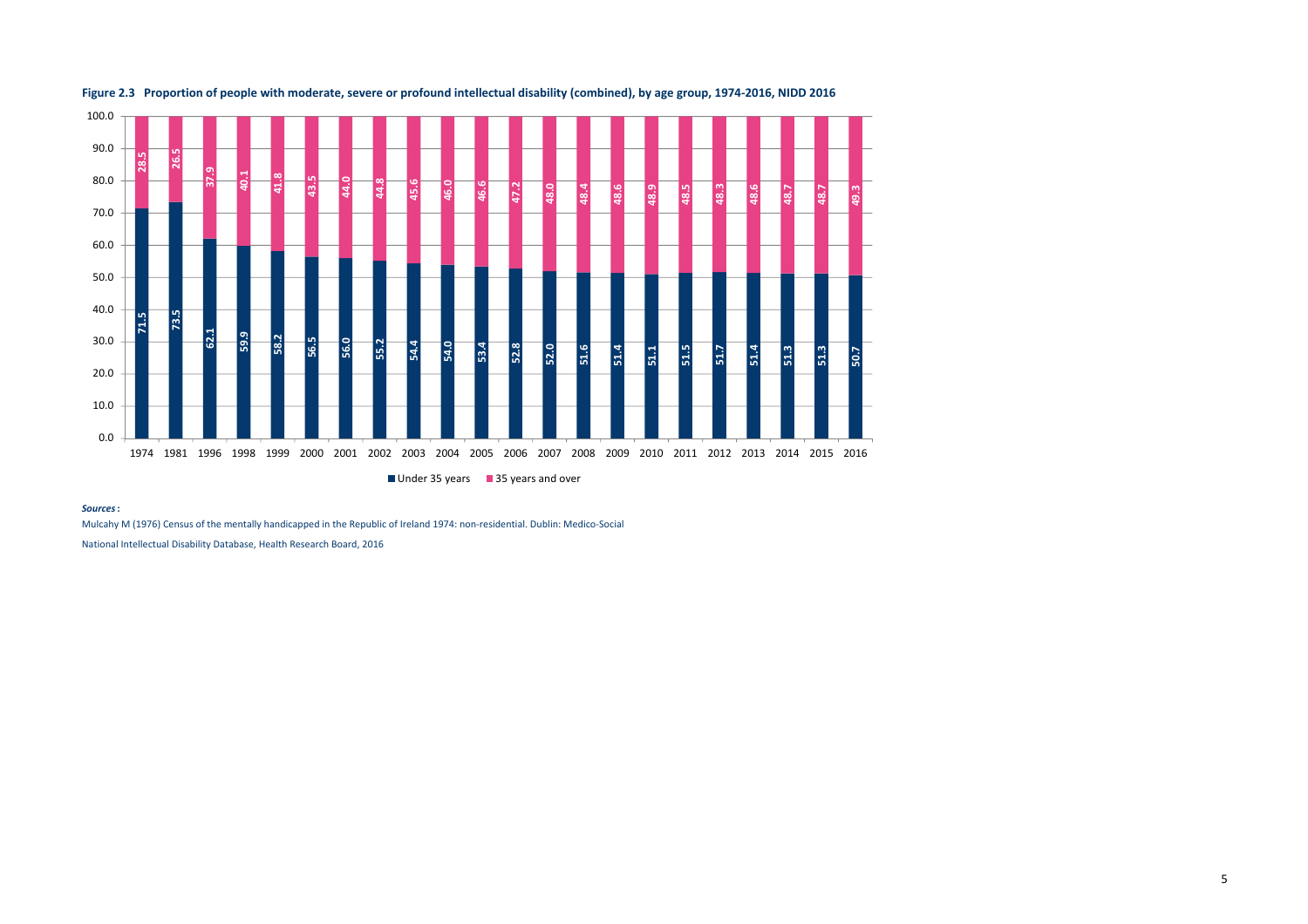|           | Table 2.3 Prevalence of intellectual disability, by degree (moderate, severe and profound) and by age group, 1974, 1981, 1996, 2016, NIDD 2016 |       |                 |                                                                               |       |               |       |       |       |          |       |      |                   |        |        |        |
|-----------|------------------------------------------------------------------------------------------------------------------------------------------------|-------|-----------------|-------------------------------------------------------------------------------|-------|---------------|-------|-------|-------|----------|-------|------|-------------------|--------|--------|--------|
|           |                                                                                                                                                |       | <b>Moderate</b> |                                                                               |       | <b>Severe</b> |       |       |       | Profound |       |      | <b>All levels</b> |        |        |        |
| Age group | 1974                                                                                                                                           | 1981  | 1996            | 2016                                                                          | 1974  | 1981          | 1996  | 2016  | 1974  | 1981     | 1996  | 2016 | 1974              | 1981   | 1996   | 2016   |
| $0 - 4$   | 189                                                                                                                                            | 214   | 226             | 59                                                                            | 143   | 92            | 83    | 22    | 99    | 26       | 30    | 9    | 431               | 332    | 339    | 90     |
| $5-9$     | 809                                                                                                                                            | 955   | 736             | 790                                                                           | 617   | 330           | 260   | 264   | 224   | 99       | 77    | 39   | 1,650             | 1,384  | 1,073  | 1,093  |
| $10 - 14$ | 752                                                                                                                                            | 1,035 | 948             | 1,135                                                                         | 583   | 428           | 305   | 339   | 292   | 117      | 93    | 59   | 1,627             | 1,580  | 1,346  | 1,533  |
| 15-19     | 698                                                                                                                                            | 1,203 | 1,072           | 1,259                                                                         | 445   | 508           | 378   | 347   | 241   | 154      | 132   | 59   | 1,384             | 1,865  | 1,582  | 1,657  |
| 20-34     | 1,498                                                                                                                                          | 2,419 | 2,997           | 2,959                                                                         | 1,017 | 1,129         | 1,350 | 875   | 441   | 340      | 460   | 51   | 2,956             | 3,888  | 4,807  | 3,989  |
| 35-54     | 1,321                                                                                                                                          | 1,559 | 2,626           | 3,547                                                                         | 626   | 612           | 1,183 | 1,428 | 201   | 97       | 343   | 155  | 2,148             | 2,268  | 4,152  | 5,332  |
| 55 & over | 669                                                                                                                                            | 715   | 987             | 1,875                                                                         | 307   | 248           | 394   | 723   | 84    | 24       | 53    | 357  | 1,060             | 987    | 1,434  | 2,789  |
| All ages  | 5,936                                                                                                                                          | 8,100 | 9,592           | 11,624                                                                        | 3,738 | 3,347         | 3,953 | 3,998 | 1,582 | 857      | 1,188 | 861  | 11,256            | 12,304 | 14,733 | 16,483 |
|           |                                                                                                                                                |       |                 | Prevalence rates - numbers per 1,000 of the general population for each group |       |               |       |       |       |          |       |      |                   |        |        |        |
| $0 - 4$   | 0.60                                                                                                                                           | 0.62  | 0.83            | 0.17                                                                          | 0.45  | 0.27          | 0.30  | 0.06  | 0.31  | 0.07     | 0.11  | 0.03 | 1.36              | 0.97   | 1.24   | 0.25   |
| $5-9$     | 2.55                                                                                                                                           | 2.73  | 2.31            | 2.46                                                                          | 1.95  | 0.94          | 0.82  | 0.82  | 0.71  | 0.28     | 0.24  | 0.12 | 5.20              | 3.95   | 3.37   | 3.41   |
| $10 - 14$ | 2.52                                                                                                                                           | 3.08  | 2.72            | 3.75                                                                          | 1.95  | 1.27          | 0.88  | 1.12  | 0.98  | 0.35     | 0.27  | 0.20 | 5.45              | 4.70   | 3.86   | 5.07   |
| 15-19     | 2.61                                                                                                                                           | 3.79  | 3.20            | 4.45                                                                          | 1.66  | 1.60          | 1.13  | 1.23  | 0.90  | 0.48     | 0.39  | 0.18 | 5.17              | 5.88   | 4.72   | 5.85   |
| 20-34     | 2.78                                                                                                                                           | 3.33  | 3.93            | 2.81                                                                          | 1.88  | 1.56          | 1.77  | 0.83  | 0.82  | 0.47     | 0.60  | 0.15 | 5.48              | 5.35   | 6.31   | 3.79   |
| 35-54     | 2.13                                                                                                                                           | 2.43  | 3.25            | 2.78                                                                          | 1.01  | 0.95          | 1.46  | 1.12  | 0.32  | 0.15     | 0.42  | 0.28 | 3.46              | 3.53   | 5.14   | 4.18   |
| 55 & over | 1.08                                                                                                                                           | 1.09  | 1.45            | 1.88                                                                          | 0.50  | 0.38          | 0.58  | 0.72  | 0.14  | 0.04     | 0.08  | 0.19 | 1.71              | 1.51   | 2.11   | 2.79   |
| All ages  | 1.99                                                                                                                                           | 2.35  | 2.72            | 2.53                                                                          | 1.25  | 0.97          | 1.12  | 0.87  | 0.53  | 0.25     | 0.34  | 0.19 | 3.80              | 3.60   | 4.18   | 3.59   |

Note: Prevalence rates are based on Census of Population 2011 figures (CSO 2012)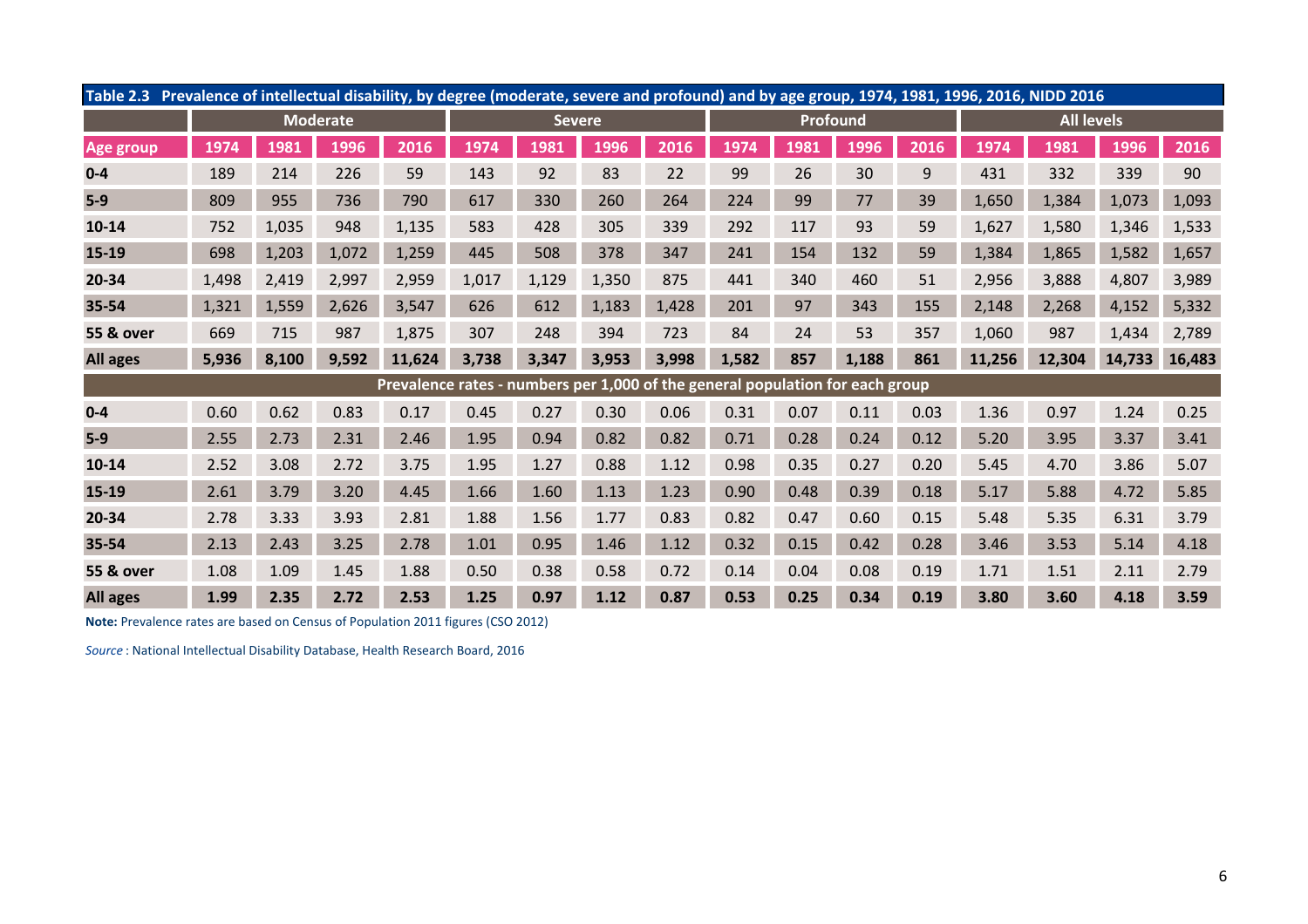| Table 2.4 Number of people registered on the NIDD, by CHO region of registration, NIDD 2016 |        |       |  |  |  |  |  |  |  |  |  |
|---------------------------------------------------------------------------------------------|--------|-------|--|--|--|--|--|--|--|--|--|
|                                                                                             | n      | %     |  |  |  |  |  |  |  |  |  |
| Area 1: Donegal, Sligo/Leitrim/West Cavan, Cavan/Monaghan                                   | 2,652  | 9.4   |  |  |  |  |  |  |  |  |  |
| Area 2: Galway, Roscommon, Mayo                                                             | 3,255  | 11.5  |  |  |  |  |  |  |  |  |  |
| Area 3: Clare, Limerick, North Tipperary/East Limerick                                      | 2,384  | 8.4   |  |  |  |  |  |  |  |  |  |
| Area 4: Kerry, North Cork, North Lee, South Lee, West Cork                                  | 4,198  | 14.8  |  |  |  |  |  |  |  |  |  |
| Area 5: South Tipperary, Carlow Kilkenny, Waterford, Wexford                                | 3,572  | 12.6  |  |  |  |  |  |  |  |  |  |
| Area 6: Wicklow, Dun Laoghaire, Dublin South East                                           | 1,385  | 4.9   |  |  |  |  |  |  |  |  |  |
| Area 7: Kildare /West Wicklow, Dublin West, Dublin South City, Dublin South West            | 3,686  | 13    |  |  |  |  |  |  |  |  |  |
| Area 8: Laois/Offaly, Longford/West Meath, Louth/Meath                                      | 3,792  | 13.4  |  |  |  |  |  |  |  |  |  |
| Area 9: Dublin North, Dublin North Central, Dublin North West                               | 3,351  | 11.9  |  |  |  |  |  |  |  |  |  |
| <b>Total</b>                                                                                | 28,275 | 100.0 |  |  |  |  |  |  |  |  |  |

Note: In each CHO there are also a number of people who are not registered on the NIDD but are receiving services from intellectual disabilty service providers.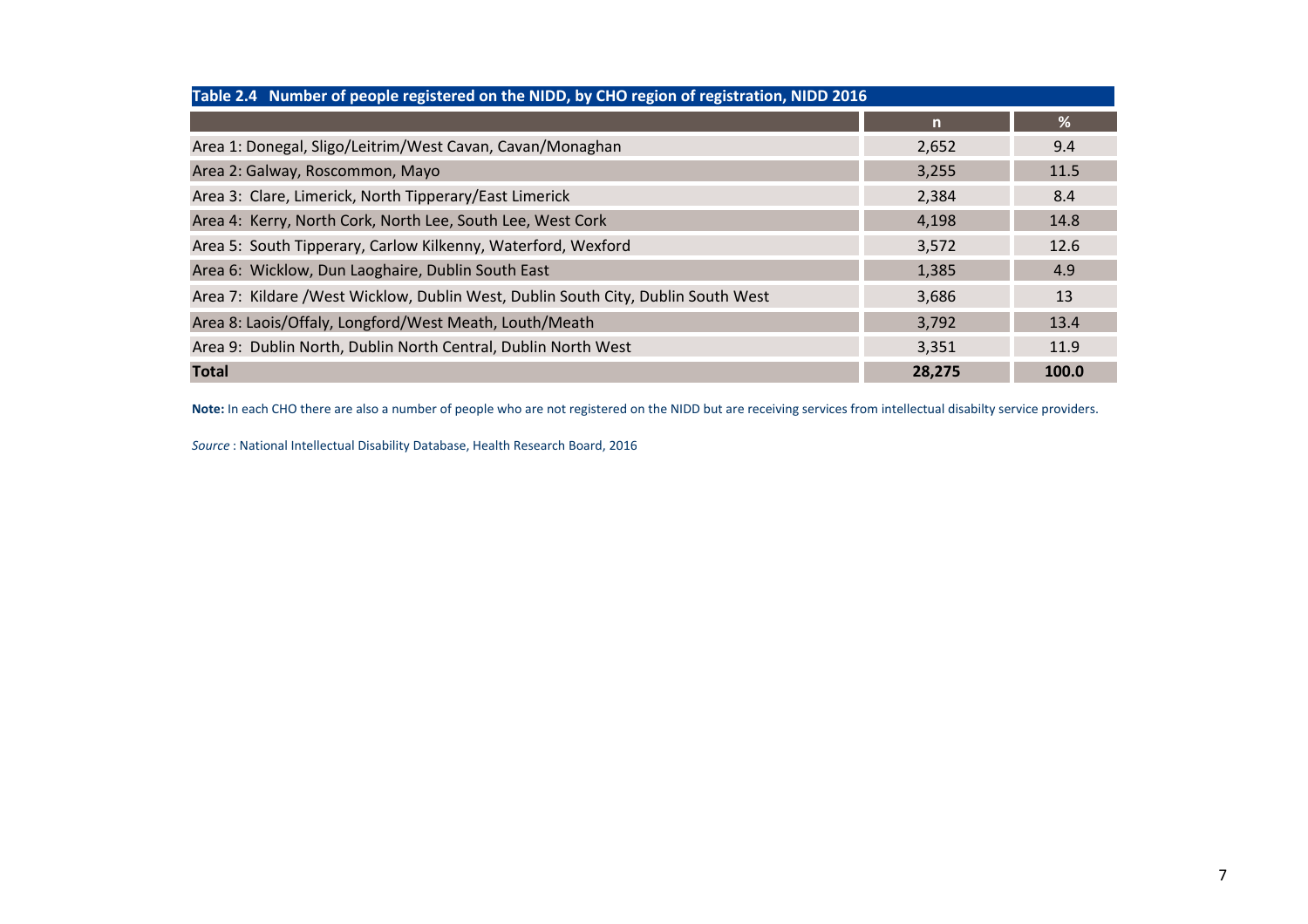Table 2.4a NIDD registrations per 1,000 of the general population, by county of residence, NIDD 2016

| County                   | <b>Total population</b> | <b>NIDD</b> | <b>Prevalence rate</b> | % of NIDD<br>(28, 275) |
|--------------------------|-------------------------|-------------|------------------------|------------------------|
| Carlow                   | 54,612                  | 417         | 7.6                    | 1.5                    |
| <b>Dublin</b>            | 1,273,069               | 6,274       | 4.9                    | 22.2                   |
| Kildare                  | 210,312                 | 1,428       | 6.8                    | 5.1                    |
| Kilkenny                 | 95,419                  | 693         | 7.3                    | 2.5                    |
| Laois                    | 80,559                  | 458         | 5.7                    | 1.6                    |
| Longford                 | 39,000                  | 227         | 5.8                    | 0.8                    |
| Louth                    | 122,897                 | 1,080       | 8.8                    | 3.8                    |
| Meath                    | 184,135                 | 1,000       | 5.4                    | 3.5                    |
| Offaly                   | 76,687                  | 379         | 4.9                    | 1.3                    |
| Westmeath                | 86,164                  | 622         | 7.2                    | 2.2                    |
| Wexford                  | 145,320                 | 934         | 6.4                    | 3.3                    |
| Wicklow                  | 136,640                 | 693         | 5.1                    | 2.5                    |
| Clare                    | 117,196                 | 558         | 4.8                    | 2.0                    |
| Cork                     | 519,032                 | 3,203       | 6.2                    | 11.3                   |
| Kerry                    | 145,502                 | 956         | 6.6                    | 3.4                    |
| Limerick                 | 191,809                 | 1,568       | 8.2                    | 5.5                    |
| North Tipperary          | 70,322                  | 372         | 5.3                    | 1.3                    |
| South Tipperary          | 88,432                  | 615         | 7.0                    | 2.2                    |
| Waterford                | 113,795                 | 784         | 6.9                    | 2.8                    |
| Galway                   | 250,653                 | 1,648       | 6.6                    | 5.8                    |
| Leitrim                  | 31,798                  | 137         | 4.3                    | 0.5                    |
| Mayo                     | 130,638                 | 1,152       | 8.8                    | 4.1                    |
| Roscommon                | 64,065                  | 473         | 7.4                    | 1.7                    |
| Sligo                    | 65,393                  | 686         | 10.5                   | 2.4                    |
| Cavan                    | 73,183                  | 451         | 6.2                    | 1.6                    |
| Donegal                  | 161,137                 | 1,047       | 6.5                    | 3.7                    |
| Monaghan                 | 60,483                  | 396         | 6.5                    | 1.4                    |
| Out of state             |                         | 24          |                        | 0.1                    |
| <b>All registrations</b> | 4,588,252               | 28,275      | 6.2                    | 100.0                  |

Note: Prevalence rates are based on Census of Population 2011 figures (CSO 2012)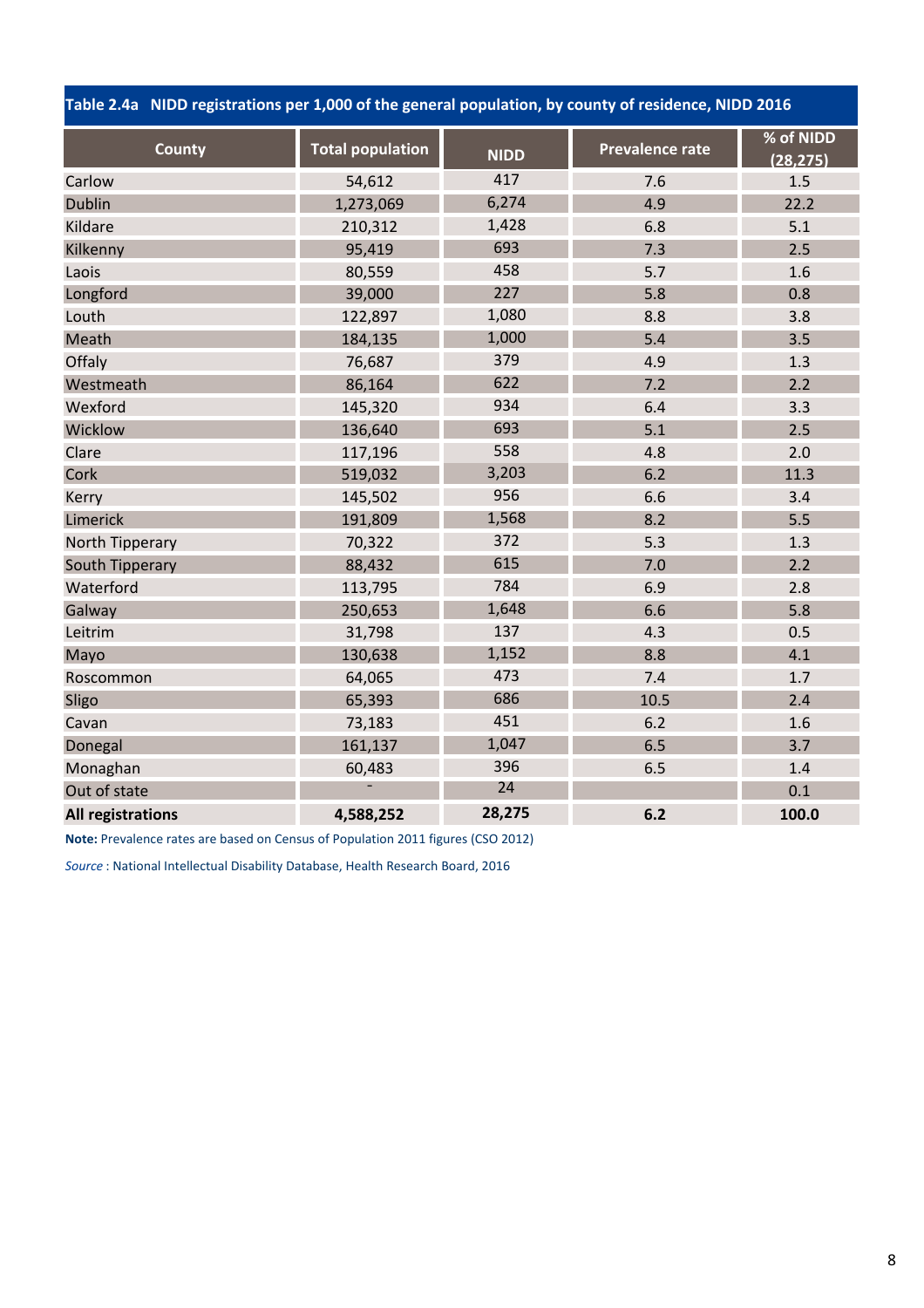| Table 2.5 Number of people registered on the NIDD with a physical and/or sensory disability, by gender, NIDD<br>2016 |              |       |               |       |              |              |  |  |  |  |  |
|----------------------------------------------------------------------------------------------------------------------|--------------|-------|---------------|-------|--------------|--------------|--|--|--|--|--|
|                                                                                                                      | <b>Male</b>  |       | <b>Female</b> |       |              | <b>Total</b> |  |  |  |  |  |
|                                                                                                                      | $\mathsf{n}$ | %     | $\mathbf n$   | %     | $\mathsf{n}$ | %            |  |  |  |  |  |
| Intellectual and physical /sensory<br>disability                                                                     | 7,562        | 45.5  | 5,467         | 46.9  | 13,029       | 46.1         |  |  |  |  |  |
| Intellectual disability only                                                                                         | 9,062        | 54.5  | 6,179         | 53.1  | 15,241       | 53.9         |  |  |  |  |  |
| <b>Total</b>                                                                                                         | 16,624       | 100.0 | 11,646        | 100.0 | 28,270*      | 100.0        |  |  |  |  |  |

\*Missing cases=5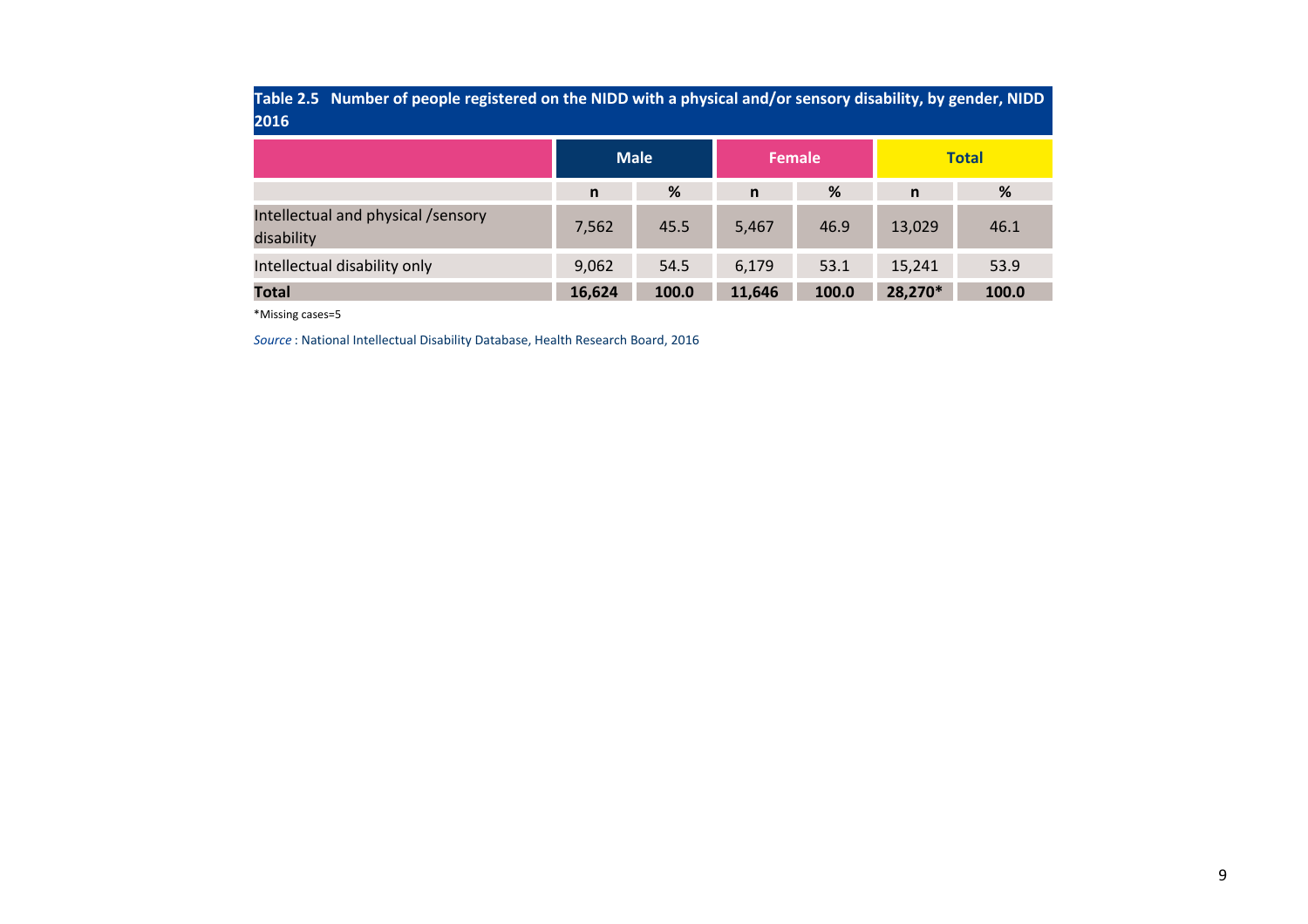

# Figure 3.1 Summary of service provision by age group, NIDD 2016

Note: The NIDD permits the recording of two different types of residential service and three different types of day service for each person registered on the database. The data above represent each person's main day and main residential service only. Overall service provision is detailed in Table 3.3 and 3.7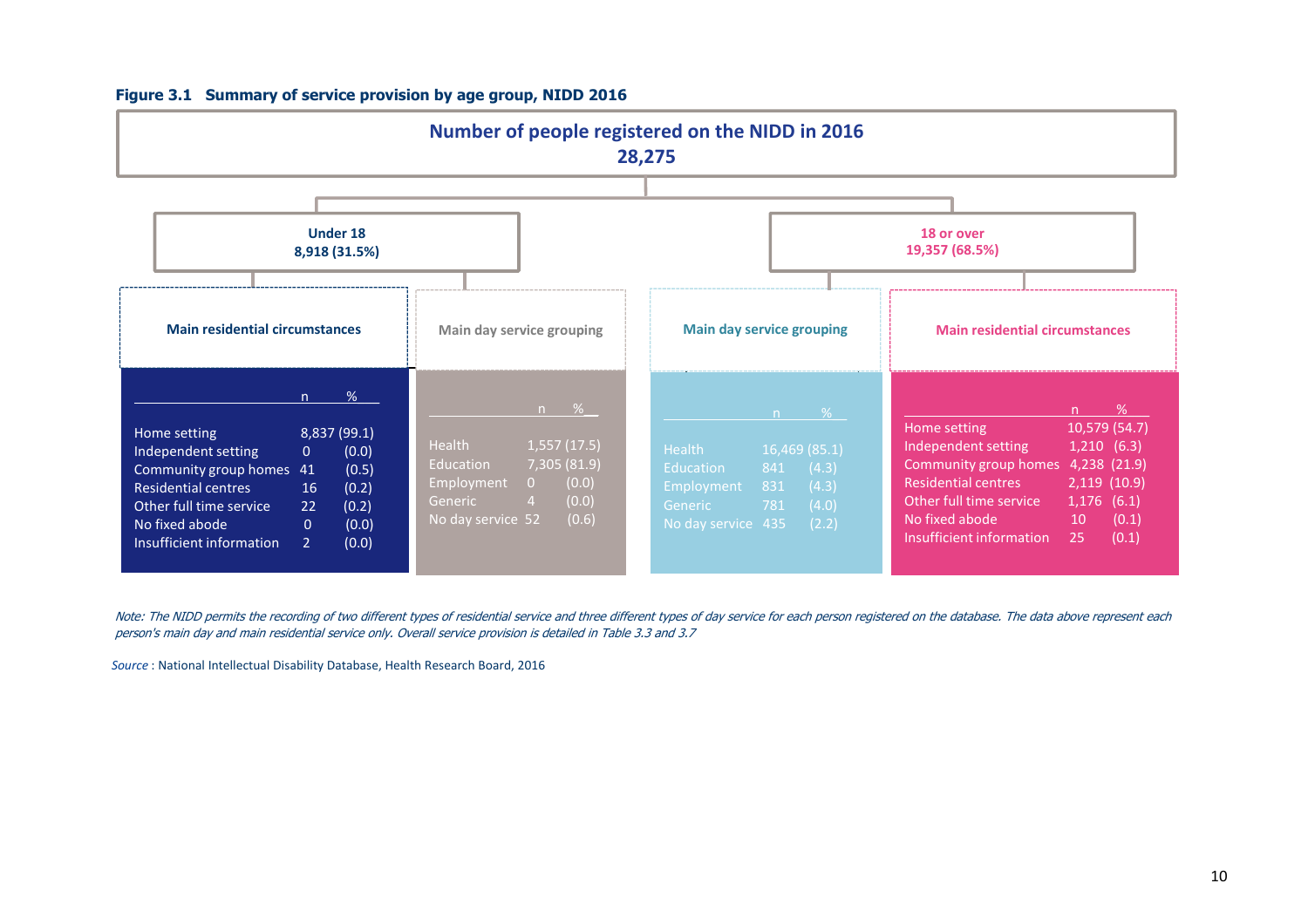| Table 3.1 Overall service provision to those registered, NIDD 2016 |        |        |  |  |  |  |  |  |  |  |  |  |
|--------------------------------------------------------------------|--------|--------|--|--|--|--|--|--|--|--|--|--|
|                                                                    | n      | %      |  |  |  |  |  |  |  |  |  |  |
| Attending day services on a daily basis                            | 20.231 | 71.6%  |  |  |  |  |  |  |  |  |  |  |
| Receiving 5 or 7 day residential services<br>26.4%<br>7.464        |        |        |  |  |  |  |  |  |  |  |  |  |
| Resident in a psychiatric hospital                                 | 148    | 0.5%   |  |  |  |  |  |  |  |  |  |  |
| Receiving residential support services only                        | 20     | 0.1%   |  |  |  |  |  |  |  |  |  |  |
| Receiving no service - on waiting list                             | 239    | 0.8%   |  |  |  |  |  |  |  |  |  |  |
| No current service requirements                                    | 173    | 0.6%   |  |  |  |  |  |  |  |  |  |  |
| <b>Total</b>                                                       | 28.275 | 100.0% |  |  |  |  |  |  |  |  |  |  |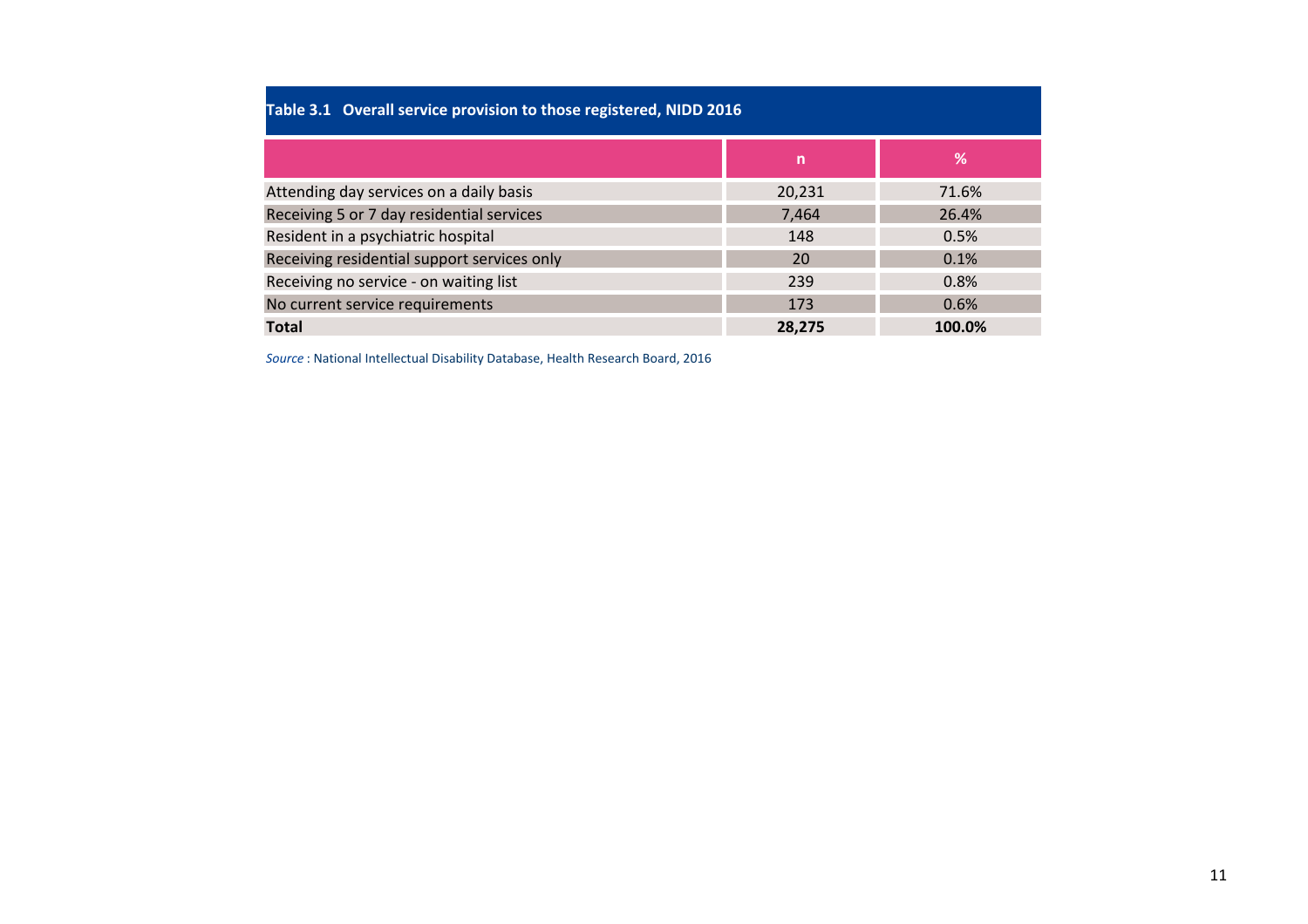| Table 3.2 Main residential circumstances, by degree of intellectual disability and by age group, NIDD 2016 |          |                     |              |              |              |              |             |        |              |              |                          |              |              |              |              |          |         |       |              |              |
|------------------------------------------------------------------------------------------------------------|----------|---------------------|--------------|--------------|--------------|--------------|-------------|--------|--------------|--------------|--------------------------|--------------|--------------|--------------|--------------|----------|---------|-------|--------------|--------------|
|                                                                                                            |          | <b>Not verified</b> |              |              |              |              | <b>Mild</b> |        |              |              | Moderate/severe/profound |              |              |              | <b>Total</b> |          |         |       |              |              |
|                                                                                                            | $0 - 19$ |                     | 20-34 35-54  |              |              | $0 - 19$     |             |        |              | <b>Total</b> | $0 - 19$                 |              | 35-54        |              | <b>Total</b> | $0 - 19$ | $20-34$ | 35-54 | $55+$        | <b>Total</b> |
| Home Setting                                                                                               | 2,417    | 56                  | 42           | 20           | 2,535        | 3,334        | 2,015       | 1,265  | 332          | 6,946        | 4,251                    | 3,171        | 2,088        | 425          | 9,935        | 10.002   | 5,242   | 3,395 | 777          | 19,416       |
| Independent/Semi-independent Setting                                                                       | 0        | $\sim$              | 29           | 13           | 44           | $\Omega$     | 128         | 459    | 336          | 923          | $\Omega$                 | 28           | 119          | 96           | 243          |          | 158     | 607   | 445          | 1,210        |
| <b>Community Group Homes</b>                                                                               | $\sim$   | $\sim$              | 10           |              | 21           | 10           | 93          | 405    | 379          | 887          | 62                       | 406          | 1,799 1,104  |              | 3,371        | 73       | 502     | 2.214 | 1,490        | 4,279        |
| <b>Residential Centres</b>                                                                                 | 0        | $\mathbf{0}$        | $\mathbf{0}$ | $\mathbf{0}$ | $\mathbf{0}$ | $\sim$       | 18          | 69     | 100          | 188          | 22                       | 171          | 867          | 887          | 1,947        | 23       | 189     | 936   | 987          | 2,135        |
| Other full-time services*                                                                                  | $\sim$   | $\mathbf{0}$        | $\sim$       | $\sim$       |              | $\sim$       | 40          | 79     | 100          | 221          | 36                       | 204          | 454          | 276          | 970          | 40       | 244     | 534   | 380          | 1,198        |
| No fixed abode                                                                                             | 0        | $\mathbf{0}$        | $\mathbf 0$  | $\mathbf{0}$ | $\mathbf{0}$ | $\mathbf{0}$ | $\sim$      | 5      | $\mathbf{0}$ | 9            | $\Omega$                 | $\mathbf{0}$ | $\mathbf{0}$ | $\sim$       | $\sim$       |          | $\sim$  | 5     | $\sim$       | 10           |
| Insufficient Information                                                                                   | $\sim$   | $\sim$              | $\sim$       | $\mathbf{0}$ |              | $\sim$       |             | $\sim$ | $\mathbf{0}$ | 6            | $\sim$                   | 9            | 5            | $\mathbf{0}$ | 16           | $\sim$   | 13      | 10    | $\mathbf{0}$ | 27           |
| <b>Total</b>                                                                                               | 2.421    | 63                  | 84           | 44           | 2.612        | 3.348        | 2.300       | 2.285  |              | 1.247 9.180  | 4,373                    | 3,989        | 5,332        | 2.789        | 16.483       | 10,142   | 6,352   | 7.701 | 4,080        | 28,275       |

\* Other full-time services include psychiatric hospitals, intensive placements, nursing homes, mental health community residences and full-time residential support places.

~ To protect against the risk of indirect identification of individuals, items with less than 5 entries have been removed.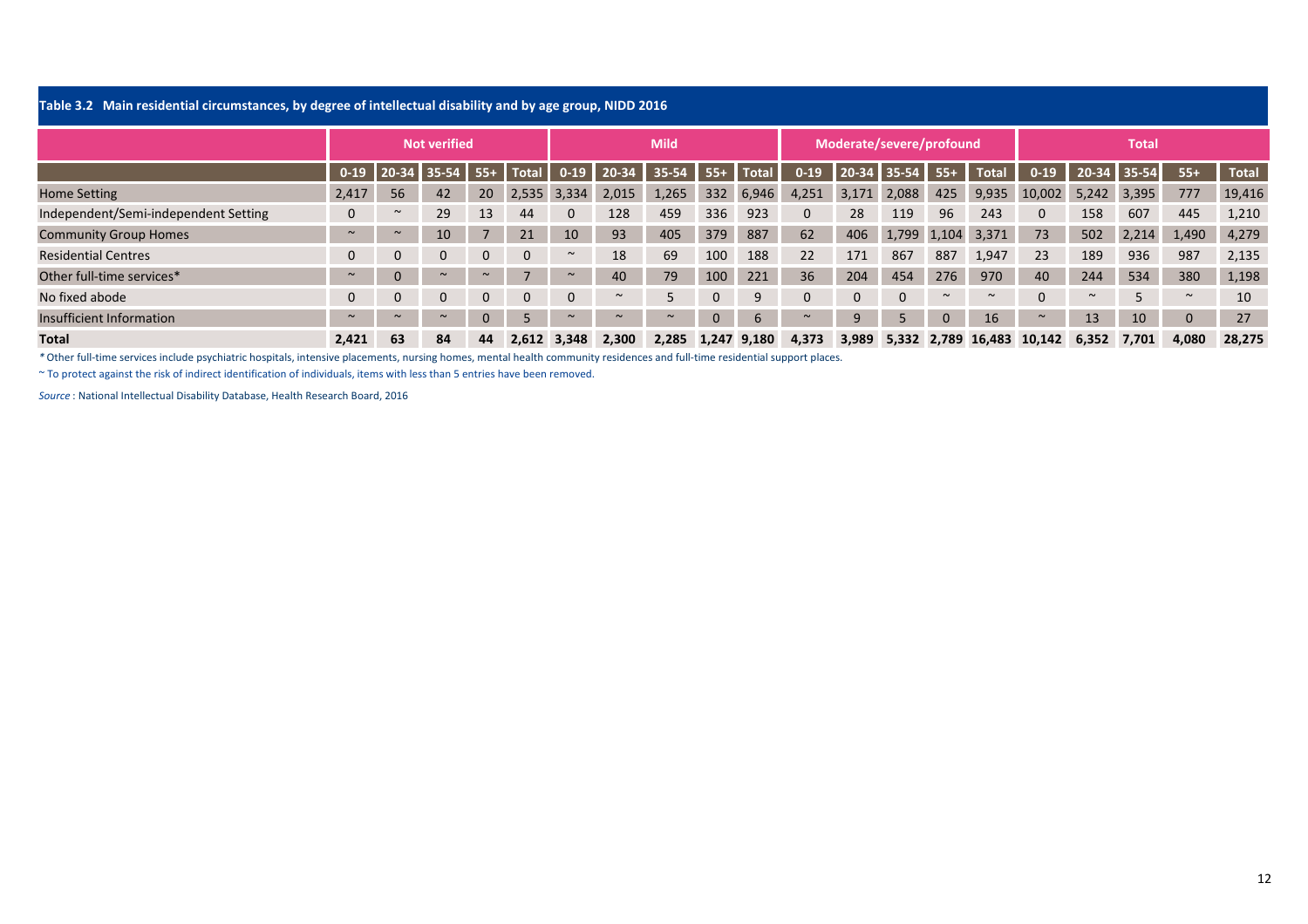| Table 3.3 Main residential circumstances and overall level of residential service provision, NIDD 2016 |                 |                                       |                 |                 |                                                     |                 |  |  |  |  |  |
|--------------------------------------------------------------------------------------------------------|-----------------|---------------------------------------|-----------------|-----------------|-----------------------------------------------------|-----------------|--|--|--|--|--|
|                                                                                                        |                 | <b>Main residential circumstances</b> |                 |                 | Overall level of residential provision/circumstance |                 |  |  |  |  |  |
|                                                                                                        | <b>Under 18</b> | <b>18 &amp; over</b>                  | <b>All ages</b> | <b>Under 18</b> | <b>18 &amp; over</b>                                | <b>All ages</b> |  |  |  |  |  |
| <b>Home setting</b>                                                                                    | 8.837           | 10,579                                | 19,416          | 8.841           | 10,582                                              | 19,423          |  |  |  |  |  |
| At home with both parents                                                                              | 6,933           | 6,184                                 | 13,117          | 6,933           | 6,184                                               | 13,117          |  |  |  |  |  |
| At home with one parent                                                                                | 1.656           | 3,079                                 | 4,735           | 1,656           | 3,079                                               | 4,735           |  |  |  |  |  |
| At home with sibling                                                                                   | $\sim$          | 949                                   | 953             | $\sim$          | 949                                                 | 953             |  |  |  |  |  |
| At home with other relative                                                                            | 46              | 157                                   | 203             | 46              | 157                                                 | 203             |  |  |  |  |  |
| Living with non-relative                                                                               | $\sim$          | 35                                    | 36              | $\sim$          | 35                                                  | 36              |  |  |  |  |  |
| Adoption                                                                                               | $\sim$          | 11                                    | 15              | $\sim$          | 11                                                  | 15              |  |  |  |  |  |
| Foster care and boarding out arrangements                                                              | 193             | 164                                   | 357             | 197             | 167                                                 | 364             |  |  |  |  |  |
| <b>Independent setting</b>                                                                             | $\mathbf{0}$    | 1,210                                 | 1,210           | $\mathbf{0}$    | 1,226                                               | 1,226           |  |  |  |  |  |
| Living independently                                                                                   | $\Omega$        | 771                                   | 771             | $\Omega$        | 772                                                 | 772             |  |  |  |  |  |
| Living semi-independently                                                                              | $\mathbf 0$     | 439                                   | 439             | $\mathbf 0$     | 454                                                 | 454             |  |  |  |  |  |
| <b>Community group homes</b>                                                                           | 41              | 4,238                                 | 4,279           | 41              | 4,238                                               | 4,279           |  |  |  |  |  |
| 5-day community group home                                                                             | $\sim$          | 350                                   | 352             | $\sim$          | 350                                                 | 352             |  |  |  |  |  |
| 7-day community group home                                                                             | $\sim$          | 465                                   | 467             | $\sim$          | 465                                                 | 467             |  |  |  |  |  |
| 7-day (52-week) community group home                                                                   | 37              | 3,423                                 | 3,460           | 37              | 3,423                                               | 3,460           |  |  |  |  |  |
| <b>Residential setting</b>                                                                             | 16              | 2,119                                 | 2,135           | 16              | 2,119                                               | 2,135           |  |  |  |  |  |
| 5-day residential centre                                                                               | $\sim$          | 43                                    | 44              | $\sim$          | 43                                                  | 44              |  |  |  |  |  |
| 7-day residential centre                                                                               | $\sim$          | 221                                   | 223             | $\sim$          | 221                                                 | 223             |  |  |  |  |  |
| 7-day (52-week) residential centre                                                                     | 13              | 1,855                                 | 1,868           | 13              | 1,855                                               | 1,868           |  |  |  |  |  |
| Other full-time residential services                                                                   | 22              | 1,176                                 | 1,198           | 22              | 1.176                                               | 1,198           |  |  |  |  |  |
| Nursing home                                                                                           | $\mathbf{0}$    | 162                                   | 162             | $\mathbf{0}$    | 162                                                 | 162             |  |  |  |  |  |
| Mental health community residence                                                                      | $\mathbf{0}$    | 50                                    | 50              | $\mathbf{0}$    | 50                                                  | 50              |  |  |  |  |  |
| Psychiatric hospital                                                                                   | $\mathbf{0}$    | 148                                   | 148             | $\mathbf{0}$    | 148                                                 | 148             |  |  |  |  |  |
| Intensive placement (challenging behaviour)                                                            | $\sim$          | 448                                   | 452             | $\sim$          | 448                                                 | 452             |  |  |  |  |  |
| Intensive placement (profound or multiple disability                                                   | $\sim$          | 200                                   | 203             | $\sim$          | 200                                                 | 203             |  |  |  |  |  |
| Occupying a full-time support place                                                                    | 9               | 70                                    | 79              | 9               | 70                                                  | 79              |  |  |  |  |  |
| Other full-time residential service                                                                    | 6               | 98                                    | 104             | 6               | 98                                                  | 104             |  |  |  |  |  |
| <b>Residential support service</b>                                                                     | $\mathbf{0}$    | $\mathbf{0}$                          | $\mathbf{0}$    | 1.143           | 3,852                                               | 4,995           |  |  |  |  |  |
| Holiday residential placement                                                                          | $\mathbf{0}$    | $\mathbf{0}$                          | $\mathbf{0}$    | $\sim$          | 43                                                  | 44              |  |  |  |  |  |
| Crisis or planned respite                                                                              | $\mathbf{0}$    | $\mathbf 0$                           | $\mathbf 0$     | 984             | 3,401                                               | 4,385           |  |  |  |  |  |
| Occasional respite with host family                                                                    | $\mathbf{0}$    | $\mathbf{0}$                          | $\mathbf{0}$    | 132             | 224                                                 | 356             |  |  |  |  |  |
| Overnight respite in the home                                                                          | $\mathbf{0}$    | $\mathbf{0}$                          | $\mathbf{0}$    | 5               | 10                                                  | 15              |  |  |  |  |  |
| Shared care or guardianship                                                                            | $\mathbf{0}$    | $\mathbf{0}$                          | $\mathbf 0$     | $\overline{7}$  | 17                                                  | 24              |  |  |  |  |  |
| Regular part-time care (2/3 days per week)                                                             | $\mathbf{0}$    | $\mathbf{0}$                          | $\mathbf{0}$    | 5               | 84                                                  | 89              |  |  |  |  |  |
| Regular part-time care (every weekend)                                                                 | $\Omega$        | $\Omega$                              | $\Omega$        | $\sim$          | 6                                                   | 8               |  |  |  |  |  |
| Regular part-time care (alternate weeks)                                                               | $\mathbf{0}$    | $\mathbf{0}$                          | $\mathbf{0}$    | $\sim$          | 41                                                  | 42              |  |  |  |  |  |
| Other residential service                                                                              | $\Omega$        | $\Omega$                              | $\Omega$        | 6               | 26                                                  | 32              |  |  |  |  |  |
| <b>No fixed abode</b>                                                                                  | $\mathbf{0}$    | 10                                    | 10              | $\mathbf{0}$    | 10                                                  | 10              |  |  |  |  |  |
| <b>Insufficient information</b>                                                                        |                 | 25                                    | 27              |                 | 25                                                  | 27              |  |  |  |  |  |
| <b>Total</b>                                                                                           | 8,918           | 19,357                                | 28,275          | 10,065          | 23,228                                              | 33,293          |  |  |  |  |  |

Note: The total number of services received (33,293) exceeds the actual number of people with an intellectual disability as a number of people availed of two residential services.

Source : National Intellectual Disability Database, Health Research Board, 2016~ To protect against the risk of indirect identification of individuals, items with less than 5 entries have been removed.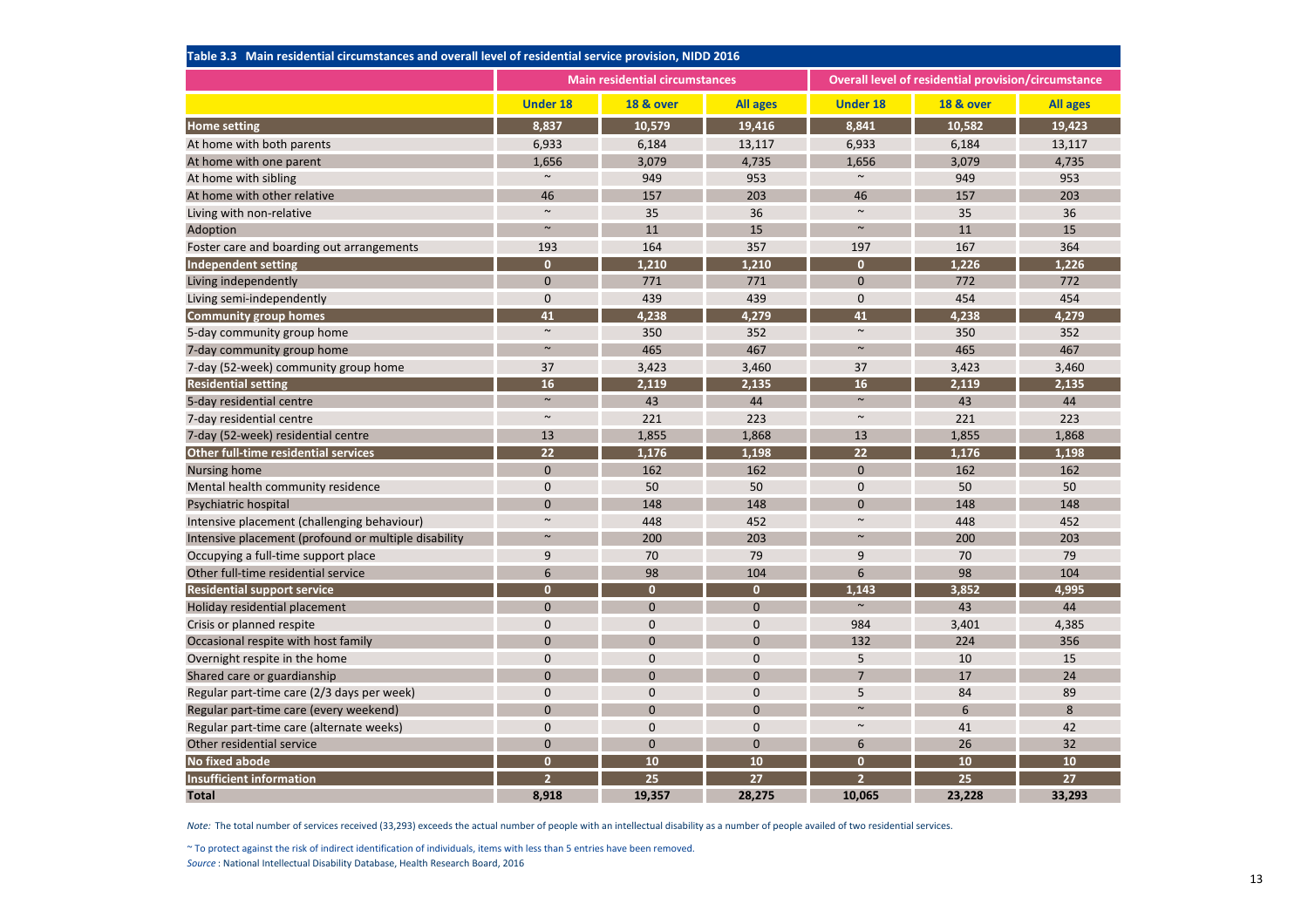

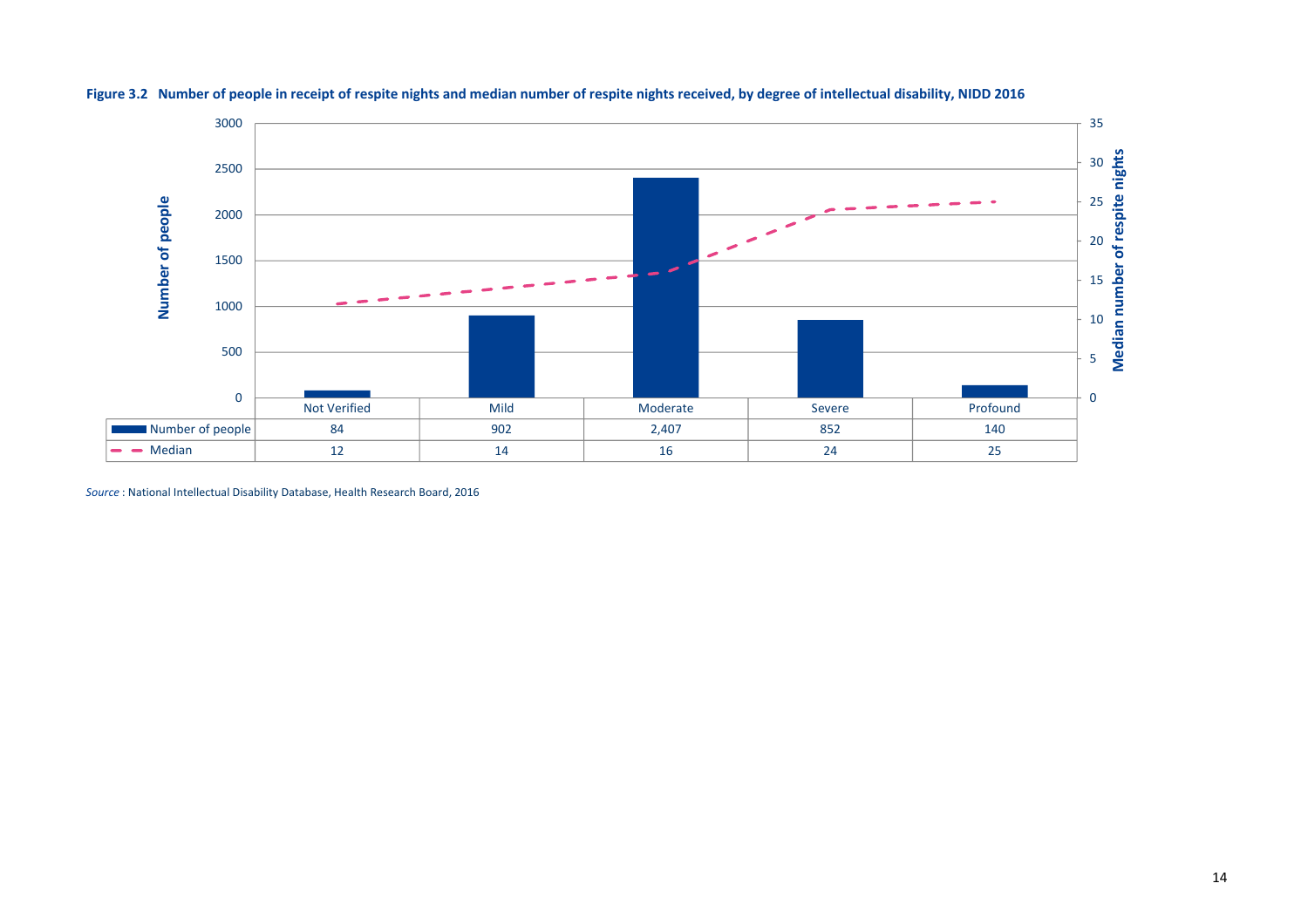| Table 3.4 Use of respite nights, by CHO area of residence, NIDD 2016             |                                                      |                                                     |                                                       |
|----------------------------------------------------------------------------------|------------------------------------------------------|-----------------------------------------------------|-------------------------------------------------------|
| <b>CHO Area</b>                                                                  | <b>Total number of</b><br>respite nights<br>received | Number of people in<br>receipt of respite<br>nights | <b>Median number</b><br>of respite nights<br>received |
| Area 1 - Donegal, Sligo/ Leitrim/West Cavan, Cavan/Monaghan                      | 6,809                                                | 380                                                 | 13                                                    |
| Area 2 - Galway, Roscommon, Mayo                                                 | 20,856                                               | 447                                                 | 36                                                    |
| Area 3 - Clare, Limerick, North Tipperary/East Limerick                          | 8,183                                                | 286                                                 | 20                                                    |
| Area 4 - Kerry, North Cork, North Lee, South Lee, West Cork                      | 17,115                                               | 598                                                 | 16                                                    |
| Area 5 - South Tipperary, Carlow/Kilkenny, Waterford, Wexford                    | 11,139                                               | 590                                                 | 14                                                    |
| Area 6 - Wicklow, Dun Laoghaire, Dublin South East                               | 7,991                                                | 232                                                 | 26                                                    |
| Area 7 - Kildare/West Wicklow, Dublin West, Dublin South City, Dublin South West | 14,482                                               | 566                                                 | 17                                                    |
| Area 8 - Laois/Offaly, Longford/West Meath, Louth/Meath                          | 15,122                                               | 674                                                 | 16                                                    |
| Area 9 - Dublin North, Dublin North Central, Dublin North West                   | 13,539                                               | 612                                                 | 15                                                    |
| Total                                                                            | 115,236                                              | 4,385                                               | 17                                                    |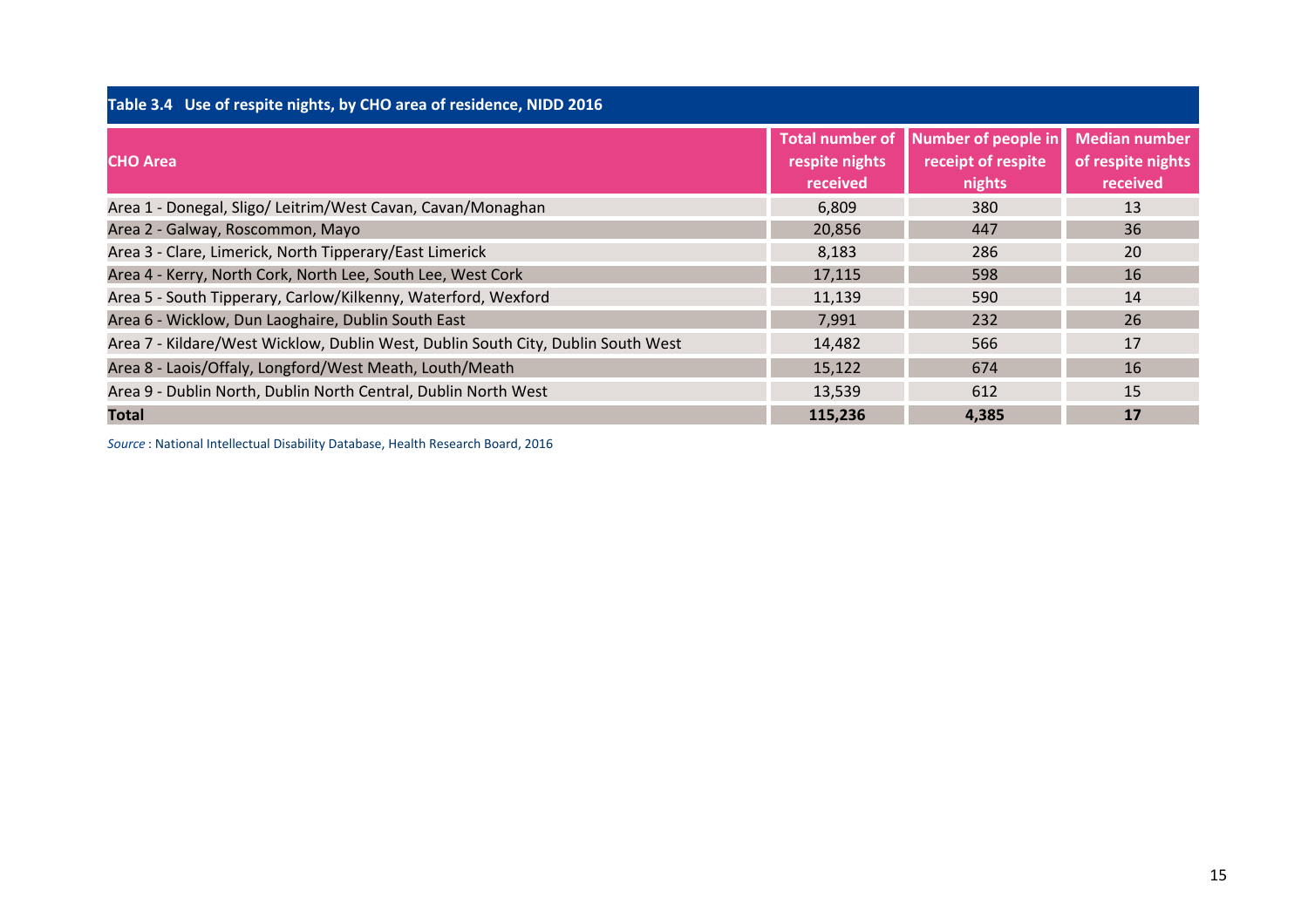| Table 3.5 Residential status of people availing of day services, by degree of intellectual disability and by age group, NIDD 2016 |                   |                     |       |                              |             |              |                              |                              |              |                            |                   |              |
|-----------------------------------------------------------------------------------------------------------------------------------|-------------------|---------------------|-------|------------------------------|-------------|--------------|------------------------------|------------------------------|--------------|----------------------------|-------------------|--------------|
|                                                                                                                                   |                   | <b>Not Verified</b> |       |                              | <b>Mild</b> |              |                              | Moderate, severe or profound |              |                            | <b>All levels</b> |              |
|                                                                                                                                   | Under 18<br>years | 18 years<br>& over  | Total | Under 18   18 years<br>years | & over      | <b>Total</b> | Under 18   18 years<br>years | & over                       | <b>Total</b> | Under 18 18 years<br>years | & over            | <b>Total</b> |
| Residents                                                                                                                         | $\sim$            | 25                  | 27    | 6                            | 1,275       | 1,281        | 70                           | 6,204                        | 6,274        | 78                         | 7,504             | 7,582        |
| Day Attenders                                                                                                                     | 2,366             | 198                 | 2,564 | 2,807                        | 4,858       | 7,665        | 3,639                        | 6,363                        | 10,002       | 8,812                      | 11,419            | 20,231       |
| <b>Total</b>                                                                                                                      | 2,368             | 223                 | 2,591 | 2,813                        | 6,133       | 8,946        | 3,709                        | 12,567                       | 16,276       | 8,890                      | 18,923            | 27,813       |

~ To protect against the risk of indirect identification of individuals, items with less than 5 entries have been removed.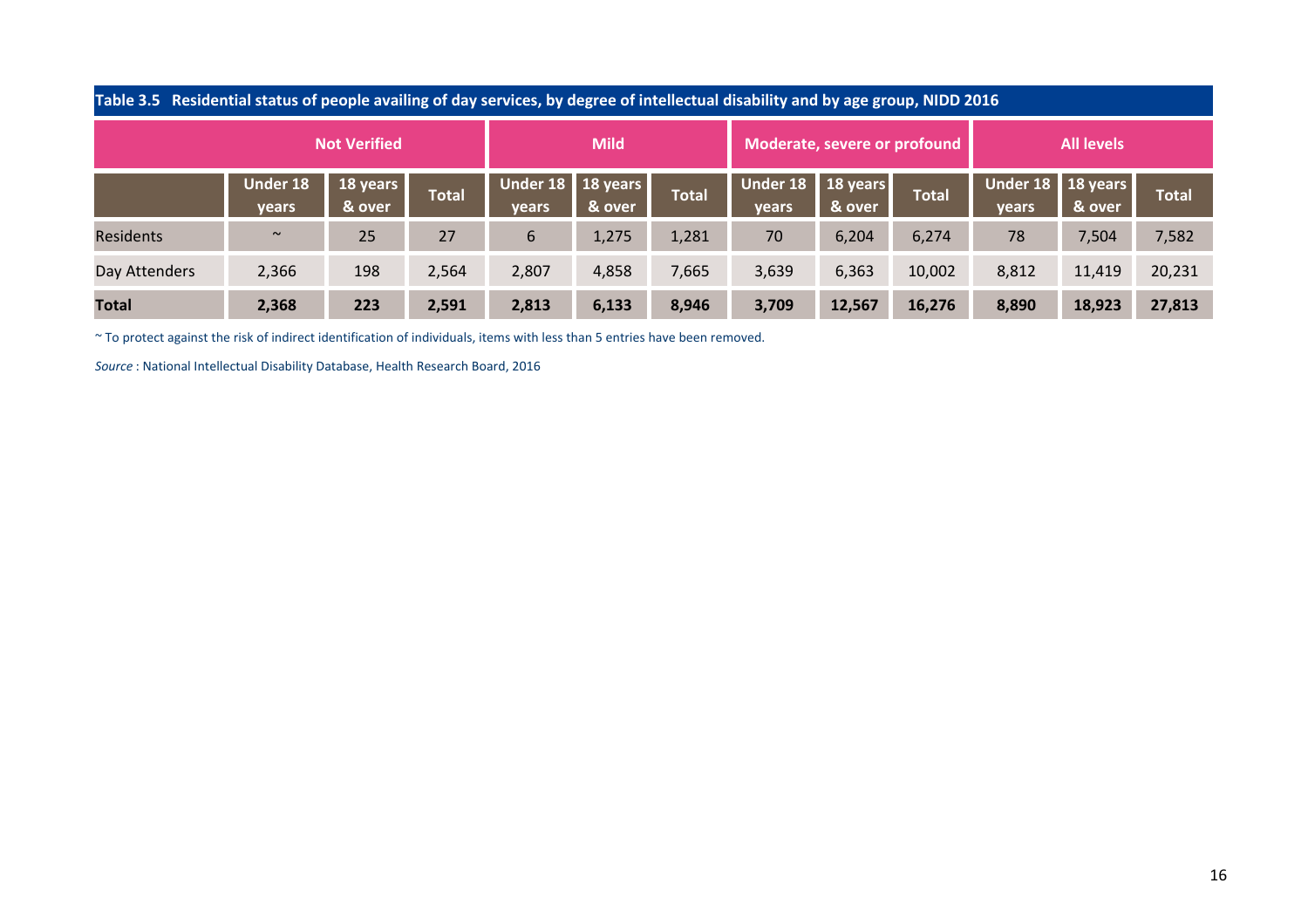| Table 3.6 Principal day service availed of, by degree of intellectual disability and by age group, NIDD 2016 |                          |                     |                 |                          |                    |                 |                          |                                 |          |                          |                    |          |
|--------------------------------------------------------------------------------------------------------------|--------------------------|---------------------|-----------------|--------------------------|--------------------|-----------------|--------------------------|---------------------------------|----------|--------------------------|--------------------|----------|
|                                                                                                              |                          | <b>Not Verified</b> |                 |                          | <b>Mild</b>        |                 |                          | Moderate, severe or<br>profound |          |                          | <b>All levels</b>  |          |
|                                                                                                              | <b>Under</b><br>18 vears | 18 years<br>& over  | <b>All ages</b> | <b>Under 18</b><br>years | 18 years<br>& over | <b>All ages</b> | <b>Under</b><br>18 vears | 18 years<br>& over              | All ages | <b>Under</b><br>18 years | 18 years<br>& over | All ages |
| Home support                                                                                                 | 28                       | $\sim$              | 31              | $\sim$                   | 67                 | 71              | 6                        | 102                             | 108      | 38                       | 172                | 210      |
| Home help                                                                                                    | $\sim$                   | $\Omega$            | $\sim$          | $\mathbf{0}$             | 12                 | 12              | $\sim$                   | 14                              | 15       | $\sim$                   | 26                 | 28       |
| Early services                                                                                               | 550                      | 0                   | 550             | 66                       | $\overline{0}$     | 66              | 31                       | $\mathbf{0}$                    | 31       | 647                      | $\mathbf{0}$       | 647      |
| Mainstream pre-school                                                                                        | 231                      | $\overline{0}$      | 231             | 27                       | $\sim$             | 28              | 23                       | $\overline{0}$                  | 23       | 281                      | $\sim$             | 282      |
| Special pre-school                                                                                           | 220                      | 0                   | 220             | 39                       | $\overline{0}$     | 39              | 79                       | 0                               | 79       | 338                      | $\mathbf{0}$       | 338      |
| Child education and development<br>centre                                                                    | 15                       | $\mathbf 0$         | 15              | $\mathbf 0$              | $\mathbf{0}$       | 0               | 98                       | 9                               | 107      | 113                      | 9                  | 122      |
| Mainstream school                                                                                            | 611                      | 18                  | 629             | 839                      | 81                 | 920             | 729                      | 49                              | 778      | 2,179                    | 148                | 2,327    |
| Resource teacher                                                                                             | 26                       | $\Omega$            | 26              | $\sim$                   | $\Omega$           | $\sim$          | 5                        | $\Omega$                        | 5        | 32                       | $\Omega$           | 32       |
| Autism unit                                                                                                  | 81                       | $\sim$              | 82              | 130                      | 5                  | 135             | 146                      | 5                               | 151      | 357                      | 11                 | 368      |
| Home tutor                                                                                                   | 12                       | $\overline{0}$      | 12              | $\sim$                   | $\sim$             | $\sim$          | 8                        | $\overline{0}$                  | 8        | 21                       | $\sim$             | 22       |
| Special needs assistant                                                                                      | $\sim$                   | 0                   | $\sim$          | $\sim$                   | $\mathbf{0}$       | $\sim$          | $\mathbf 0$              | $\mathbf 0$                     | 0        | $\sim$                   | $\mathbf{0}$       | $\sim$   |
| Special class - primary                                                                                      | 112                      | $\Omega$            | 112             | 143                      | $\Omega$           | 143             | 184                      | $\sim$                          | 186      | 439                      | $\sim$             | 441      |
| Special class - secondary                                                                                    | 14                       | $\sim$              | 15              | 62                       | 37                 | 99              | 73                       | 48                              | 121      | 149                      | 86                 | 235      |
| Special school                                                                                               | 381                      | 5                   | 386             | 1,480                    | 272                | 1,752           | 2,286                    | 246                             | 2,532    | 4,147                    | 523                | 4,670    |
| Third level education                                                                                        | $\sim$                   | $\mathsf{v}$        | 3               | $\mathbf{0}$             | 55                 | 55              | $\mathbf{0}$             | 14                              | 14       | $\mathbf{1}$             | 71                 | 72       |
| Rehabilitative training                                                                                      | $\mathbf{0}$             | 31                  | 31              | $\sim$                   | 756                | 759             | $\Omega$                 | 678                             | 678      | $\sim$                   | 1,465              | 1,468    |
| <b>Activation centre</b>                                                                                     | $\mathbf 0$              | 36                  | 36              | 0                        | 1,783              | 1,783           | $\mathbf 0$              | 6,127                           | 6,127    | $\mathbf 0$              | 7,946              | 7,946    |
| Programme for the older person                                                                               | $\Omega$                 | 5                   | 5               | $\Omega$                 | 99                 | 99              | $\Omega$                 | 473                             | 473      | $\mathbf{0}$             | 577                | 577      |
| Special high-support day service                                                                             | $\sim$                   | $\sim$              | $\sim$          | $\sim$                   | 52                 | 53              | $\sim$                   | 721                             | 725      | 6                        | 775                | 781      |
| Special intensive day service                                                                                | $\mathbf{0}$             | $\sim$              | $\sim$          | $\mathbf 0$              | 47                 | 47              | $\sim$                   | 428                             | 430      | $\sim$                   | 477                | 479      |
| Sheltered work centre                                                                                        | $\mathbf{0}$             | $\overline{7}$      | $\overline{7}$  | $\mathbf{0}$             | 1,034              | 1,034           | $\mathbf{0}$             | 1,446                           | 1,446    | $\mathbf 0$              | 2,487              | 2,487    |
| Sheltered employment centre                                                                                  | $\mathbf{0}$             | $\sim$              | $\sim$          | $\overline{0}$           | 25                 | 25              | $\mathbf{0}$             | 10                              | 10       | $\mathbf{0}$             | 38                 | 38       |
| Multidisciplinary support services                                                                           | 43                       | 15                  | 58              | $\overline{7}$           | 525                | 532             | 19                       | 1,013                           | 1,032    | 69                       | 1,553              | 1,622    |
| Centre-based day respite service                                                                             | $\mathbf{0}$             | $\overline{0}$      | $\overline{0}$  | $\sim$                   | 10                 | 11              | $\mathbf{0}$             | $\overline{7}$                  | 7        | $\sim$                   | 17                 | 18       |
| Day respite in the home                                                                                      | $\sim$                   | $\Omega$            | $\sim$          | $\mathbf{0}$             | $\sim$             | $\sim$          | $\Omega$                 | $\sim$                          | $\sim$   | $\sim$                   | $\overline{2}$     | 3        |
| Outreach programme                                                                                           | $\sim$                   | 28                  | 32              | $\mathbf 0$              | 186                | 186             | $\sim$                   | 141                             | 142      | 5                        | 355                | 360      |
| Other day service                                                                                            | 31                       | $\sim$              | 34              | 5                        | 182                | 187             | 14                       | 382                             | 396      | 50                       | 567                | 617      |
| Enclave within open employment                                                                               | $\mathbf{0}$             | $\overline{0}$      | $\overline{0}$  | $\mathbf 0$              | $\sim$             | $\sim$          | $\mathbf{0}$             | 8                               | 8        | $\mathbf{0}$             | 11                 | 11       |
| Supported employment                                                                                         | $\mathbf 0$              | 8                   | 8               | $\mathbf{0}$             | 409                | 409             | $\mathbf{0}$             | 245                             | 245      | $\mathbf 0$              | 662                | 662      |
| Open employment                                                                                              | $\mathbf{0}$             | $\sim$              | $\sim$          | $\overline{0}$           | 124                | 124             | $\mathbf{0}$             | 33                              | 33       | $\overline{0}$           | 158                | 158      |
| <b>Vocational training</b>                                                                                   | $\mathbf{0}$             | $\sim$              | $\sim$          | $\sim$                   | 196                | 198             | $\mathbf 0$              | 81                              | 81       | $\sim$                   | 278                | 280      |
| Generic day services                                                                                         | $\sim$                   | 51                  | 53              | $\mathbf 0$              | 169                | 169             | 0                        | 283                             | 283      | $\sim$                   | 503                | 505      |
| <b>Total</b>                                                                                                 | 2,367                    | 223                 | 2,590           | 2,812                    | 6,132              | 8,944           | 3,709                    | 12,566                          | 16,275   | 8,888                    | 18,921             | 27,809   |

 $^\thicksim$  To protect against the risk of indirect identification of individuals, items with less than 5 entries have been removed.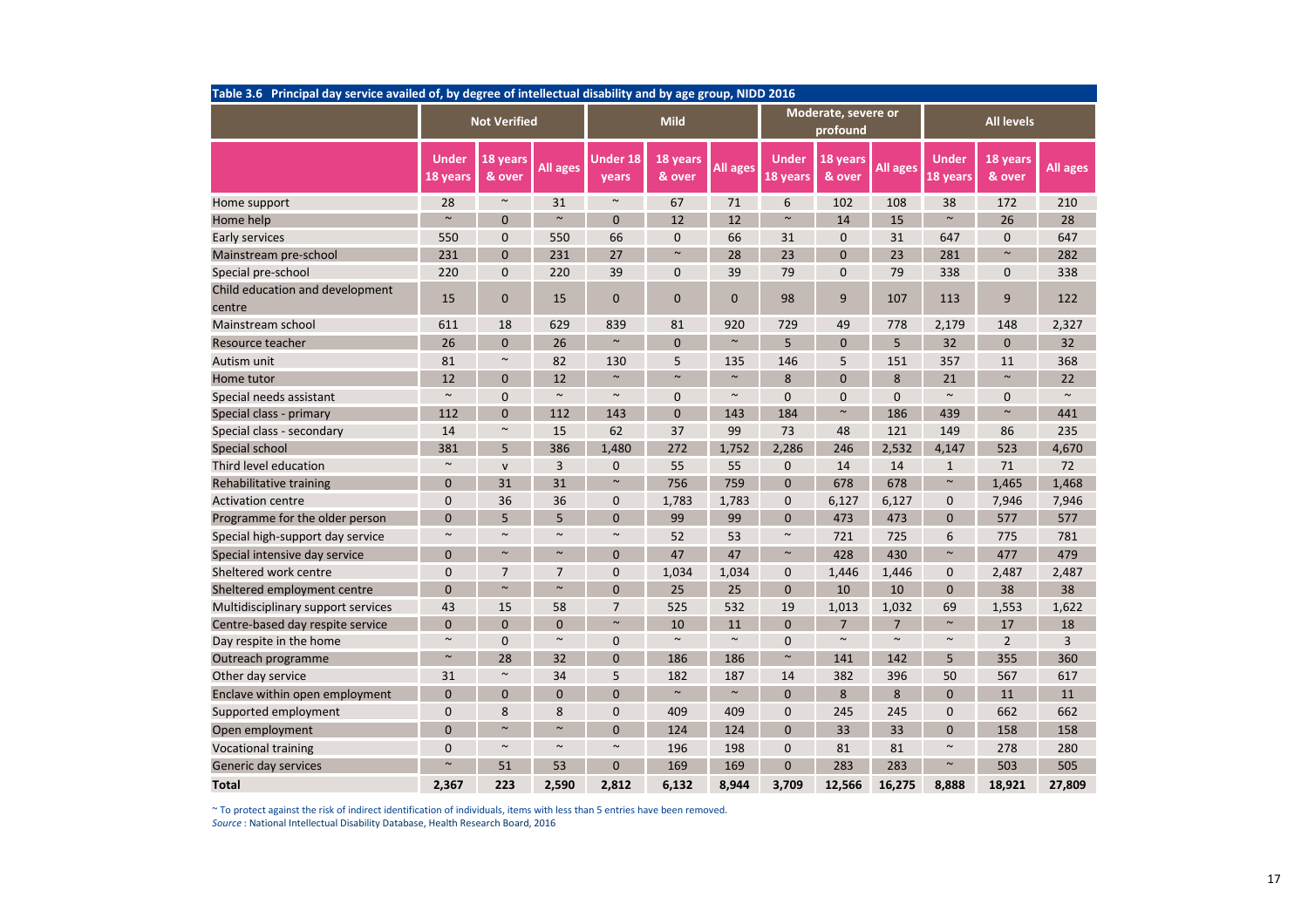| Table 3.7 Principal day service and overall level of day service provsion by age group, NiDD 2016 |                          |                              |              |                          |                                     |              |
|---------------------------------------------------------------------------------------------------|--------------------------|------------------------------|--------------|--------------------------|-------------------------------------|--------------|
|                                                                                                   |                          | <b>Principal day service</b> |              |                          | <b>Overall level of day service</b> |              |
|                                                                                                   |                          |                              |              |                          | provision                           |              |
|                                                                                                   | <b>Under 18</b><br>years | 18 years<br>& over           | <b>Total</b> | <b>Under</b><br>18 years | 18 years<br>& over                  | <b>Total</b> |
| Home support                                                                                      | 38                       | 172                          | 210          | 816                      | 1,026                               | 1,842        |
| Home help                                                                                         | $\sim$                   | 26                           | 28           | 54                       | 115                                 | 169          |
| Early services                                                                                    | 648                      | $\mathbf 0$                  | 648          | 1,806                    | $\mathbf 0$                         | 1,806        |
| Mainstream pre-school                                                                             | 281                      | $\sim$                       | 282          | 330                      | $\sim$                              | 331          |
| Special pre-school                                                                                | 338                      | $\mathbf 0$                  | 338          | 342                      | $\mathbf 0$                         | 342          |
| Child education and development centre                                                            | 113                      | 9                            | 122          | 117                      | 9                                   | 126          |
| Mainstream school                                                                                 | 2,179                    | 148                          | 2,327        | 2,213                    | 153                                 | 2,366        |
| Resource teacher                                                                                  | 32                       | $\mathbf 0$                  | 32           | 815                      | 117                                 | 932          |
| <b>Autism Unit</b>                                                                                | 357                      | 11                           | 368          | 364                      | 13                                  | 377          |
| Home tutor                                                                                        | 21                       | $\sim$                       | 22           | 23                       | $\sim$                              | 24           |
| <b>Special Needs Assistant</b>                                                                    | 3                        | $\mathbf 0$                  | 3            | 909                      | 45                                  | 954          |
| Special class - primary                                                                           | 439                      | $\sim$                       | 441          | 447                      | $\sim$                              | 449          |
| Special class - secondary                                                                         | 149                      | 86                           | 235          | 150                      | 89                                  | 239          |
| Special school                                                                                    | 4,147                    | 523                          | 4,670        | 4,154                    | 524                                 | 4,678        |
| Third level education                                                                             | $\sim$                   | 71                           | 72           | $\sim$                   | 91                                  | 92           |
| Rehabilitative training                                                                           | $\sim$                   | 1,465                        | 1,468        | $\sim$                   | 1,508                               | 1,511        |
| <b>Activation centre</b>                                                                          | 0                        | 7,946                        | 7,946        | $\pmb{0}$                | 8,190                               | 8,190        |
| Programme for the older person                                                                    | $\mathbf 0$              | 577                          | 577          | $\mathbf 0$              | 630                                 | 630          |
| Special high support day service                                                                  | 6                        | 775                          | 781          | 6                        | 785                                 | 791          |
| Special intensive day service                                                                     | $\sim$                   | 477                          | 479          | $\sim$                   | 489                                 | 493          |
| Sheltered work centre                                                                             | 0                        | 2,487                        | 2,487        | $\boldsymbol{0}$         | 2,620                               | 2,620        |
| Sheltered employment centre                                                                       | $\mathbf 0$              | 38                           | 38           | $\overline{0}$           | 43                                  | 43           |
| Multidisciplinary support services                                                                | 69                       | 1,553                        | 1,622        | 6,149                    | 15,856                              | 22,005       |
| Centre-based day respite service                                                                  | $\sim$                   | 17                           | 18           | 239                      | 443                                 | 682          |
| Day respite in the home                                                                           | $\sim$                   | $\sim$                       | $\sim$       | 54                       | 48                                  | 102          |
| Outreach programme                                                                                | 5                        | 355                          | 360          | 72                       | 502                                 | 574          |
| Other day service                                                                                 | 50                       | 567                          | 617          | 381                      | 903                                 | 1,284        |
| Enclave within open employment                                                                    | 0                        | 11                           | 11           | $\mathbf{0}$             | 11                                  | 11           |
| Supported employment                                                                              | $\boldsymbol{0}$         | 662                          | 662          | $\pmb{0}$                | 1,581                               | 1,581        |
| Open employment                                                                                   | $\mathbf 0$              | 158                          | 158          | $\pmb{0}$                | 281                                 | 281          |
| <b>Vocational training</b>                                                                        | $\sim$                   | 278                          | 280          | 10                       | 340                                 | 350          |
| Generic day services                                                                              | $\sim$                   | 503                          | 505          | $\sim$                   | 528                                 | 530          |
| <b>Total</b>                                                                                      | 8,888                    | 18,921                       | 27,809       | 19,798                   | 36,505                              | 56,303       |

## Table 3.7 Principal day service and overall level of day service provsion by age group, NIDD 2016

Note : The total number of services received (56,303) exceeds the actual number of people with an intellectual disability as a number of people availed of two or more day services.

~ To protect against the risk of indirect identification of individuals, items with less than 5 entries have been removed have been suppressed.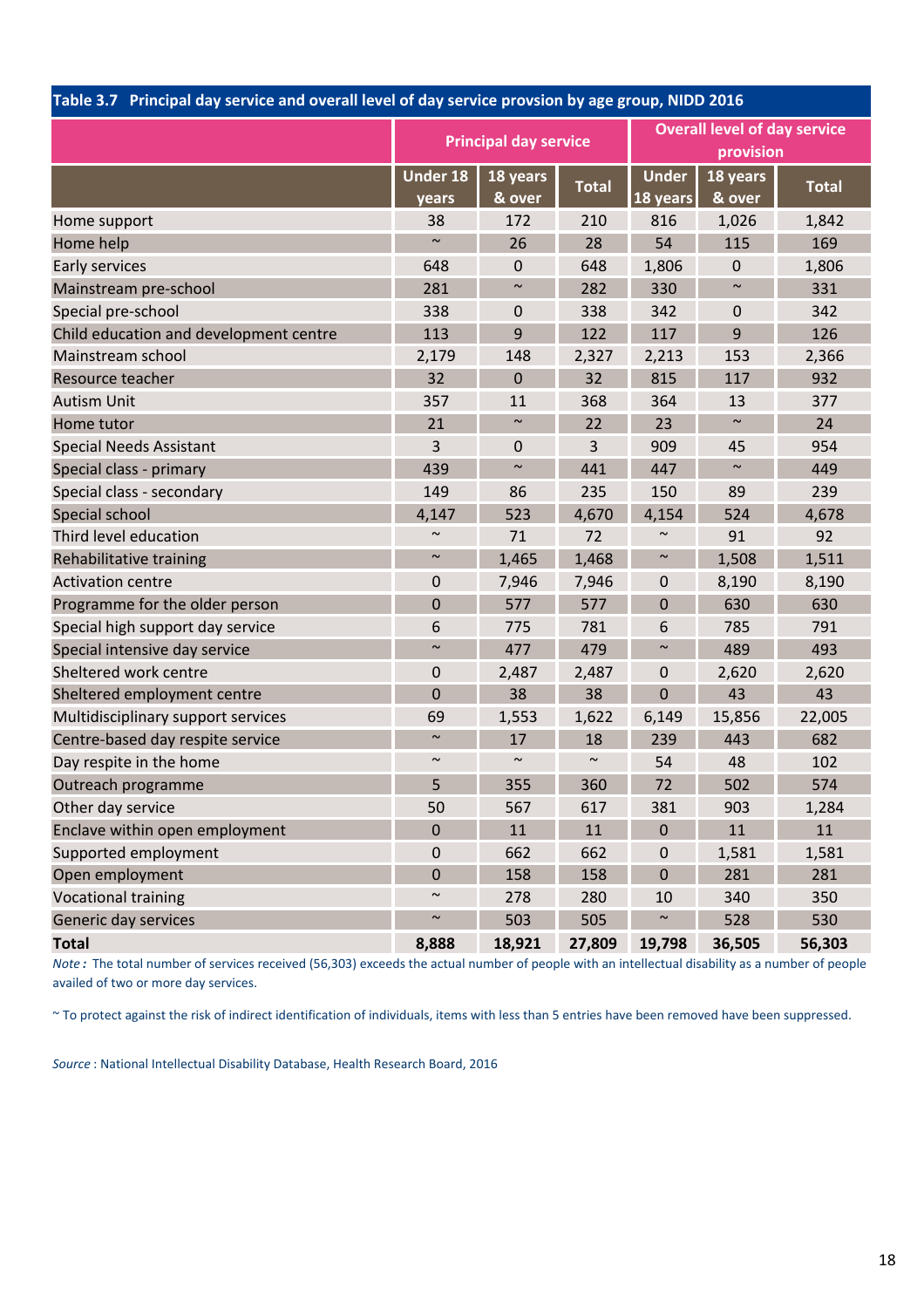| Table 3.7a Details of main residential circumstances, by degree of intellectual disability and by age group, NIDD 2016 |                |                       |                     |                 |              |              |                 |             |              |              |                 |                                 |        |              |                       |              |        |                   |                       |          |
|------------------------------------------------------------------------------------------------------------------------|----------------|-----------------------|---------------------|-----------------|--------------|--------------|-----------------|-------------|--------------|--------------|-----------------|---------------------------------|--------|--------------|-----------------------|--------------|--------|-------------------|-----------------------|----------|
|                                                                                                                        |                |                       | <b>Not verified</b> |                 |              |              |                 | <b>Mild</b> |              |              |                 | <b>Moderate/Severe/Profound</b> |        |              |                       |              |        | <b>All levels</b> |                       |          |
| <b>Residential circumstances</b>                                                                                       | $0 - 19$       | 20-34                 | 35-54               | $55+$           | All ages     | $0 - 19$     | 20-34           | 35-54       | $55+$        | All ages     | $0 - 19$        | 20-34                           | 35-54  | $55+$        | <b>All ages</b>       | $0 - 19$     | 20-34  | 35-54             | $55+$                 | All ages |
| Home setting                                                                                                           | 2,417          | 56                    | 42                  | ${\bf 20}$      | 2,535        | 3,334        | 2,015           | 1,265       | 332          | 6,946        | 4,251           | 3,171                           | 2,088  | 425          | 9,935                 | 10,002       | 5,242  | 3,395             | 777                   | 19,416   |
| At home with both parents                                                                                              | 2,038          | 39                    | 19                  | $\sim$          | 2,098        | 2,428        | 1,336           | 620         | 31           | 4,415        | 3,292           | 2,267                           | 1,011  | 34           | 6,604                 | 7,758        | 3,642  | 1,650             | 67                    | 13,117   |
| At home with one parent                                                                                                | 353            | 15                    | 17                  | $6\phantom{1}6$ | 391          | 735          | 556             | 461         | 93           | 1,845        | 865             | 819                             | 736    | 79           | 2,499                 | 1,953        | 1,390  | 1,214             | 178                   | 4,735    |
| At home with sibling                                                                                                   | $\mathbf{0}$   | $\mathbf{0}$          | 5                   | 10              | 15           | $\sim$       | 15              | 137         | 171          | 326          | $\sim$          | 34                              | 296    | 281          | 612                   | $\sim$       | 49     | 438               | 462                   | 953      |
| At home with other relative                                                                                            | 10             | $\sim$                | $\mathbf{0}$        | $\sim$          | 13           | 29           | 30              | 30          | 28           | 117          | 17              | 10                              | 24     | 22           | 73                    | 56           | 41     | 54                | 52                    | 203      |
| Lives with non-relative                                                                                                | $\mathbf{0}$   | $\mathbf{0}$          | $\mathbf{0}$        | $\pmb{0}$       | $\mathbf{0}$ | $\sim$       | 13              | 6           | $\mathbf 0$  | 21           | $\sim$          | $\sim$                          | 8      | $\sim$       | 15                    | $\sim$       | 15     | 14                | $\sim$                | 36       |
| Adoption                                                                                                               | $\mathbf{0}$   | $\mathbf{0}$          | $\mathbf{0}$        | $\bf{0}$        | $\bf{0}$     | $\sim$       | 6               | $\sim$      | $\mathbf 0$  | 8            | $\sim$          | $\sim$                          | $\sim$ | $\pmb{0}$    | $7\overline{ }$       | 5            | 8      | $\sim$            | $\mathbf 0$           | 15       |
| Foster care and boarding out arrangements                                                                              | 16             | $\sim$                | $\sim$              | $\mathbf{0}$    | 18           | 136          | 59              | 10          | 9            | 214          | 70              | 37                              | 12     | 6            | 125                   | 222          | 97     | 23                | 15                    | 357      |
| Independent/Semi-independent setting                                                                                   | - 0            | $\tilde{\phantom{a}}$ | 29                  | 13              | 44           | $\mathbf{0}$ | 128             | 459         | 336          | 923          | $\mathbf{0}$    | 28                              | 119    | 96           | 243                   | $\mathbf{0}$ | 158    | 607               | 445                   | 1,210    |
| Living independently                                                                                                   | $\overline{0}$ | $\sim$                | 18                  | 13              | 33           | $\mathbf 0$  | 85              | 294         | 220          | 599          | $\mathbf 0$     | 16                              | 66     | 57           | 139                   | $\mathbf 0$  | 103    | 378               | 290                   | 771      |
| Living semi-independently                                                                                              | $\mathbf{0}$   | $\mathbf{0}$          | 11                  | $\pmb{0}$       | 11           | $\mathbf 0$  | 43              | 165         | 116          | 324          | $\mathbf 0$     | 12                              | 53     | 39           | 104                   | $\mathbf 0$  | 55     | 229               | 155                   | 439      |
| Community group home                                                                                                   | $\sim$         | $\sim$                | 10                  | $\overline{7}$  | 21           | 10           | 93              | 405         | 379          | 887          | 62              | 406                             | 1,799  | 1,104        | 3,371                 | 73           | 502    | 2,214             | 1,490                 | 4,279    |
| 5 day community group home                                                                                             | $\mathbf{0}$   | $\mathbf{0}$          | $\mathbf{0}$        | $\mathbf{0}$    | $\mathbf{0}$ | $\sim$       | 8               | 49          | 17           | 78           | $\sim$          | 49                              | 190    | 33           | 274                   | 6            | 57     | 239               | 50                    | 352      |
| 7 day community group home                                                                                             | $\mathbf{0}$   | $\mathbf 0$           | $\mathbf{0}$        | $\mathbf 0$     | $\mathbf{0}$ | $\mathbf 0$  | 9               | 47          | 31           | 87           | $6\overline{6}$ | 42                              | 230    | 102          | 380                   | 6            | 51     | 277               | 133                   | 467      |
| 7 day (52 week) community group home                                                                                   |                | $\sim$                | 10                  | $\overline{7}$  | 21           | 6            | 76              | 309         | 331          | 722          | 54              | 315                             | 1,379  | 969          | 2,717                 | 61           | 394    | 1,698             | 1,307                 | 3,460    |
| <b>Residential centre</b>                                                                                              | $\mathbf{0}$   | $\bullet$             | $\mathbf{0}$        | $\mathbf{0}$    | $\Omega$     | $\sim$       | 18              | 69          | 100          | 188          | 22              | 171                             | 867    | 887          | 1,947                 | 23           | 189    | 936               | 987                   | 2,135    |
| 5 day residential centre                                                                                               | $\overline{0}$ | $\mathbf{0}$          | $\mathbf{0}$        | $\pmb{0}$       | $\mathbf{0}$ | $\mathbf 0$  | $\sim$          | $\sim$      | $\sim$       | 6            | $\sim$          | 9                               | 23     | 5            | 38                    | $\sim$       | 10     | 27                | $6\phantom{1}6$       | 44       |
| 7 day residential centre                                                                                               | $\mathbf{0}$   | $\mathbf{0}$          | $\mathbf{0}$        | $\mathbf{0}$    | $\mathbf{0}$ | $\mathbf 0$  | $7\overline{ }$ | 10          | 8            | 25           | $\sim$          | 32                              | 110    | 53           | 198                   | $\sim$       | 39     | 120               | 61                    | 223      |
| 7 day (52 week) residential centre                                                                                     | $\mathbf{0}$   | $\mathbf 0$           | $\mathbf{0}$        | $\mathbf 0$     | $\mathbf{0}$ | $\sim$       | 10              | 55          | 91           | 157          | 18              | 130                             | 734    | 829          | 1,711                 | 19           | 140    | 789               | 920                   | 1,868    |
| Other full-time service                                                                                                | $\sim$         | $\mathbf{0}$          | $\sim$              | $\sim$          |              | $\sim$       | 40              | 79          | 100          | 221          | 36              | 204                             | 454    | 276          | 970                   | 40           | 244    | 534               | 380                   | 1,198    |
| Nursing home                                                                                                           | $\mathbf{0}$   | $\mathbf 0$           | $\mathbf{0}$        | $\sim$          | $\sim$       | $\mathbf{0}$ | $\sim$          | $\sim$      | 44           | 47           | $\mathbf 0$     | $\mathbf 0$                     | 24     | 88           | 112                   | $\mathbf{0}$ | $\sim$ | 26                | 135                   | 162      |
| Mental health community residence                                                                                      | $\overline{0}$ | $\mathbf 0$           | $\mathbf{0}$        | $\bf{0}$        | $\mathbf 0$  | $\mathbf 0$  | $\sim$          | 6           | 11           | 18           | $\mathbf{0}$    | $\mathbf{0}$                    | 5      | 27           | 32                    | $\mathbf{0}$ | $\sim$ | 11                | 38                    | 50       |
| Psychiatric hospital                                                                                                   | $\mathbf{0}$   | $\mathbf{0}$          | $\mathbf 0$         | $\mathbf{0}$    | $\mathbf 0$  | $\mathbf 0$  | 5               | 18          | 25           | 48           | $\mathbf{0}$    | 9                               | 37     | 54           | 100                   | $\mathbf 0$  | 14     | 55                | 79                    | 148      |
| Intensive placement (challenging behaviour)                                                                            | $\Omega$       | $\mathbf{0}$          | $\mathbf{0}$        | $\mathbf{0}$    | $\mathbf{0}$ | $\mathbf 0$  | 12              | 29          | 9            | 50           | 13              | 104                             | 227    | 58           | 402                   | 13           | 116    | 256               | 67                    | 452      |
| Intensive placement (profound or multiple disability                                                                   | $\overline{0}$ | $\bf{0}$              | $\sim$              | $\sim$          | $\sim$       | $\mathbf 0$  | $\mathbf 0$     | $\sim$      | $\sim$       | 6            | $\sim$          | 44                              | 116    | 31           | 195                   | $\sim$       | 44     | 120               | 35                    | 203      |
| Full time 'other' residential service                                                                                  | $\sim$         | $\mathbf{0}$          | $\mathbf{0}$        | $\mathbf{0}$    | $\sim$       | $\sim$       | 18              | 17          | 6            | 43           | $\overline{7}$  | 16                              | 21     | 15           | 59                    | 11           | 34     | 38                | 21                    | 104      |
| Full time resident in residential support place                                                                        | $\Omega$       | $\mathbf 0$           | $\mathbf{0}$        | $\mathbf{0}$    | $\Omega$     | $\Omega$     | $\sim$          | $\sim$      | $\sim$       | $\mathbf{q}$ | 12              | 31                              | 24     | $\sim$       | 70                    | 12           | 34     | 28                | 5                     | 79       |
| No fixed abode                                                                                                         | $\mathbf{0}$   | $\mathbf{0}$          | $\mathbf{0}$        | $\Omega$        | $\mathbf{0}$ | $\mathbf{0}$ |                 | 5           | $\mathbf 0$  | 9            | $\mathbf{0}$    | $\mathbf{0}$                    | о      | $\sim$       | $\tilde{\phantom{a}}$ | $\mathbf{0}$ |        | 5                 | $\tilde{\phantom{a}}$ | 10       |
| <b>Insufficient information</b>                                                                                        |                | ×                     | $\sim$              | $\Omega$        | 5            | ×            |                 | $\sim$      | $\mathbf{0}$ |              |                 | 9                               | 5      | $\mathbf{0}$ | 16                    | $\sim$       | 13     | 10                | $\mathbf{0}$          | 27       |
| <b>Total</b>                                                                                                           | 2,421          | 63                    | 84                  | 44              | 2,612        | 3,348        | 2,300           | 2,285       | 1,247        | 9,180        | 4,373           | 3,989                           | 5,332  | 2,789        | 16,483                | 10,142       | 6,352  | 7,701             | 4,080                 | 28,275   |

~ To protect against the risk of indirect identification of individuals, items with less than 5 entries have been removed.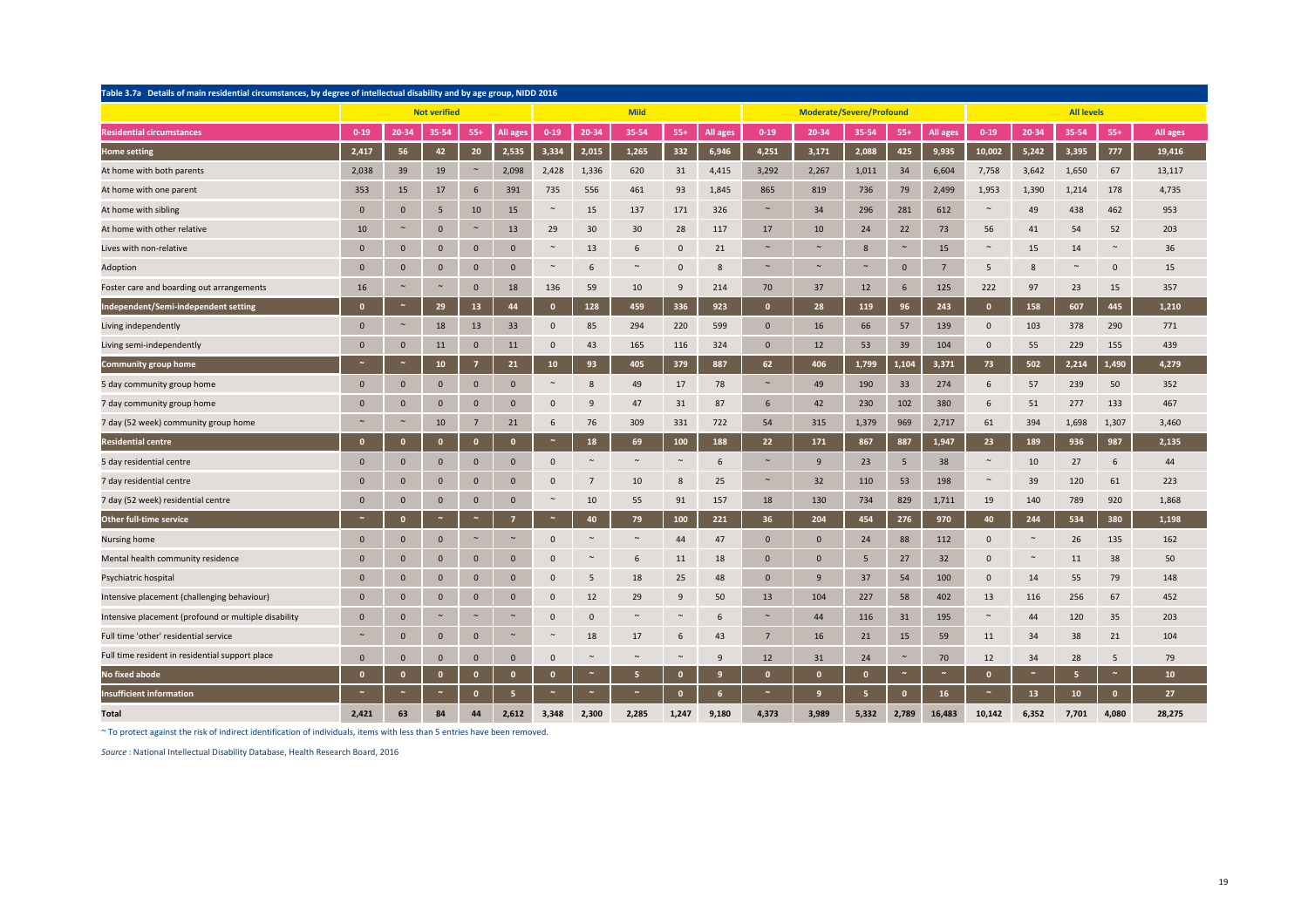| Table 3.8 Overall provision of multidisciplinary support services by age group, NIDD 2016 |           |              |                    |              |
|-------------------------------------------------------------------------------------------|-----------|--------------|--------------------|--------------|
|                                                                                           | 0-6 years | $7-17$ years | 18 years &<br>over | <b>Total</b> |
| <b>ID-related medical services</b>                                                        | 1,020     | 2,662        | 7,574              | 11,256       |
| ID-related nursing                                                                        | 699       | 1,447        | 6,207              | 8,353        |
| <b>Dietician</b>                                                                          | 277       | 658          | 2,805              | 3,740        |
| Occupational therapy                                                                      | 1,298     | 3,332        | 4,070              | 8,700        |
| Physiotherapy                                                                             | 1,200     | 2,507        | 3,967              | 7,674        |
| Psychiatry                                                                                | 37        | 521          | 6,548              | 7,106        |
| <b>Psychology</b>                                                                         | 751       | 2,583        | 5,365              | 8,699        |
| Social work                                                                               | 724       | 2,481        | 7,611              | 10,816       |
| Speech and language therapy                                                               | 1,514     | 4,604        | 4,778              | 10,896       |
| Other                                                                                     | 524       | 1,446        | 4,978              | 6,948        |
| <b>Number of people</b>                                                                   | 1,844     | 6,111        | 15,856             | 23,811       |

Note: Therapeutic inputs are only recorded if the individual has received, or will receive, at least four inputs of that service in a 12month period. The number of therapeutic inputs received exceeds the number of people as many people receive more than one input/service.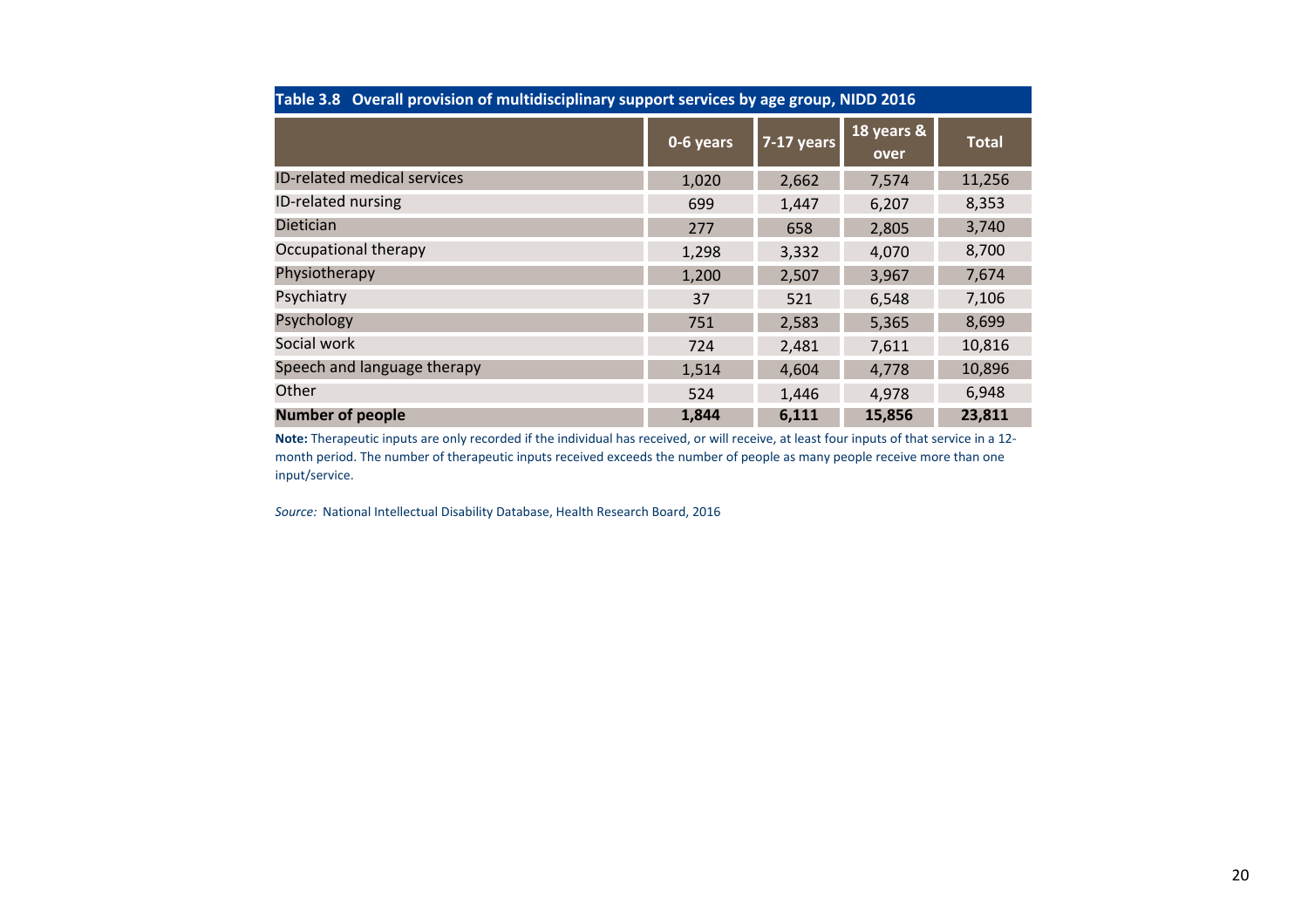| Table 3.8a Overall provision of multidisciplinary support services, by age group and CHO of residence, NIDD 2016                                                                                                              |                             |                                                                      |       |                             |                                     |              |                |                                                                                |       |                      |                                                                          |       |                      |                                                                               |       |                       |                                                                 |     |                             |                                                                                                                |       |                       |                                                               |       |                             |                                                                                    |       |                      |                    |        |
|-------------------------------------------------------------------------------------------------------------------------------------------------------------------------------------------------------------------------------|-----------------------------|----------------------------------------------------------------------|-------|-----------------------------|-------------------------------------|--------------|----------------|--------------------------------------------------------------------------------|-------|----------------------|--------------------------------------------------------------------------|-------|----------------------|-------------------------------------------------------------------------------|-------|-----------------------|-----------------------------------------------------------------|-----|-----------------------------|----------------------------------------------------------------------------------------------------------------|-------|-----------------------|---------------------------------------------------------------|-------|-----------------------------|------------------------------------------------------------------------------------|-------|----------------------|--------------------|--------|
|                                                                                                                                                                                                                               |                             | Area 1 - Donegal,<br>Sligo/ Leitrim/West<br>Cavan,<br>Cavan/Monaghan |       |                             | Area 2 - Galway,<br>Roscommon, Mayo |              |                | Area 3 - Clare,<br><b>Limerick, North</b><br><b>Tipperary/East</b><br>Limerick |       |                      | Area 4 - Kerry, North<br><b>Cork, North Lee, South</b><br>Lee, West Cork |       |                      | Area 5 - South<br>Tipperary,<br>Carlow/Kilkenny,<br><b>Waterford, Wexford</b> |       |                       | Area 6 - Wicklow,<br>Dun Laoghaire,<br><b>Dublin South East</b> |     |                             | Area 7 - Kildare/West<br><b>Wicklow, Dublin West,</b><br><b>Dublin South City,</b><br><b>Dublin South West</b> |       |                       | Area 8 - Laois/Offaly,<br>Longford/West Meath,<br>Louth/Meath |       |                             | Area 9 - Dublin North.<br><b>Dublin North Central.</b><br><b>Dublin North West</b> |       |                      | Total              |        |
|                                                                                                                                                                                                                               | <b>Under</b><br>18<br>years | 18<br>years<br>& over                                                | Total | <b>Under</b><br>18<br>vears | 18<br>years &<br>over               | <b>Total</b> | Under<br>vears | 18<br>18 years &<br>over                                                       |       | Under<br>18<br>vears | 18 years                                                                 | Total | Under<br>18<br>vears | 18<br>years<br>& over                                                         |       | <b>Under</b><br>vears | 18<br>years                                                     |     | <b>Under</b><br>18<br>vears | 18 years<br>& over                                                                                             | Total | <b>Under</b><br>vears | 18<br>years &<br>over                                         |       | <b>Under</b><br>18<br>vears | 18<br>years &<br>over                                                              |       | Under<br>18<br>vears | 18 years<br>& over | Total  |
| ID-related medical services                                                                                                                                                                                                   | 421                         | 851                                                                  | 1.272 | 377                         | 576                                 | 953          | 67             | 528                                                                            | 595   | 585                  | 1.695                                                                    | 2.280 | 627                  | 849                                                                           | 1.476 | 72                    | 150                                                             | 222 | 426                         | 776                                                                                                            | 1.202 | 532                   | 989                                                           | 1.521 | 575                         | 1.160                                                                              | 1.735 | 3.682                | 7.574              | 11,256 |
| ID-related nursing                                                                                                                                                                                                            | 158                         | 782                                                                  | 940   | 190                         | 276                                 | 466          | 56             |                                                                                | 551   | 365                  | 1.377                                                                    | 1,742 | 683                  | 969                                                                           | 1,652 | 130                   | 181                                                             | 311 | 99                          | 782                                                                                                            | 881   | 272                   | 707                                                           | 979   | 193                         | 638                                                                                | 831   | 2,146                | 6,207              | 8,353  |
| Dietician                                                                                                                                                                                                                     | 88                          | 375                                                                  | 463   | 98                          | 214                                 | 312          |                | 232                                                                            | 264   | 79                   | 459                                                                      | 538   | 193                  | 210                                                                           | 403   | 31                    | 45                                                              | 76  | 91                          | 344                                                                                                            | 435   | 194                   | 384                                                           | 578   | 129                         | 542                                                                                | 671   | 935                  | 2,805              | 3,740  |
| Occupational therapy                                                                                                                                                                                                          | 577                         | 409                                                                  | 986   | 417                         | 321                                 | 738          | 384            | 345                                                                            | 729   | 616                  | 707                                                                      | 1,323 | 705                  | 334                                                                           | 1,039 | 223                   | 110                                                             | 333 | 521                         | 633                                                                                                            | 1,154 | 718                   | 599                                                           | 1,317 | 469                         | 612                                                                                | 1,081 | 4,630                | 4.070              | 8,700  |
| Physiotherapy                                                                                                                                                                                                                 | 323                         | 379                                                                  | 702   | 348                         | 391                                 | 739          |                |                                                                                | 670   | 571                  | 472                                                                      | 1.043 | 602                  | 360                                                                           | 962   | 198                   | 221                                                             | 419 | 338                         | 491                                                                                                            | 829   |                       | 439                                                           | 904   | 547                         | 859                                                                                | 1.406 | 3.707                | 3.967              | 7,674  |
| Psychiatry                                                                                                                                                                                                                    | 113                         | 651                                                                  | 764   | 25                          | 669                                 | 694          |                | 642                                                                            | 688   | 31                   | 817                                                                      | 848   | 72                   | 732                                                                           | 804   | 21                    | 278                                                             | 299 | 58                          | 952                                                                                                            | 1,010 | 29                    | 701                                                           | 730   | 163                         | 1.106                                                                              | 1,269 | 558                  | 6,548              | 7,106  |
| Psychology                                                                                                                                                                                                                    | 297                         | 315                                                                  | 612   | 380                         | 653                                 | 1,033        | 313            | 554                                                                            | 867   | 507                  | 881                                                                      | 1,388 | 445                  | 532                                                                           | 977   | 213                   | 207                                                             | 420 | 283                         | 761                                                                                                            | 1.044 | 415                   | 624                                                           | 1,039 | 481                         | 838                                                                                | 1,319 | 3,334                | 5,365              | 8,699  |
| Social work                                                                                                                                                                                                                   | 83                          | 424                                                                  | 507   | 451                         | 948                                 | 1.399        | 322            | 795                                                                            | 1.117 | 588                  | 853                                                                      | 1.441 | 228                  | 725                                                                           | 953   | 128                   | 168                                                             | 296 | 441                         | 1.400                                                                                                          | 1.841 | 387                   | 990                                                           | 1.377 | 577                         | 1.308                                                                              | 1,885 | 3,205                | 7,611              | 10,816 |
| Speech and language therapy                                                                                                                                                                                                   | 705                         | 424                                                                  | .129  | 657                         | 503                                 | 1.160        |                |                                                                                | 857   |                      | 804                                                                      | 1.610 | 898                  | 493                                                                           | 1.391 | 380                   | 155                                                             | 535 | 634                         | 640                                                                                                            |       | 885                   | 609                                                           | 1.494 | 688                         | 758                                                                                | 1.446 | 6.118                | 4.778              | 10,896 |
| Other                                                                                                                                                                                                                         | 502                         | 377                                                                  | 879   | 367                         | 712                                 | 1,079        |                | 369                                                                            | 446   | 221                  | 983                                                                      | 1,204 | 128                  | 428                                                                           | 556   | 111                   | 106                                                             | 217 | 222                         | 381                                                                                                            | 603   | 177                   | 457                                                           | 634   | 165                         | 1,165                                                                              | 1,330 | 1,970                | 4,978              | 6,948  |
| <b>Number of people</b>                                                                                                                                                                                                       | 809                         | 1.438                                                                | 2.247 | 978                         | 1.845                               | 2.823        | 580            | 1.263                                                                          |       | 1.843 1.083          | 2.428                                                                    | 3,511 | 1,083                | 1,836                                                                         | 2,919 | 406                   | 583                                                             | 989 | 882                         | 2.172                                                                                                          | 3.054 | 1.143                 | 2.136                                                         | 3,279 | 991                         | 2,155                                                                              | 3,146 | 7,955                | 15,856             | 23,811 |
| Note: Therapeutic inputs are only recorded if the individual has received, or will receive, at least four inputs of that service in a 12-month period. The number of therapeutic inputs received exceeds the number of people |                             |                                                                      |       |                             |                                     |              |                |                                                                                |       |                      |                                                                          |       |                      |                                                                               |       |                       |                                                                 |     |                             |                                                                                                                |       |                       |                                                               |       |                             |                                                                                    |       |                      |                    |        |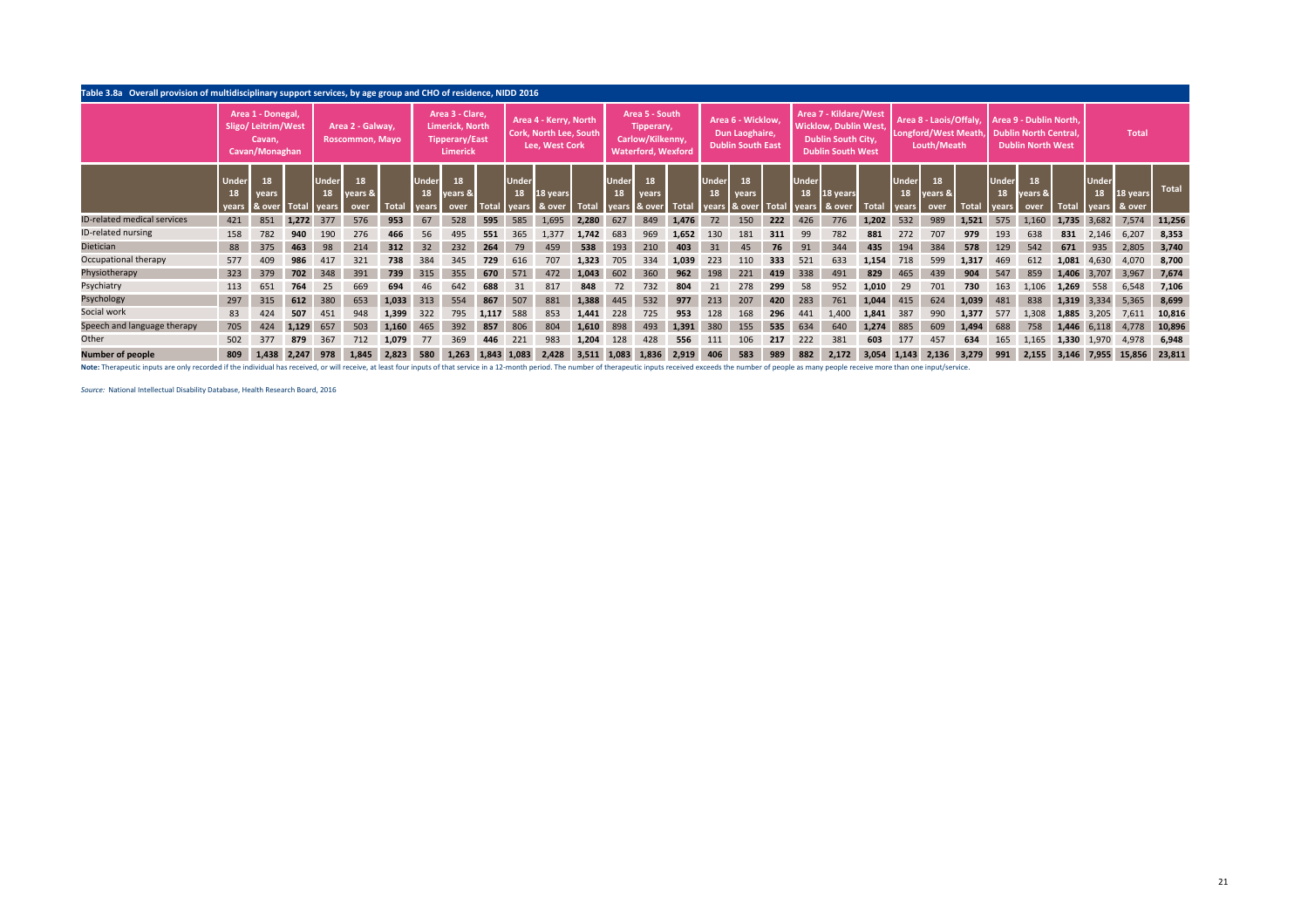| Table 3.8b Percentage of people accessing multidisciplinary support services, by age group and CHO of residence, NIDD 2016 |                                          |               |                       |      |                  |      |                         |      |                      |      |            |      |            |      |                |      |                                 |      |            |      |                                                 |                                                    |                                                        |
|----------------------------------------------------------------------------------------------------------------------------|------------------------------------------|---------------|-----------------------|------|------------------|------|-------------------------|------|----------------------|------|------------|------|------------|------|----------------|------|---------------------------------|------|------------|------|-------------------------------------------------|----------------------------------------------------|--------------------------------------------------------|
| Under 18 years                                                                                                             | <b>ID-related</b><br>medical<br>services | $\frac{9}{4}$ | D-related<br>nursing  |      | <b>Dietician</b> |      | Occupational<br>therapy |      | Physiotherapy        | %    | Psychiatry | %    | Psychology |      | Social<br>work |      | Speech &<br>language<br>therapy | %    | Other      | %    | umber accessi<br>ulti-disciplina<br>services    | No of people<br>(U18) registered<br>on NIDD in CHO | accessing mul-<br>disciplinary<br>services             |
| Area 1 - Donegal, Sligo/ Leitrim/West Cavan, Cavan/Monaghan                                                                | 421                                      | 51.1          | 158                   | 19.2 | 88               | 10.7 | 577                     | 70.0 | 323                  | 39.2 | 113        | 13.7 | 297        | 36.0 | 83             | 10.1 | 705                             | 85.6 | 502        | 60.9 | 809                                             | 824                                                | 98.2                                                   |
| Area 2 - Galway, Roscommon, Mayo                                                                                           | 377                                      | 35.4          | 190                   | 17.8 | 98               | 9.2  | 417                     | 39.1 | 348                  | 32.6 | 25         | 2.3  | 380        | 35.6 | 451            | 42.3 | 657                             | 61.6 | 367        | 34.4 | 978                                             | 1066                                               | 91.7                                                   |
| Area 3 - Clare, Limerick, North Tipperary/East Limerick                                                                    | 67                                       | 9.0           | 56                    | 7.5  | 32               | 4.3  | 384                     | 51.7 | 315                  | 42.4 | 46         | 6.2  | 313        | 42.1 | 322            | 43.3 | 465                             | 62.6 | 77         | 10.4 | 580                                             | 743                                                | 78.1                                                   |
| Area 4 - Kerry, North Cork, North Lee, South Lee, West Cork                                                                | 585                                      | 46.0          | 365                   | 28.7 | 79               | 6.2  | 616                     | 48.4 | 571                  | 44.9 | 31         | 2.4  | 507        | 39.9 | 588            | 46.2 | 806                             | 63.4 | 221        | 17.4 | 1,083                                           | 1272                                               | 85.1                                                   |
| Area 5 - South Tipperary, Carlow/Kilkenny, Waterford, Wexford                                                              | 627                                      | 53.7          | 683                   | 58.5 | 193              | 16.5 | 705                     | 60.4 | 602                  | 51.5 | 72         | 6.2  | 445        | 38.1 | 228            | 19.5 | 898                             | 76.9 | 128        | 11.0 | 1,083                                           | 1168                                               | 92.7                                                   |
| Area 6 - Wicklow, Dun Laoghaire, Dublin South East                                                                         | 72                                       | 16.8          | 130                   | 30.3 | 31               | 7.2  | 223                     | 52.0 | 198                  | 46.2 | 21         | 4.9  | 213        | 49.7 | 128            | 29.8 | 380                             | 88.6 | 111        | 25.9 | 406                                             | 429                                                | 94.6                                                   |
| Area 7 - Kildare/West Wicklow, Dublin West, Dublin South City, Dublin South West                                           | 426                                      | 41.4          | 99                    | 9.6  | 91               | 8.8  | 521                     | 50.6 | 338                  | 32.8 | 58         | 5.6  | 283        | 27.5 | 441            | 42.8 | 634                             | 61.6 | 222        | 21.6 | 882                                             | 1030                                               | 85.6                                                   |
| Area 8 - Laois/Offaly, Longford/West Meath, Louth/Meath                                                                    | 532                                      | 42.0          | 272                   | 21.5 | 194              | 15.3 | 718                     | 56.7 | 465                  | 36.7 | 29         | 2.3  | 415        | 32.8 | 387            | 30.5 | 885                             | 69.9 | 177        | 14.0 | 1,143                                           | 1267                                               | 90.2                                                   |
| Area 9 - Dublin North, Dublin North Central, Dublin North West                                                             | 575                                      | 51.4          | 193                   | 17.2 | 129              | 11.5 | 469                     | 41.9 | 547                  | 48.9 | 163        | 14.6 | 481        | 43.0 | 577            | 51.6 | 688                             | 61.5 | 165        | 14.7 | 991                                             | 1119                                               | 88.6                                                   |
| Total (Under 18 years)                                                                                                     | 3,682                                    | 41.3          | 2,146                 | 24.1 | 935              | 10.5 | 4,630                   | 51.9 | 3,707                | 41.6 | 558        | 6.3  | 3,334      | 37.4 | 3,205          | 35.9 | 6,118                           | 68.6 | 1,970 22.1 |      | 7,955                                           | 8,918                                              | 89.2                                                   |
| 18 years and over                                                                                                          | <b>ID-related</b><br>medical<br>services |               | ID-related<br>nursing |      | <b>Dietician</b> |      | Occupational<br>therapy | %    | <b>Physiotherapy</b> | %    | Psychiatry | %    | Psychology |      | Social<br>work | %    | Speech 8<br>language<br>therapy |      | Other      | %    | mber accessing<br>nulti-disciplinaı<br>services | Io of people (18+<br>registered on<br>NIDD in CHO  | accessing mul <sup>.</sup><br>disciplinary<br>services |
| Area 1 - Donegal, Sligo/ Leitrim/West Cavan, Cavan/Monaghan                                                                | 851                                      | 46.6          | 782                   | 42.8 | 375              | 20.5 | 409                     | 22.4 | 379                  | 20.7 | 651        | 35.6 | 315        | 17.2 | 424            | 23.2 | 424                             | 23.2 | 377        | 20.6 | 1,438                                           | 1,828                                              | 78.7                                                   |
| Area 2 - Galway, Roscommon, Mayo                                                                                           | 576                                      | 26.3          | 276                   | 12.6 | 214              | 9.8  | 321                     | 14.7 | 391                  | 17.9 | 669        | 30.6 | 653        | 29.8 | 948            | 43.3 | 503                             | 23.0 | 712        | 32.5 | 1,845                                           | 2,189                                              | 84.3                                                   |
| Area 3 - Clare, Limerick, North Tipperary/East Limerick                                                                    | 528                                      | 32.2          | 495                   | 30.2 | 232              | 14.1 | 345                     | 21.0 | 355                  | 21.6 | 642        | 39.1 | 554        | 33.8 | 795            | 48.4 | 392                             | 23.9 | 369        | 22.5 | 1,263                                           | 1,641                                              | 77.0                                                   |
| Area 4 - Kerry, North Cork, North Lee, South Lee, West Cork                                                                | 1,695                                    | 57.9          | 1,377                 | 47.1 | 459              | 15.7 | 707                     | 24.2 | 472                  | 16.1 | 817        | 27.9 | 881        | 30.1 | 853            | 29.2 | 804                             | 27.5 | 983        | 33.6 | 2,428                                           | 2,926                                              | 83.0                                                   |
| Area 5 - South Tipperary, Carlow/Kilkenny, Waterford, Wexford                                                              | 849                                      | 35.3          | 969                   | 40.3 | 210              | 8.7  | 334                     | 13.9 | 360                  | 15.0 | 732        | 30.4 | 532        | 22.1 | 725            | 30.2 | 493                             | 20.5 | 428        | 17.8 | 1,836                                           | 2,404                                              | 76.4                                                   |
| Area 6 - Wicklow, Dun Laoghaire, Dublin South East                                                                         | 150                                      | 15.7          | 181                   | 18.9 | 45               | 4.7  | 110                     | 11.5 | 221                  | 23.1 | 278        | 29.1 | 207        | 21.7 | 168            | 17.6 | 155                             | 16.2 | 106        | 11.1 | 583                                             | 956                                                | 61.0                                                   |
| Area 7 - Kildare/West Wicklow, Dublin West, Dublin South City, Dublin South West                                           | 776                                      | 29.2          | 782                   | 29.4 | 344              | 13.0 | 633                     | 23.8 | 491                  | 18.5 | 952        | 35.8 | 761        | 28.7 | 1,400          | 52.7 | 640                             | 24.1 | 381        | 14.3 | 2,172                                           | 2,656                                              | 81.8                                                   |
| Area 8 - Laois/Offaly, Longford/West Meath, Louth/Meath                                                                    | 989                                      | 39.2          | 707                   | 28.0 | 384              | 15.2 | 599                     | 23.7 | 439                  | 17.4 | 701        | 27.8 | 624        | 24.7 | 990            | 39.2 | 609                             | 24.1 | 457        | 18.1 | 2,136                                           | 2,525                                              | 84.6                                                   |
| Area 9 - Dublin North, Dublin North Central, Dublin North West                                                             | 1,160                                    | 52.0          | 638                   | 28.6 | 542              | 24.3 | 612                     | 27.4 | 859                  | 38.5 | 1,106      | 49.6 | 838        | 37.5 | 1,308          | 58.6 | 758                             | 34.0 | 1,165      | 52.2 | 2,155                                           | 2,232                                              | 96.6                                                   |
| Total (18 years and over)                                                                                                  | 7,574                                    | 39.1          | 6,207                 | 32.1 | 2,805            | 14.5 | 4,070                   | 21.0 | 3,967                | 20.5 | 6,548      | 33.8 | 5,365      | 27.7 | 7,611          | 39.3 | 4,778                           | 24.7 | 4,978      | 25.7 | 15,856                                          | 19,357                                             | 81.9                                                   |

Note: Therapeutic inputs are only recorded if the individual has received, or will receive, at least four inputs of that service in a 12-month period. The number of therapeutic inputs received oxceeds the number of people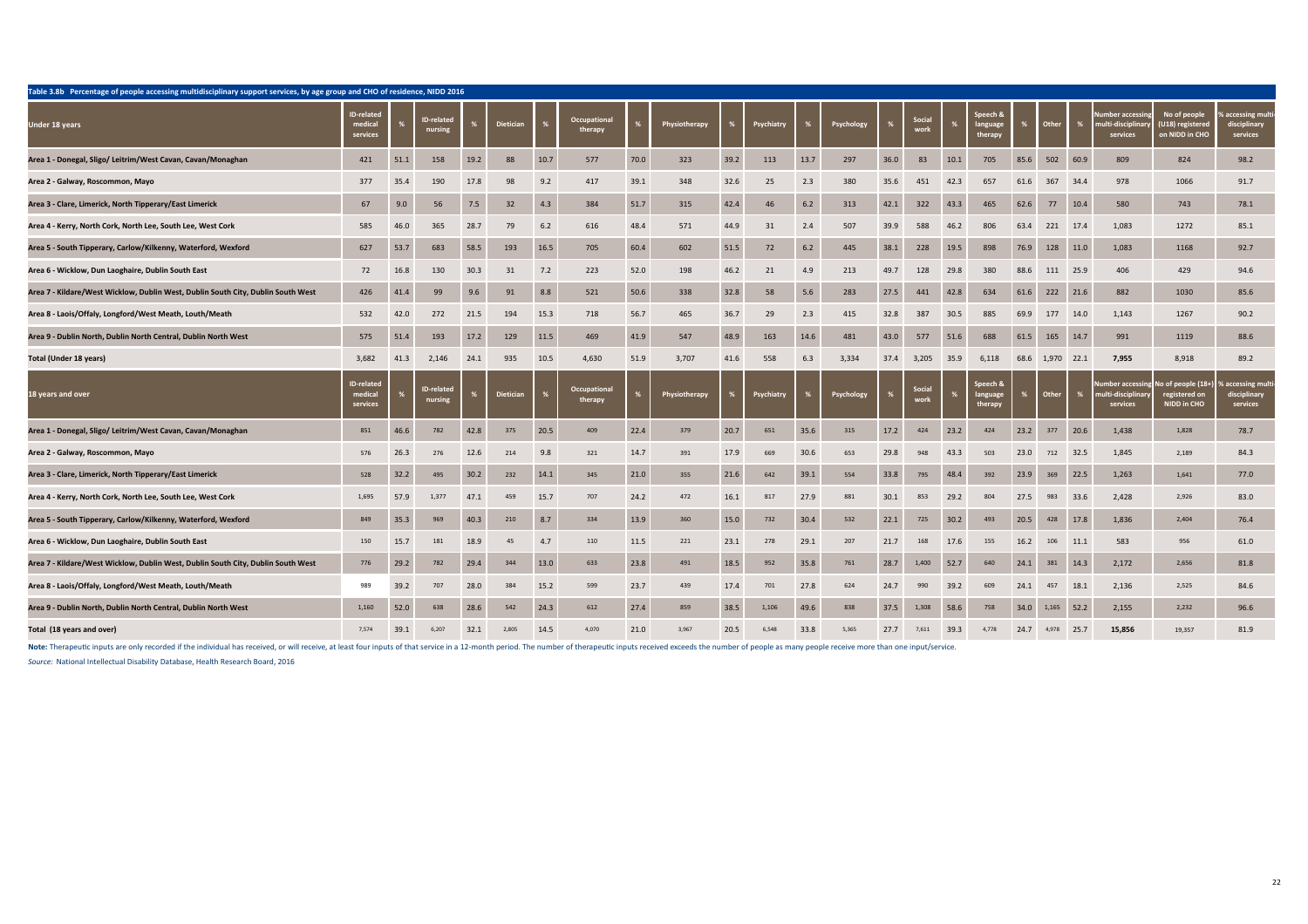| Table 3.9 Service provision by CHO region of registration, NIDD 2016             |                                             |      |                                               |      |              |                                    |        |                                                                            |              |        |                 |                                       |              |
|----------------------------------------------------------------------------------|---------------------------------------------|------|-----------------------------------------------|------|--------------|------------------------------------|--------|----------------------------------------------------------------------------|--------------|--------|-----------------|---------------------------------------|--------------|
| <b>CHO Region</b>                                                                | Attending services on a day<br><b>basis</b> |      | Receiving 5- or 7-day<br>residential services |      |              | Resident in a psychiatric hospital |        | Receiving residential support Receiving no service $-$ on<br>services only | waiting list |        |                 | No identified service<br>requirements | <b>Total</b> |
|                                                                                  |                                             |      |                                               |      |              |                                    |        |                                                                            |              |        |                 |                                       |              |
| Area 1 - Donegal, Sligo/ Leitrim/West Cavan, Cavan/Monaghan                      | 1,942                                       | 73.2 | 648                                           | 24.4 | $\sim$       | 0.1                                |        | 0.2                                                                        | 23           | 0.9    | 32              | 1.2                                   | 2,652        |
| Area 2 - Galway, Roscommon, Mayo                                                 | 2,400                                       | 73.7 | 779                                           | 23.9 | $\sim$       | 0.1                                | $\sim$ | 0.0                                                                        | 34           | $\sim$ | 39              | 1.2                                   | 3,255        |
| Area 3 - Clare, Limerick, North Tipperary/East Limerick                          | 1,608                                       | 67.4 | 751                                           | 31.5 | $\mathbf{0}$ | 0.0                                |        | 0.2                                                                        | 9            | 0.4    | 12 <sup>2</sup> | 0.5                                   | 2,384        |
| Area 4 - Kerry, North Cork, North Lee, South Lee, West Cork                      | 2.988                                       | 71.2 | 1,118                                         | 26.6 | 10           | 0.2                                | $\sim$ | 0.1                                                                        | 46           | 1.1    | 33              | 0.8                                   | 4,198        |
| Area 5 - South Tipperary, Carlow/Kilkenny, Waterford, Wexforc                    | 2,639                                       | 73.9 | 875                                           | 24.5 | 20           | 0.6                                |        | 0.1                                                                        | 14           | 0.4    | 22              | 0.6                                   | 3,572        |
| Area 6 - Wicklow, Dun Laoghaire, Dublin South East                               | 1,030                                       | 74.4 | 353                                           | 25.5 | $\mathbf{0}$ | 0.0                                | $\sim$ | 0.1                                                                        | $\mathbf{0}$ | 0.0    | $\mathbf{0}$    | 0.0                                   | 1,385        |
| Area 7 - Kildare/West Wicklow, Dublin West, Dublin South City, Dublin South West | 2,458                                       | 66.7 | 1.146                                         | 31.1 | $\sim$       | 0.1                                |        | 0.0                                                                        | 66           | 1.8    | 13              | 0.4                                   | 3,686        |
| Area 8 - Laois/Offaly, Longford/West Meath, Louth/Meath                          | 2.837                                       | 74.8 | 894                                           | 23.6 | 6            | 0.2                                | $\sim$ | 0.1                                                                        | 36           | 0.9    | 17              | 0.4                                   | 3,792        |
| Area 9 - Dublin North, Dublin North Central, Dublin North West                   | 2.329                                       | 69.5 | 900                                           | 26.9 | 105          | 3.1                                | $\sim$ | 0.0                                                                        | 11           | 0.3    |                 | 0.1                                   | 3,351        |
| All regions                                                                      | 20.231                                      | 71.6 | 7.464                                         | 26.4 | 148          | 0.5                                | 20     | 0.1                                                                        | 239          | 0.8    | 173             | 0.6                                   | 28,275       |

 $\sim$  To protect against the risk of indirect identification of individuals, items with less than 5 entries have been removed.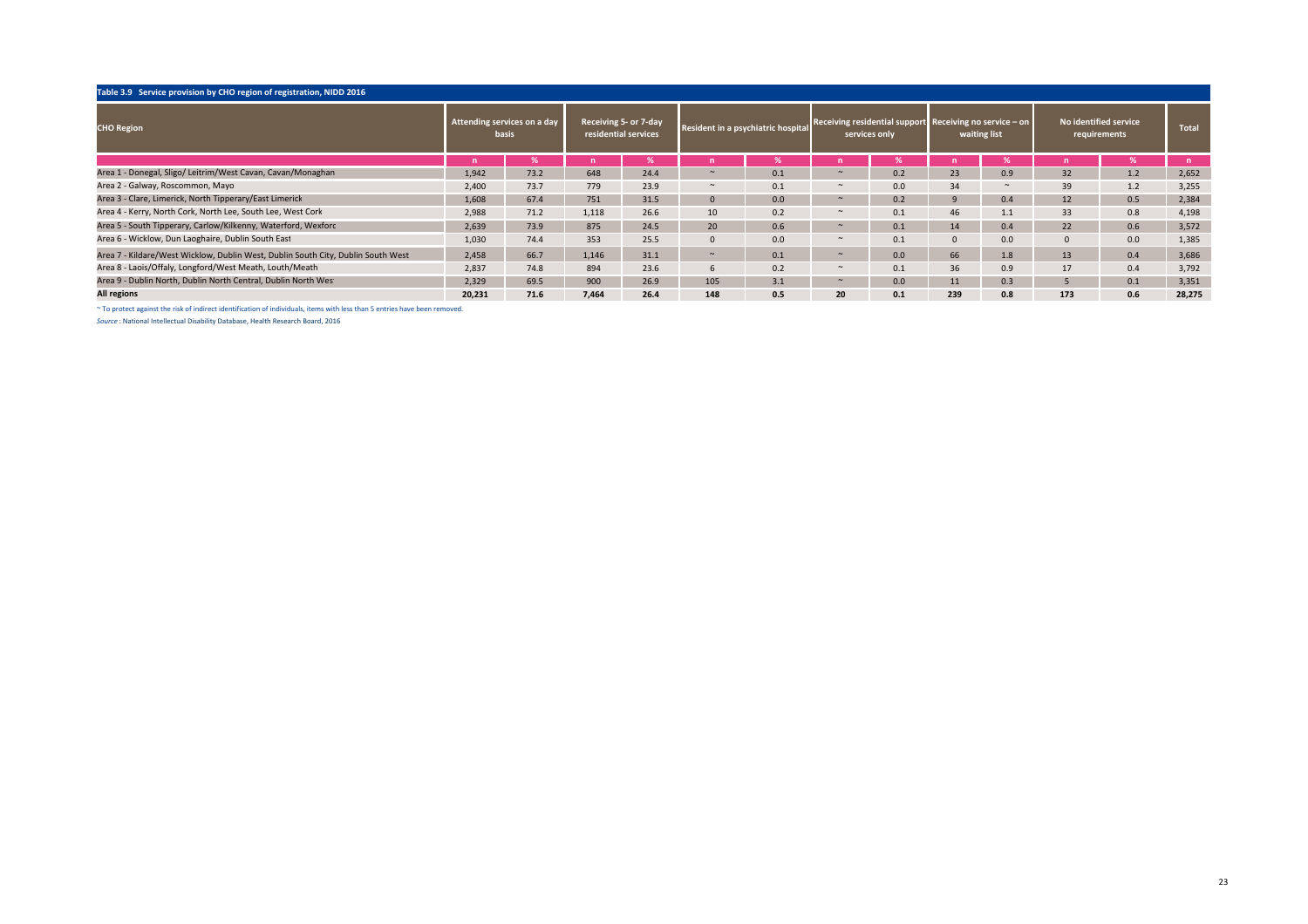### Figure 4.1 Summary of service requirements, NIDD 2016

|                                                                                | Number of people registered on the NIDD in 2016<br>28,275                      |                                                                               |                                                                                  |
|--------------------------------------------------------------------------------|--------------------------------------------------------------------------------|-------------------------------------------------------------------------------|----------------------------------------------------------------------------------|
|                                                                                |                                                                                |                                                                               |                                                                                  |
| Number of new<br>services/supports required to<br>meet service need<br>4,585   | Number of<br>services/supports required<br>to be changed or upgraded<br>13,030 | Numbers accomodated in<br>psychiatric hospitals who<br>require services<br>78 | Numbers requiring enhanced<br>and/or new multidisciplinary<br>services<br>19,975 |
| Type of services required in<br>the next 5 years<br>$(2017 - 2021)$<br>%<br>n. | Type of service required in<br>the next 5 years<br>(2017-2021)<br>$\%$         | Type of service required in<br>the next 5 years<br>$(2017 - 2021)$<br>%       | Type of service required in<br>the next 5 years<br>$(2017 - 2021)$<br>n %        |
| Residential<br>2,164<br>(47.2)<br>service                                      | Residential 2,384 (18.3)<br>service                                            | Residential 56<br>(71.8)<br>service                                           | New service 15,505 (77.6)<br>required*                                           |
| Day service<br>177<br>(3.9)                                                    | Day service 9,121 (70.0)                                                       | Day service 19<br>(24.4)                                                      | Enhanced 12,380 (62.0)                                                           |
| Residential<br>2,244<br>(48.9)<br>support<br>service                           | Residential 1,525 (11.7)<br>support<br>service                                 | Residential<br>(7.7)<br>-6<br>support<br>service                              | service<br>required $\tau$                                                       |

\*'New service required' refers to a new type of therapeutic input that the individual does not currently receive.

†'Enhanced service required' refers to a change in the delivery of a therapeuc input that the individual currently receives. There are 7,910 individuals whose multidisciplinary support service change involves both a new service and an enhanced service, therefore the actual number of people requiring a new and/or enhanced service is (15,505 + 12,380)-7,910= 19,975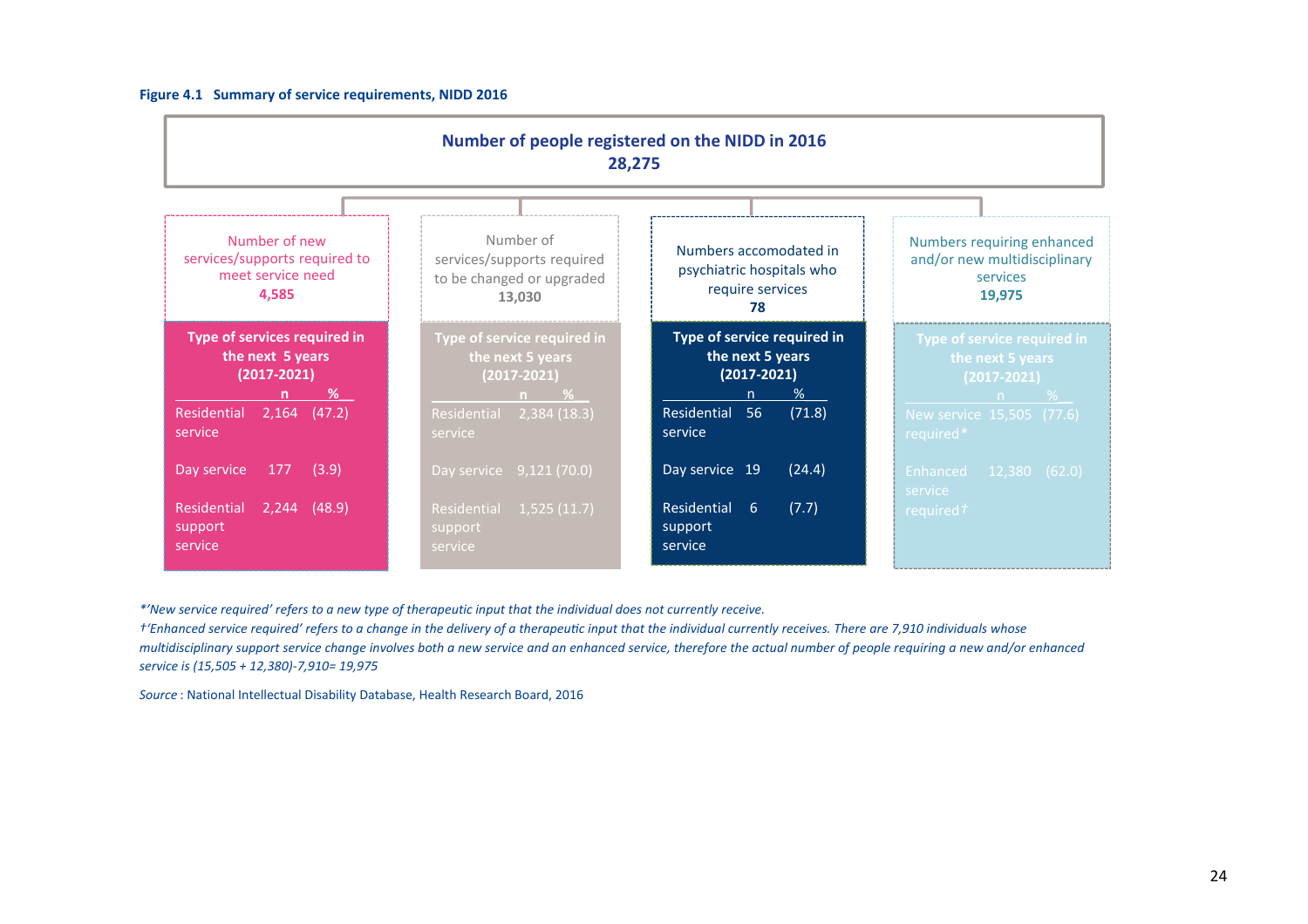| Table 4.1 Number of new places required to meet need 2017-2021 by CHO region of registration, NIDD 2016 |             |                                |              |                           |                               |                                  |                                           |
|---------------------------------------------------------------------------------------------------------|-------------|--------------------------------|--------------|---------------------------|-------------------------------|----------------------------------|-------------------------------------------|
|                                                                                                         | Residential | % of CHO Area<br>registrations | Day          | % of CHO<br>registrations | <b>Residential</b><br>support | % of CHO<br><b>registrations</b> | Number of<br><b>NIDD</b><br>registrations |
| Area 1 - Donegal, Sligo/ Leitrim/West Cavan, Cavan/Monaghan                                             | 194         | 7.3                            | 19           | 0.7                       | 205                           | 7.7                              | 2,652                                     |
| Area 2 - Galway, Roscommon, Mayo                                                                        | 212         | 6.5                            | 19           | 0.6                       | 352                           | 10.8                             | 3,255                                     |
| Area 3 - Clare, Limerick, North Tipperary/East Limerick                                                 | 116         | 4.9                            | 8            | 0.3                       | 179                           | 7.5                              | 2,384                                     |
| Area 4 - Kerry, North Cork, North Lee, South Lee, West Cork                                             | 316         | 7.5                            | 33           | 0.8                       | 413                           | 9.8                              | 4,198                                     |
| Area 5 - South Tipperary, Carlow/Kilkenny, Waterford, Wexford                                           | 273         | 7.6                            | 11           | 0.3                       | 239                           | 6.7                              | 3,572                                     |
| Area 6 - Wicklow, Dun Laoghaire, Dublin South East                                                      | 116         | 8.4                            | $\mathbf{1}$ | 0.1                       | 62                            | 4.5                              | 1,385                                     |
| Area 7 - Kildare/West Wicklow, Dublin West, Dublin South City, Dublin South West                        | 261         | 7.1                            | 54           | 1.5                       | 265                           | 7.2                              | 3,686                                     |
| Area 8 - Laois/Offaly, Longford/West Meath, Louth/Meath                                                 | 320         | 8.4                            | 25           | 0.7                       | 319                           | 8.4                              | 3,792                                     |
| Area 9 - Dublin North, Dublin North Central, Dublin North West                                          | 356         | 10.6                           |              | 0.2                       | 210                           | 6.3                              | 3,351                                     |
| <b>Total</b>                                                                                            | 2,164       | 7.7                            | 177          | 0.6                       | 2,244                         | 7.9                              | 28,275                                    |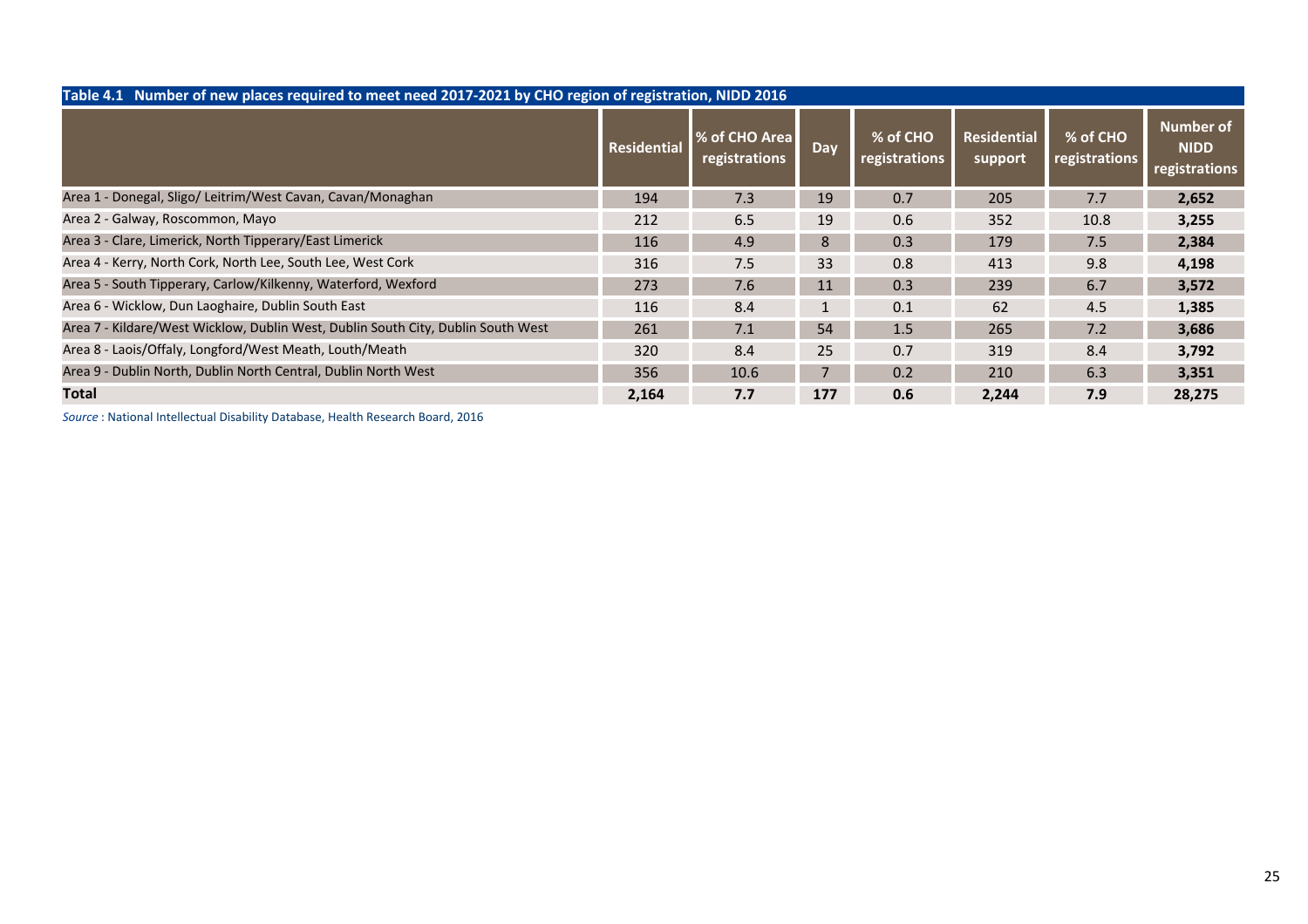| Table 4.2 Full-time residential service requirements of individuals receiving no residential service in 2016, by degree of intellectual disability, NIDD 2016 |                        |                |                                              |                |                        |             |                                                                               |                |                        |                         |                                                        |       |                        |             |                                  |       |
|---------------------------------------------------------------------------------------------------------------------------------------------------------------|------------------------|----------------|----------------------------------------------|----------------|------------------------|-------------|-------------------------------------------------------------------------------|----------------|------------------------|-------------------------|--------------------------------------------------------|-------|------------------------|-------------|----------------------------------|-------|
|                                                                                                                                                               |                        |                | No service - requires residential<br>service |                |                        |             | <b>Receives residential support</b><br>only - requires residential<br>service |                |                        |                         | Receives day service - requires<br>residential service |       |                        |             | Overall need                     |       |
|                                                                                                                                                               | <b>Not</b><br>verified | <b>Mild</b>    | Moderate/<br>severe/<br>profound             | All            | <b>Not</b><br>verified | <b>Mild</b> | Moderate/<br>severe/<br>profound                                              | All            | <b>Not</b><br>verified | <b>Mild</b>             | Moderate/<br>severe/<br>profound                       | All   | <b>Not</b><br>verified | <b>Mild</b> | Moderate/<br>severe/<br>profound | All   |
| 5-day community group home                                                                                                                                    |                        |                |                                              |                |                        | $\Omega$    | $\mathbf{0}$                                                                  | 0              |                        | 95                      | 158                                                    | 255   |                        | 96          | 159                              | 257   |
| 7-day (48-week) community group home                                                                                                                          |                        |                |                                              |                |                        |             |                                                                               |                |                        | 69                      | 205                                                    | 274   |                        | 69          | 207                              | 276   |
| 7-day (52-week) community group home                                                                                                                          | $\Omega$               | $\overline{3}$ | 5                                            | 8              |                        |             |                                                                               |                | 15                     | 339                     | 949                                                    | 1,303 | 15                     | 343         | 955                              | 1,313 |
| 5-day residential centre                                                                                                                                      | 0                      | $\Omega$       | $\Omega$                                     | $\overline{0}$ | $\Omega$               | $\Omega$    | $\mathbf{0}$                                                                  | 0              | $\overline{0}$         |                         | 13                                                     | 20    | $\Omega$               |             | 13                               | 20    |
| 7-day (48-week) residential centre                                                                                                                            | 0                      | $\Omega$       | $\mathbf{0}$                                 | $\overline{0}$ | $\Omega$               |             | $\mathbf{0}$                                                                  |                | $\overline{0}$         |                         | 39                                                     | 46    | $\Omega$               | 8           | 39                               | 47    |
| 7-day (52-week) residential centre                                                                                                                            | 0                      |                |                                              |                | 0                      | $\Omega$    | $\mathbf{0}$                                                                  | 0              | 15                     | 30                      | 63                                                     | 108   | 15                     | 31          | 64                               | 110   |
| Nursing home                                                                                                                                                  | $\Omega$               |                |                                              |                | $\Omega$               | $\Omega$    | $\Omega$                                                                      | 0              |                        |                         | 6                                                      | 16    |                        | 10          | 7                                | 18    |
| Mental health community residence                                                                                                                             | $\Omega$               | $\Omega$       | $\Omega$                                     | $\Omega$       | $\Omega$               | $\Omega$    | $\mathbf{0}$                                                                  | 0              | $\Omega$               | $\overline{\mathbf{3}}$ | $\overline{\phantom{0}}$                               | 5     | $\Omega$               | 3           | $\overline{2}$                   | 5     |
| Intensive placement (challenging behaviour)                                                                                                                   | $\Omega$               |                |                                              |                |                        | $\Omega$    | $\mathbf{0}$                                                                  | $\overline{0}$ | 0                      | 15                      | 43                                                     | 58    | $\Omega$               | 15          | 44                               | 59    |
| Intensive placement (profound or multiple disability)                                                                                                         | 0                      | $\Omega$       | $\Omega$                                     | $\overline{0}$ | $\Omega$               | $\Omega$    | $\mathbf{0}$                                                                  | $\overline{0}$ | $\Omega$               | $\Omega$                | 59                                                     | 59    | $\Omega$               | $\Omega$    | 59                               | 59    |
| <b>All services</b>                                                                                                                                           | 0                      | b              | 10                                           | 16             |                        |             | 2                                                                             | 4              | 33                     | 574                     | 1,537                                                  | 2,144 | 33                     | 582         | 1,549                            | 2,164 |
| Connect Medicard Harolinghad Nicolalist, Northern Higgist November Northelm NAC                                                                               |                        |                |                                              |                |                        |             |                                                                               |                |                        |                         |                                                        |       |                        |             |                                  |       |

#### Table 4.2 Full-time residential service requirements of individuals receiving no residential service in 2016, by degree of intellectual disability, NIDD 2016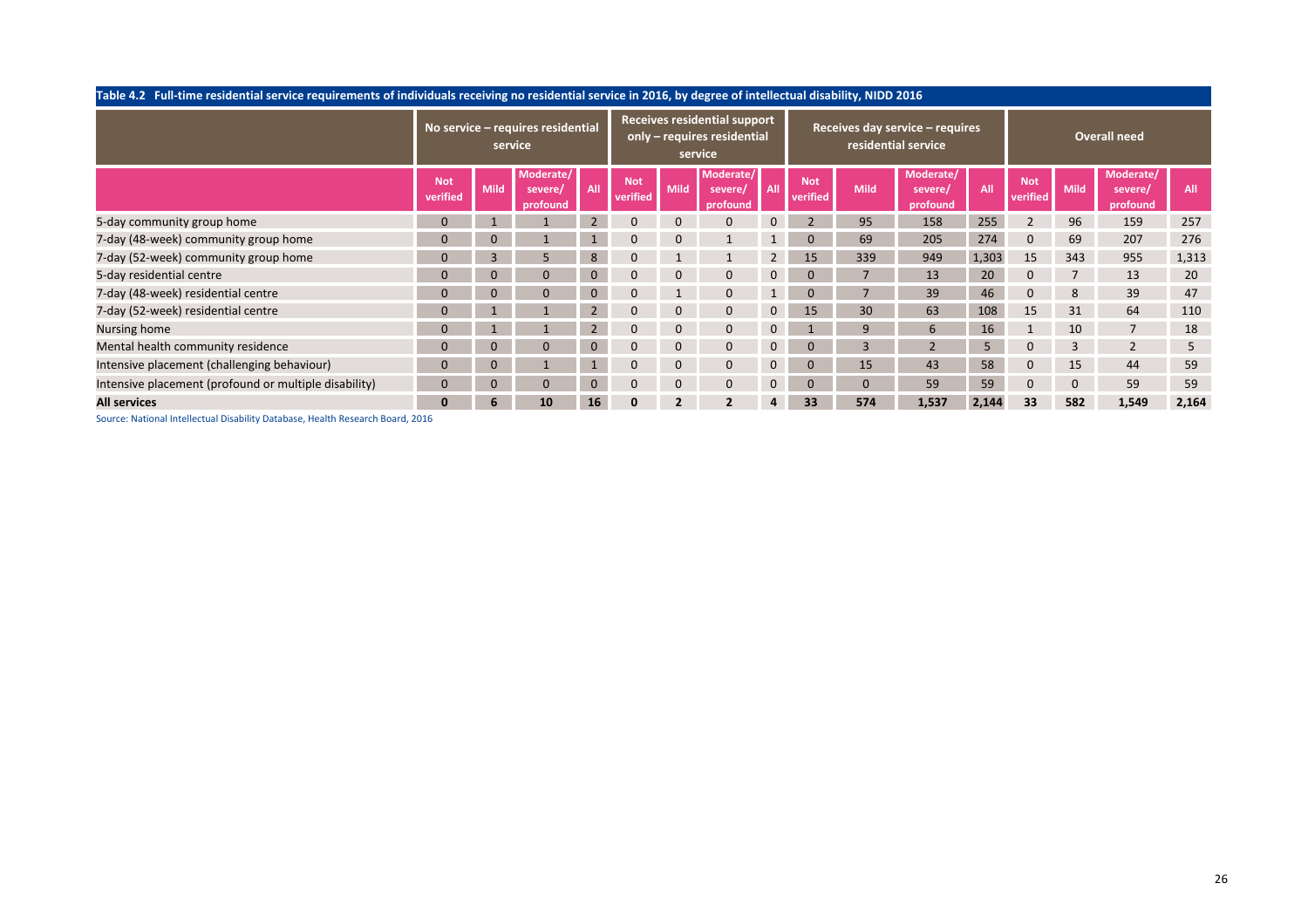|                                  | Table 4.3 Day service requirements of individuals receiving no day service in 2016, by degree of intellectual disability, NIDD 2016                                                        |     |    |     |             |                                                                          |            |             |                                                                    |     |                        |                          |                                  |                |  |  |
|----------------------------------|--------------------------------------------------------------------------------------------------------------------------------------------------------------------------------------------|-----|----|-----|-------------|--------------------------------------------------------------------------|------------|-------------|--------------------------------------------------------------------|-----|------------------------|--------------------------|----------------------------------|----------------|--|--|
|                                  | No current service requirements -<br>requires day service<br>Moderate/<br><b>Not</b><br><b>Mild</b><br>severe/<br>verified<br>profound<br>3<br>$\Omega$<br>$\overline{7}$<br>10<br>25<br>a |     |    |     |             | <b>Receives residential support</b><br>service only-requires day service |            |             | <b>Receives residential service</b><br>only - requires day service |     | <b>Overall need</b>    |                          |                                  |                |  |  |
|                                  |                                                                                                                                                                                            |     |    | All | <b>Mild</b> | Moderate/<br>severe/<br>profound                                         | <b>All</b> | <b>Mild</b> | Moderate/<br>severe/<br>profound                                   | All | <b>Not</b><br>verified | <b>Mild</b>              | Moderate/<br>severe/<br>profound | <b>All</b>     |  |  |
| Home support                     |                                                                                                                                                                                            |     |    | 10  | 3           | $\overline{0}$                                                           | 3          |             | $\overline{0}$                                                     |     | $\mathbf 0$            | 6                        |                                  | 13             |  |  |
| Home help                        |                                                                                                                                                                                            |     |    |     | $\Omega$    | $\overline{0}$                                                           | O          |             |                                                                    |     | $\Omega$               | $\overline{\phantom{a}}$ |                                  | 3              |  |  |
| Mainstream pre-school            |                                                                                                                                                                                            |     |    |     |             | $\Omega$                                                                 |            |             | $\Omega$                                                           |     |                        |                          |                                  |                |  |  |
| Special pre-school               |                                                                                                                                                                                            |     |    |     | $\Omega$    | $\overline{0}$                                                           |            |             | $\Omega$                                                           |     | 3                      |                          |                                  |                |  |  |
| Mainstream school                |                                                                                                                                                                                            |     |    |     | $\Omega$    | $\overline{0}$                                                           | $\Omega$   |             | $\Omega$                                                           |     | C                      |                          |                                  |                |  |  |
| Special class - secondary        |                                                                                                                                                                                            |     |    |     | $\Omega$    | $\Omega$                                                                 |            |             | $\Omega$                                                           |     |                        |                          |                                  |                |  |  |
| Special school                   |                                                                                                                                                                                            |     |    |     | $\Omega$    | $\overline{0}$                                                           |            |             | U                                                                  |     | $\Omega$               |                          |                                  |                |  |  |
| Rehabilitative training          |                                                                                                                                                                                            |     |    | 35  | $\Omega$    | $\Omega$                                                                 | $\Omega$   |             | 0                                                                  |     | $\Omega$               | 25                       | 10                               | 35             |  |  |
| <b>Activation centre</b>         |                                                                                                                                                                                            |     |    | 16  |             |                                                                          |            |             |                                                                    |     |                        | 10                       |                                  | 18             |  |  |
| Programme for the older person   |                                                                                                                                                                                            |     |    |     | $\Omega$    | $\Omega$                                                                 |            |             |                                                                    |     | $\Omega$               | $\mathcal{P}$            |                                  |                |  |  |
| Special high-support day service |                                                                                                                                                                                            |     |    |     | $\Omega$    | $\Omega$                                                                 | $\Omega$   |             | $\Omega$                                                           |     | $\Omega$               |                          |                                  | 3              |  |  |
| Special intensive day service    |                                                                                                                                                                                            |     |    |     | $\Omega$    | $\overline{0}$                                                           |            |             |                                                                    |     |                        |                          |                                  |                |  |  |
| Sheltered work centre            |                                                                                                                                                                                            |     |    |     |             | 2                                                                        |            |             | $\Omega$                                                           |     | $\Omega$               | 8                        |                                  | 16             |  |  |
| Sheltered employment centre      |                                                                                                                                                                                            |     |    |     | $\Omega$    | $\Omega$                                                                 | $\Omega$   |             | $\Omega$                                                           |     | $\Omega$               |                          |                                  |                |  |  |
| Outreach programme               |                                                                                                                                                                                            |     |    |     | O           | $\overline{0}$                                                           | $\Omega$   |             | $\Omega$                                                           |     | C                      |                          |                                  | $\overline{2}$ |  |  |
| Other day service                |                                                                                                                                                                                            | ว   |    |     |             | $\Omega$                                                                 |            |             |                                                                    |     | $\Omega$               | $\mathbf{a}$             |                                  | 8              |  |  |
| Supported employment             |                                                                                                                                                                                            | 22  |    | 29  |             | $\Omega$                                                                 |            |             |                                                                    |     | $\Omega$               | 24                       |                                  | 31             |  |  |
| Open employment                  |                                                                                                                                                                                            | っ   |    | ຳ   |             | $\mathbf{0}$                                                             |            |             | $\overline{0}$                                                     |     | $\Omega$               | $\overline{2}$           | $\Omega$                         | $\overline{2}$ |  |  |
| Vocational training              |                                                                                                                                                                                            | 21  |    | 25  |             | $\overline{0}$                                                           |            |             | $\Omega$                                                           |     | $\Omega$               | 22                       |                                  | 26             |  |  |
| <b>Total</b>                     | 3                                                                                                                                                                                          | 101 | 53 | 157 |             | $\overline{\mathbf{3}}$                                                  | 10         |             | 5.                                                                 | 10  | ર                      | 113                      | 61                               | 177            |  |  |

Note: NV refers to a level of intellectual disability that has not been verified and MSP refers to a moderate, severe or profound level of intellectual disability.

This table excludes people who were receiving no day service and whose only day service requirements are for multidisciplinary support services (including those delivered by an early intervention team). These people are re in the multidisciplinary support services in Figure 4.3.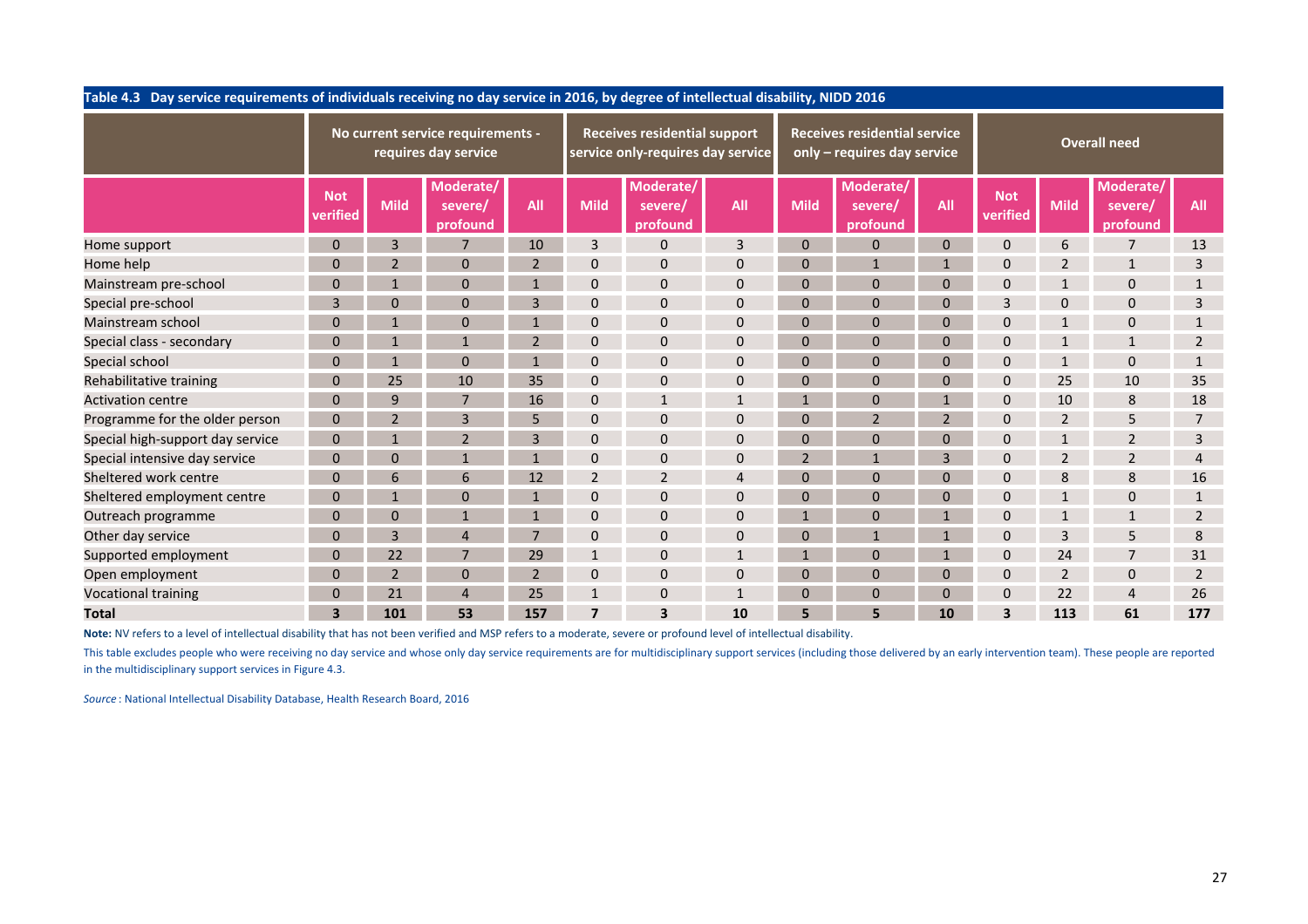

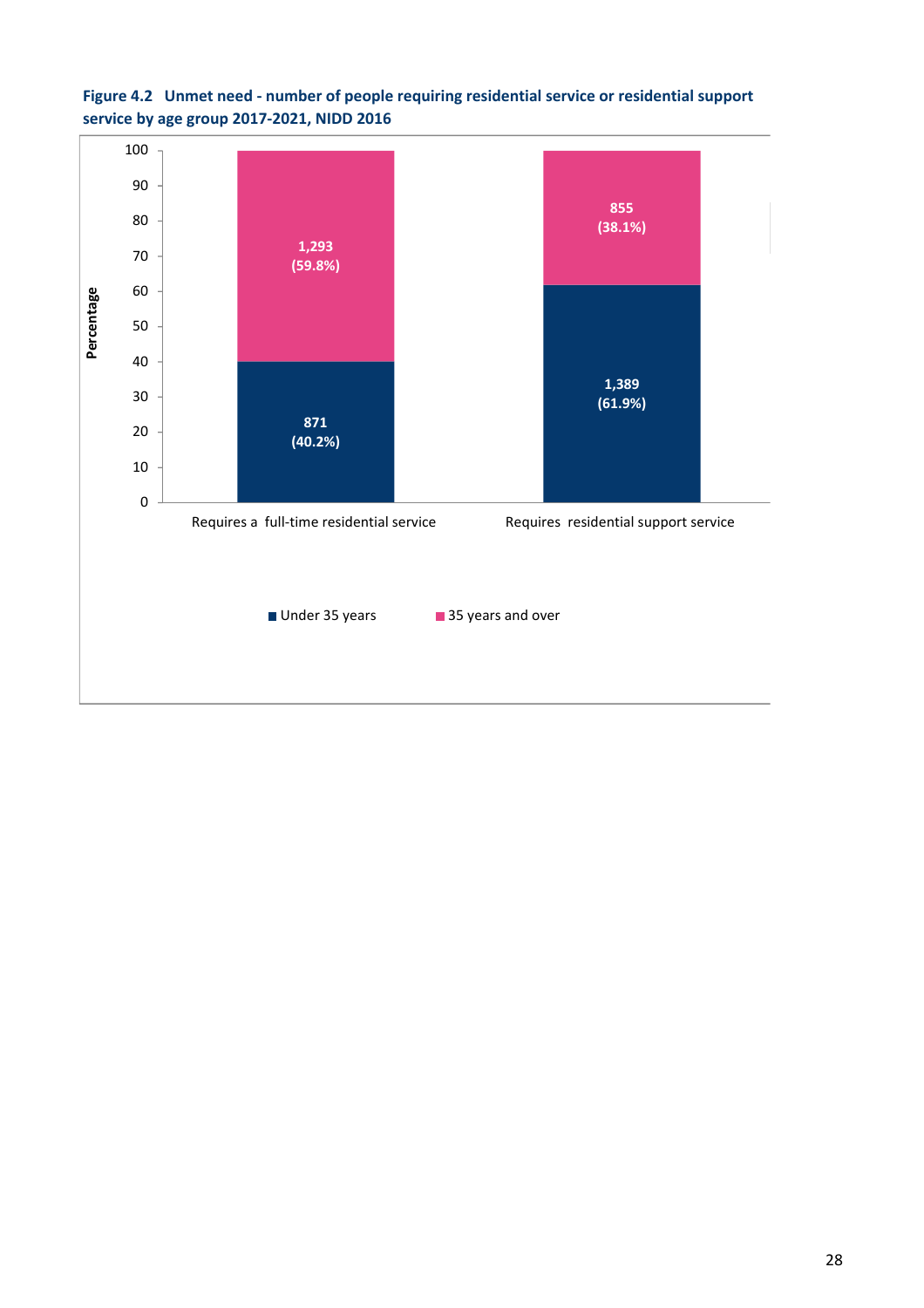| Table 4.4 Residential support service requirements of individuals receiving no residential support services in 2016, by degree of intellectual disability, NIDD 2016 |            |                |                                              |                |              |      |                                                        |       |                  |                                 |            |                |                                                                           |          |                                                          |                 |            |                |                      |                |
|----------------------------------------------------------------------------------------------------------------------------------------------------------------------|------------|----------------|----------------------------------------------|----------------|--------------|------|--------------------------------------------------------|-------|------------------|---------------------------------|------------|----------------|---------------------------------------------------------------------------|----------|----------------------------------------------------------|-----------------|------------|----------------|----------------------|----------------|
|                                                                                                                                                                      |            |                | No service - requires residential<br>support |                |              |      | Receives day service - requires<br>residential support |       | residential only | <b>Receives</b><br>requires day |            |                | Receives residential and day<br>service - requires residential<br>support |          | residential only -<br>requires<br>residential<br>support | <b>Receives</b> |            |                | <b>Overall need</b>  |                |
|                                                                                                                                                                      | <b>Not</b> |                | Moderate/<br>severe/                         |                | <b>Not</b>   |      | Moderate<br>severe/                                    |       |                  |                                 | <b>Not</b> |                | Moderate,<br>severe/                                                      |          |                                                          |                 | <b>Not</b> |                | Moderate/<br>severe/ |                |
|                                                                                                                                                                      | verifiec   | Mild           | profound                                     |                | verified     | Mild | profound                                               | All   | <b>Mild</b>      |                                 | verified   | <b>Mild</b>    | profound                                                                  |          | <b>Mild</b>                                              | All             | verified   | <b>Mild</b>    | profound             | All            |
| Foster care and boarding-out                                                                                                                                         | $\Omega$   | $\Omega$       | $\Omega$                                     | $\overline{0}$ | $\mathbf{0}$ |      | $\Omega$                                               |       |                  |                                 |            |                | $\Omega$                                                                  |          | $\mathbf{0}$                                             | $\Omega$        |            |                | $\mathbf{0}$         | $\overline{2}$ |
| Living independently                                                                                                                                                 |            | $\overline{2}$ | $\Omega$                                     | $\overline{2}$ | $\mathbf 0$  | 62   | 6                                                      | 68    |                  |                                 | C          | 9              | $\overline{4}$                                                            | 13       | $\mathbf{0}$                                             | $\bf{0}$        |            | 73             | 10                   | 83             |
| Living semi-independently                                                                                                                                            |            | 9              |                                              | 11             | 15           | 237  | 52                                                     | 304   |                  |                                 |            | 54             | 34                                                                        | 88       |                                                          |                 | 15         | 301            | 88                   | 404            |
| Holiday residential placement                                                                                                                                        |            | $\mathbf{0}$   |                                              |                | $\mathbf{0}$ | 17   | 26                                                     | 43    |                  |                                 |            |                |                                                                           | 8        |                                                          |                 |            | 18             | 34                   | 52             |
| Crisis or planned respite                                                                                                                                            |            | 9              | 11                                           | 22             | 59           | 434  | 856                                                    | 1,349 |                  |                                 |            | $\mathfrak b$  | 32                                                                        | 38       | $\mathbf{0}$                                             |                 | 61         | 449            | 899                  | 1,409          |
| Occasional respite care with host family                                                                                                                             |            |                |                                              |                | 3            | 44   | 63                                                     | 110   |                  |                                 |            | $\overline{2}$ | $\mathbf 0$                                                               | 3        | $\mathbf{0}$                                             | $\Omega$        |            | 47             | 63                   | 114            |
| Shared care or guardianship                                                                                                                                          |            | $\Omega$       |                                              |                | $\Omega$     | 5    | 6                                                      | 11    |                  |                                 |            | $\mathbf{0}$   |                                                                           |          | $\mathbf{0}$                                             | 0               |            | -5             | 11                   | 16             |
| Regular part-time care (2/3 days per week)                                                                                                                           |            |                |                                              |                |              |      | 21                                                     | 24    |                  |                                 |            | 3              |                                                                           |          |                                                          |                 |            | $\mathfrak b$  | 25                   | 31             |
| Regular part-time care (every weekend)                                                                                                                               |            | $\Omega$       |                                              |                |              |      |                                                        |       |                  |                                 |            |                | $\Omega$                                                                  |          |                                                          |                 |            | 3              | 3                    | 6              |
| Regular part-time care (alternate weeks)                                                                                                                             |            | $\mathbf{0}$   |                                              | 0              | $\mathbf{0}$ |      | 3                                                      | 5     |                  |                                 |            | $\mathbf{0}$   | $\overline{2}$                                                            | 2        | $\mathbf{0}$                                             | $\Omega$        |            | $\overline{2}$ | 5                    | $\overline{7}$ |
| Other residential service                                                                                                                                            |            |                |                                              |                |              | 14   | 33                                                     | 48    |                  |                                 |            |                | 48                                                                        | 55       | $\mathbf{0}$                                             |                 |            | 22             | 82                   | 105            |
| Overnight respite in the home                                                                                                                                        |            |                |                                              |                |              |      | 12                                                     | 15    |                  |                                 |            | 0              | $\mathbf{0}$                                                              | $\Omega$ |                                                          |                 |            |                | 12                   | 15             |
| <b>All services</b>                                                                                                                                                  |            | 22             | 17                                           | 41             | 79           | 823  | 1,080                                                  | 1,982 |                  |                                 |            | 84             | 135                                                                       | 220      |                                                          |                 | 82         | 930            | 1,232                | 2,244          |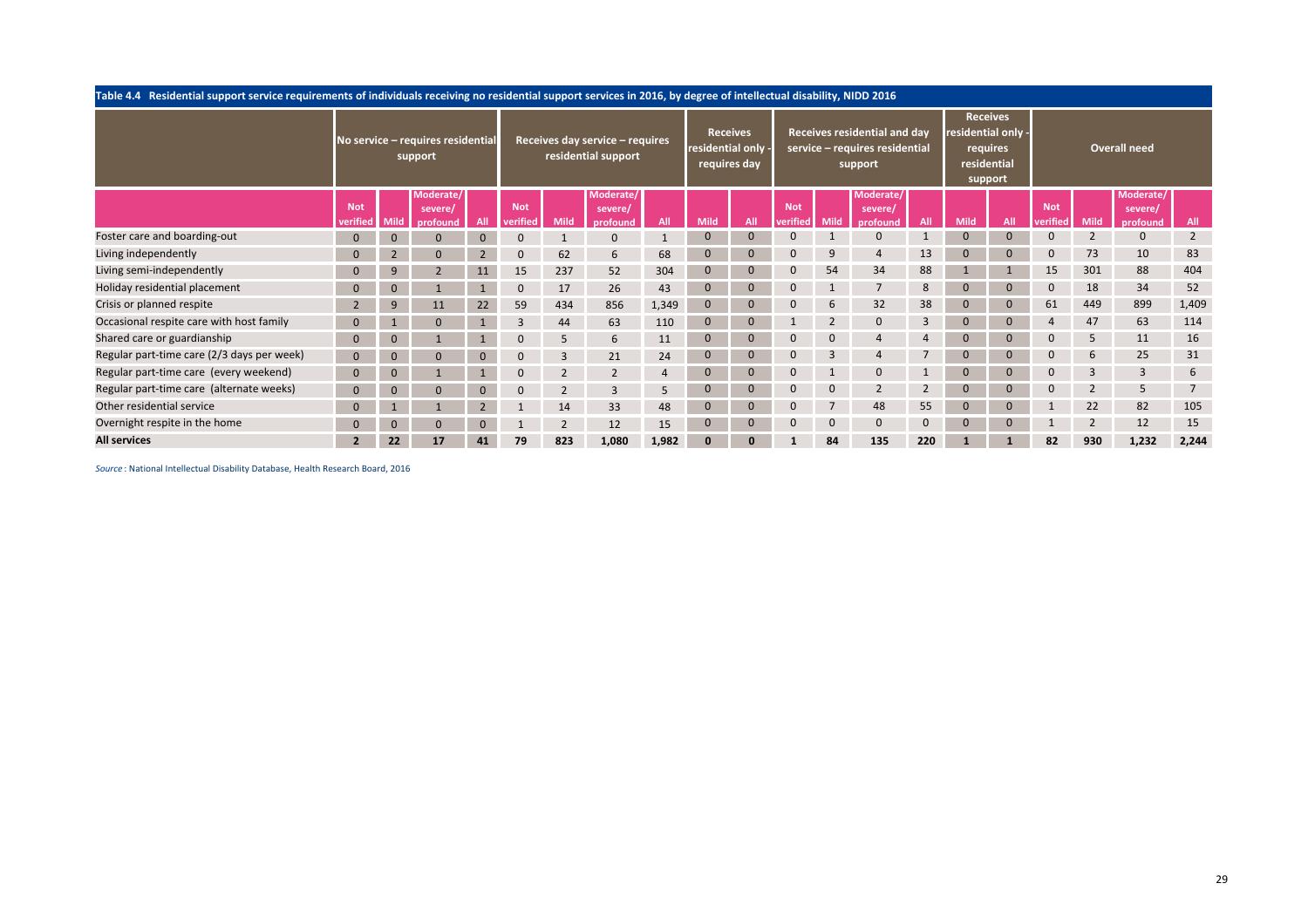| Table 4.5 Use of and requirement for respite services by people living in home/independent setting by CHO of residence, NIDD 2016 |                                                             |                  |
|-----------------------------------------------------------------------------------------------------------------------------------|-------------------------------------------------------------|------------------|
|                                                                                                                                   | Number in receipt of Number who did not                     | <b>Number in</b> |
|                                                                                                                                   | crisis or planned respite receive respite but home/independ |                  |

|                                                                                  | crisis or planned respite<br>in 2016 |       | require it (2017-2021) | receive respite but | home/independent<br>setting in 2016 |
|----------------------------------------------------------------------------------|--------------------------------------|-------|------------------------|---------------------|-------------------------------------|
| <b>CHO</b> area                                                                  | $\mathsf{n}$                         | Row % | n                      | Row %               | $\mathsf{n}$                        |
| Area 1 - Donegal, Sligo/ Leitrim/West Cavan, Cavan/Monaghan                      | 373                                  | 18.7  | 124                    | 6.2                 | 1,995                               |
| Area 2 - Galway, Roscommon, Mayo                                                 | 428                                  | 17.3  | 180                    | 7.3                 | 2,473                               |
| Area 3 - Clare, Limerick, North Tipperary/East Limerick                          | 268                                  | 16.5  | 121                    | 7.4                 | 1,625                               |
| Area 4 - Kerry, North Cork, North Lee, South Lee, West Cork                      | 522                                  | 17.0  | 254                    | 8.3                 | 3,067                               |
| Area 5 - South Tipperary, Carlow/Kilkenny, Waterford, Wexford                    | 569                                  | 21.3  | 171                    | 6.4                 | 2,676                               |
| Area 6 - Wicklow, Dun Laoghaire, Dublin South East                               | 225                                  | 21.8  | 31                     | 3.0                 | 1,030                               |
| Area 7 - Kildare/West Wicklow, Dublin West, Dublin South City, Dublin South West | 536                                  | 21.2  | 156                    | 6.2                 | 2,529                               |
| Area 8 - Laois/Offaly, Longford/West Meath, Louth/Meath                          | 661                                  | 22.9  | 192                    | 6.6                 | 2,891                               |
| Area 9 - Dublin North, Dublin North Central, Dublin North West                   | 612                                  | 26.2  | 142                    | 6.1                 | 2,340                               |
| <b>All regions</b>                                                               | 4,194                                | 20.3% | 1,371                  | 6.6%                | 20,626                              |

**Note**: The total number recorded as receiving respite in Table 4.5 (4,194 people) is less than that recorded in Table 3.4 (4,385 people) as Table 4.5 includes only those living in a home setting or living independently. A number of people living in other residential settings also receive respite services – this group is included in Table 3.4 but is excluded from Table 4.5.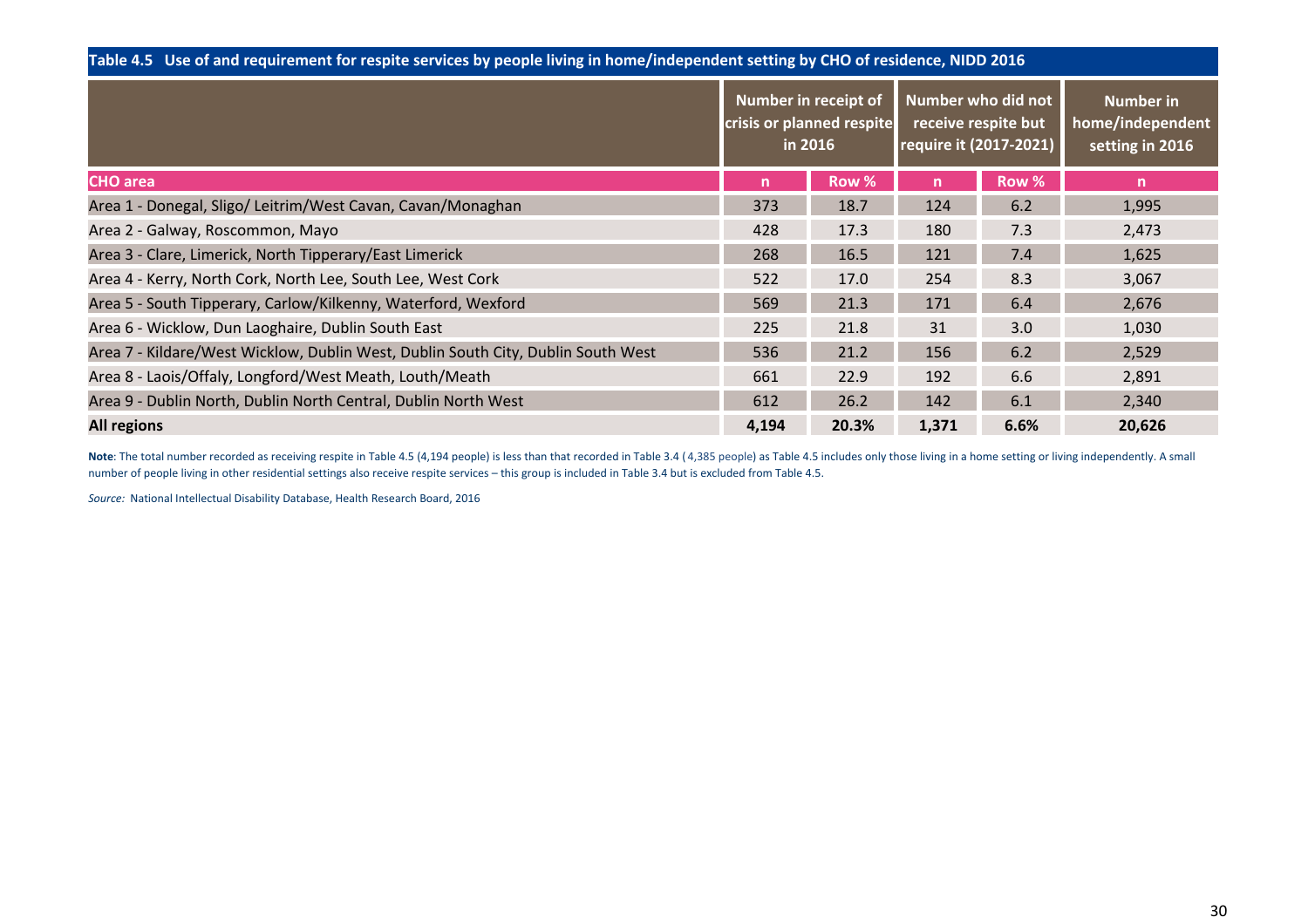| Table 4.6 Category of service change required 2017-2021, by degree of intellectual disability, NIDD 2016 |                               |                         |          |                                   |                                    |                                                                       |
|----------------------------------------------------------------------------------------------------------|-------------------------------|-------------------------|----------|-----------------------------------|------------------------------------|-----------------------------------------------------------------------|
|                                                                                                          | <b>Residential and</b><br>day | <b>Residential only</b> | Day only | Day and<br>residential<br>support | <b>Residential</b><br>support only | <b>Total number of</b><br>individuals<br>requiring service<br>changes |
| Not verified                                                                                             | $\mathbf{0}$                  |                         | 776      | 8                                 | 17                                 | 802                                                                   |
| Mild                                                                                                     | 150                           | 80                      | 2,431    | 168                               | 167                                | 2,996                                                                 |
| Moderate, severe or profound                                                                             | 1,497                         | 656                     | 3,563    | 528                               | 637                                | 6,881                                                                 |
| <b>All levels</b>                                                                                        | 1,647                         | 737                     | 6,770    | 704                               | 821                                | 10,679                                                                |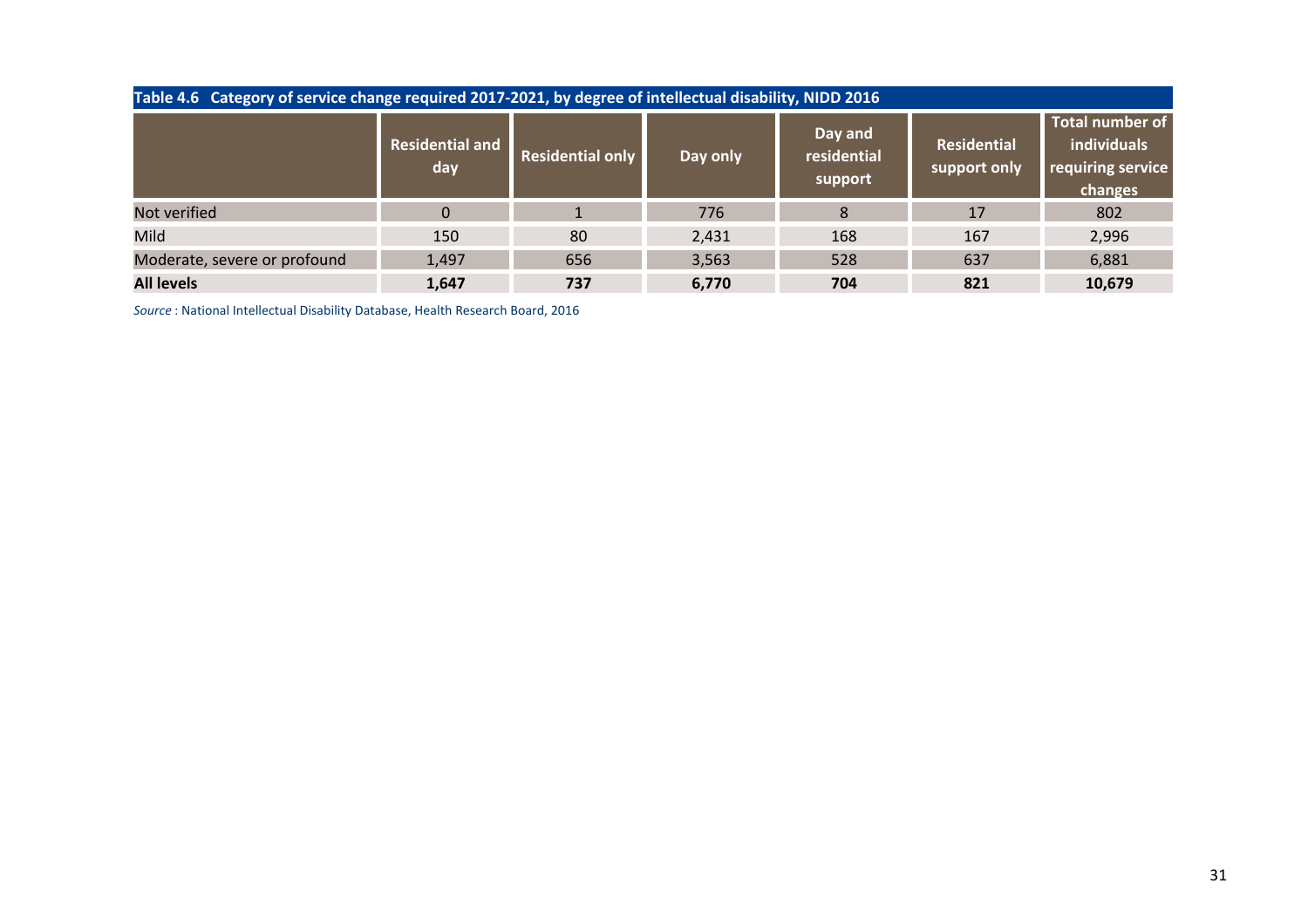| Table 4.7 Number of places requiring change 2017-2021, NIDD 2016 |        |
|------------------------------------------------------------------|--------|
| <b>Residential</b>                                               | 2,384  |
| <b>Day</b>                                                       | 9,121  |
| Of which:                                                        |        |
| <b>Health services</b>                                           | 6,140  |
| <b>Education services</b>                                        | 1,290  |
| <b>Employment services</b>                                       | 1,176  |
| <b>Generic services</b>                                          | 515    |
| <b>Residential support</b>                                       | 1,525  |
| <b>Total</b>                                                     | 13,030 |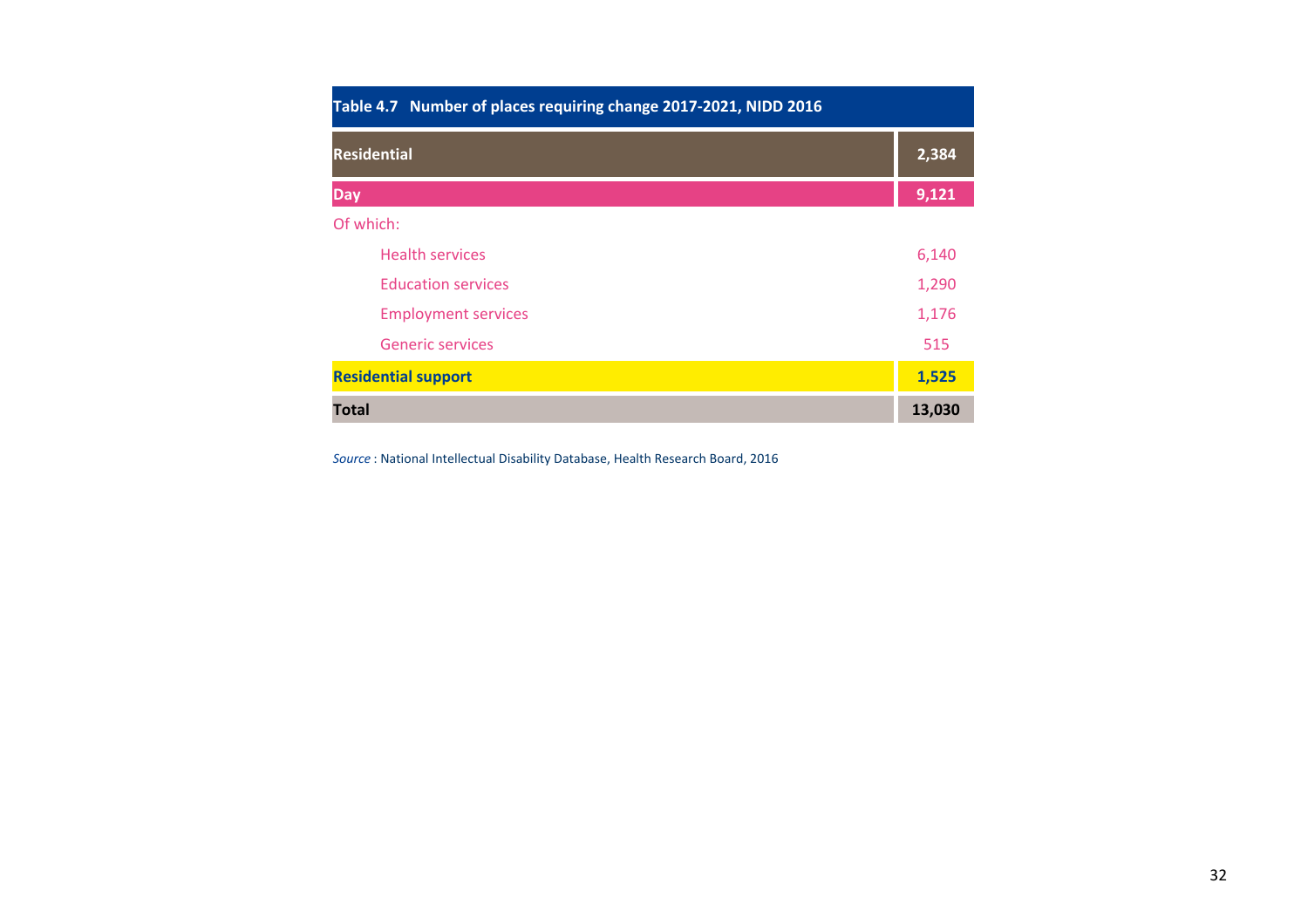|                                                       | Table 4.8 Pattern of movement of individuals from existing residential service to future residential services, 2017-2021, NIDD 2016<br>Full time residential service required in the period 2016-2020<br><b>Intensive</b><br>7-day<br>7-day<br>7-day<br><b>Mental</b><br>7-day<br><b>Intensive</b><br>5-day<br>5-day<br><b>Total</b><br>placement<br>$(48-wk)$<br>$(52-wk)$<br>$(48-wk)$<br>(52-wk)<br>health<br><b>Nursing</b><br>placement<br>residential<br>(profound or<br>services<br>community<br>residential<br>residential<br>(challenging<br>community<br>community community<br>home<br>multiple<br>2016<br>group home<br>centre<br>residence<br>behaviour)<br>group home group home<br>centre<br>centre<br>disabilities)<br>$\overline{2}$<br>12<br>47<br>121<br>$\Omega$<br>$\mathbf 0$<br>$\mathbf{0}$<br>192<br>8<br>56<br>89<br>167<br>-1<br>6<br>33<br>82<br>22<br>623<br>12<br>444<br>$\Omega$<br>$\overline{\phantom{a}}$<br>24<br>$\Omega$<br>$\mathbf 0$<br>25<br>14<br>$\Omega$<br>$\Omega$<br>12<br>21<br>34<br>57<br>15<br>146<br>$\Omega$<br>$\Omega$<br>$\overline{4}$<br>565<br>8<br>$\mathbf 0$<br>97<br>$\Omega$<br>111<br>175<br>966<br>$\Omega$<br>6<br>3<br>14<br>$\Omega$<br>$\Omega$<br>22<br>0<br>$\Omega$<br>$\overline{2}$<br>$\Omega$<br>$\Omega$<br>$\mathbf{0}$<br>$\Omega$<br>$\mathbf{0}$<br>62<br>5<br>$\Omega$<br>$\Omega$<br>45<br>123<br>20<br>30<br>$\mathbf{0}$<br>$\mathbf{0}$<br>$\mathbf{0}$<br>3<br>55<br>0<br>$\mathbf{0}$ |     |       |          |                |     |          |          |     |                |       |
|-------------------------------------------------------|--------------------------------------------------------------------------------------------------------------------------------------------------------------------------------------------------------------------------------------------------------------------------------------------------------------------------------------------------------------------------------------------------------------------------------------------------------------------------------------------------------------------------------------------------------------------------------------------------------------------------------------------------------------------------------------------------------------------------------------------------------------------------------------------------------------------------------------------------------------------------------------------------------------------------------------------------------------------------------------------------------------------------------------------------------------------------------------------------------------------------------------------------------------------------------------------------------------------------------------------------------------------------------------------------------------------------------------------------------------------------------------------------------------------------------------------------------------------------------|-----|-------|----------|----------------|-----|----------|----------|-----|----------------|-------|
|                                                       |                                                                                                                                                                                                                                                                                                                                                                                                                                                                                                                                                                                                                                                                                                                                                                                                                                                                                                                                                                                                                                                                                                                                                                                                                                                                                                                                                                                                                                                                                |     |       |          |                |     |          |          |     |                |       |
| <b>Full-time residential service received in 2016</b> |                                                                                                                                                                                                                                                                                                                                                                                                                                                                                                                                                                                                                                                                                                                                                                                                                                                                                                                                                                                                                                                                                                                                                                                                                                                                                                                                                                                                                                                                                |     |       |          |                |     |          |          |     |                |       |
| 5-day community group home                            |                                                                                                                                                                                                                                                                                                                                                                                                                                                                                                                                                                                                                                                                                                                                                                                                                                                                                                                                                                                                                                                                                                                                                                                                                                                                                                                                                                                                                                                                                |     |       |          |                |     |          |          |     |                |       |
| 7-day (48-week) community group home                  |                                                                                                                                                                                                                                                                                                                                                                                                                                                                                                                                                                                                                                                                                                                                                                                                                                                                                                                                                                                                                                                                                                                                                                                                                                                                                                                                                                                                                                                                                |     |       |          |                |     |          |          |     |                |       |
| 7-day (52-week) community group home                  |                                                                                                                                                                                                                                                                                                                                                                                                                                                                                                                                                                                                                                                                                                                                                                                                                                                                                                                                                                                                                                                                                                                                                                                                                                                                                                                                                                                                                                                                                |     |       |          |                |     |          |          |     |                |       |
| 5-day residential centre                              |                                                                                                                                                                                                                                                                                                                                                                                                                                                                                                                                                                                                                                                                                                                                                                                                                                                                                                                                                                                                                                                                                                                                                                                                                                                                                                                                                                                                                                                                                |     |       |          |                |     |          |          |     |                |       |
| 7-day (48-week) residential centre                    |                                                                                                                                                                                                                                                                                                                                                                                                                                                                                                                                                                                                                                                                                                                                                                                                                                                                                                                                                                                                                                                                                                                                                                                                                                                                                                                                                                                                                                                                                |     |       |          |                |     |          |          |     |                |       |
| 7-day (52-week) residential centre                    |                                                                                                                                                                                                                                                                                                                                                                                                                                                                                                                                                                                                                                                                                                                                                                                                                                                                                                                                                                                                                                                                                                                                                                                                                                                                                                                                                                                                                                                                                |     |       |          |                |     |          |          |     |                |       |
| <b>Nursing home</b>                                   |                                                                                                                                                                                                                                                                                                                                                                                                                                                                                                                                                                                                                                                                                                                                                                                                                                                                                                                                                                                                                                                                                                                                                                                                                                                                                                                                                                                                                                                                                |     |       |          |                |     |          |          |     |                |       |
| Mental health community residence                     |                                                                                                                                                                                                                                                                                                                                                                                                                                                                                                                                                                                                                                                                                                                                                                                                                                                                                                                                                                                                                                                                                                                                                                                                                                                                                                                                                                                                                                                                                |     |       |          |                |     |          |          |     |                |       |
| Intensive placement (challenging behaviour)           |                                                                                                                                                                                                                                                                                                                                                                                                                                                                                                                                                                                                                                                                                                                                                                                                                                                                                                                                                                                                                                                                                                                                                                                                                                                                                                                                                                                                                                                                                |     |       |          |                |     |          |          |     |                |       |
| Intensive placement (profound or multiple disability) |                                                                                                                                                                                                                                                                                                                                                                                                                                                                                                                                                                                                                                                                                                                                                                                                                                                                                                                                                                                                                                                                                                                                                                                                                                                                                                                                                                                                                                                                                |     |       |          |                |     |          |          |     |                |       |
| Occupying a residential support place                 | 0                                                                                                                                                                                                                                                                                                                                                                                                                                                                                                                                                                                                                                                                                                                                                                                                                                                                                                                                                                                                                                                                                                                                                                                                                                                                                                                                                                                                                                                                              |     | 34    | $\Omega$ | $\mathbf{0}$   |     | $\Omega$ | $\Omega$ | 5   | $\overline{2}$ | 45    |
| <b>Other residential service</b>                      | 0                                                                                                                                                                                                                                                                                                                                                                                                                                                                                                                                                                                                                                                                                                                                                                                                                                                                                                                                                                                                                                                                                                                                                                                                                                                                                                                                                                                                                                                                              |     | 12    | $\Omega$ | $\overline{0}$ |     |          |          |     | $\mathbf{0}$   | 18    |
| <b>Total</b>                                          | 26                                                                                                                                                                                                                                                                                                                                                                                                                                                                                                                                                                                                                                                                                                                                                                                                                                                                                                                                                                                                                                                                                                                                                                                                                                                                                                                                                                                                                                                                             | 167 | 1,432 |          | 23             | 184 | 34       |          | 272 | 244            | 2,384 |

Note: The brown shaded areas of the table represent existing services that require enhancement and the yellow shaded areas represent services that require alteration.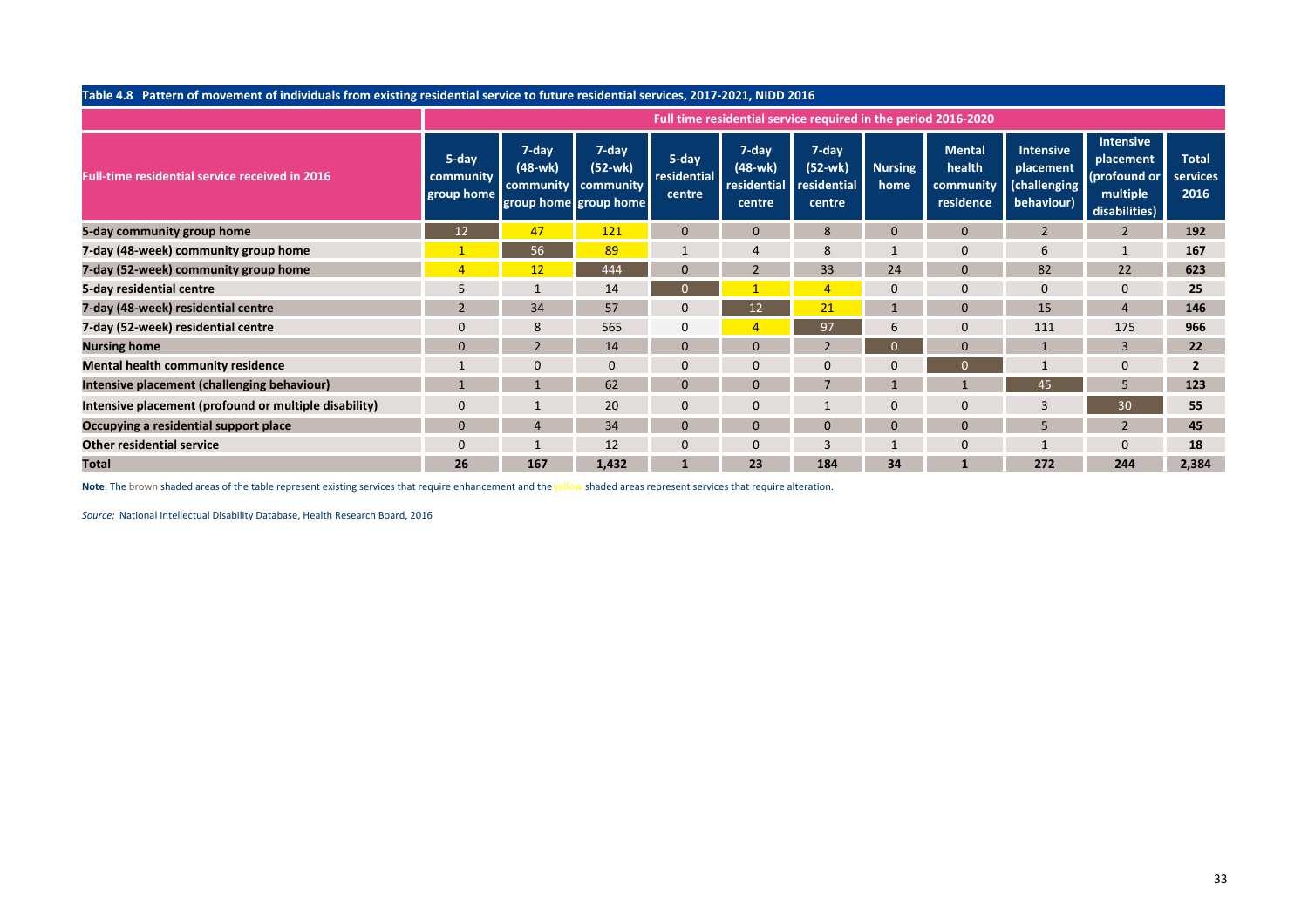|                                        |                         |                         |                                               |                          |                                  |                      |                      |                                           |          |                                                           |                                          |          |                               |                                 |     |       | Day service required in the period 2017-2021 |              |                |                   |                   |          |                 |                                     |                               |                    |                       |                                                                          |                                                                             |
|----------------------------------------|-------------------------|-------------------------|-----------------------------------------------|--------------------------|----------------------------------|----------------------|----------------------|-------------------------------------------|----------|-----------------------------------------------------------|------------------------------------------|----------|-------------------------------|---------------------------------|-----|-------|----------------------------------------------|--------------|----------------|-------------------|-------------------|----------|-----------------|-------------------------------------|-------------------------------|--------------------|-----------------------|--------------------------------------------------------------------------|-----------------------------------------------------------------------------|
| Day service in 2016                    | Home<br>support         | help                    | Child<br>education &<br>development<br>centre | Mainstream<br>pre-school | <b>Special</b><br>pre-<br>school | Mainstream<br>school | Special<br>$class -$ | Special<br>$class -$<br>primary secondary |          | Special Resource Autism Home<br>school teacher Unit tutor |                                          |          | Special<br>needs<br>assistant | <b>Third-level</b><br>education |     |       | ogramr<br>r the ol<br>erson                  | ort da       |                | eltered<br>vork l | heltere<br>nploym |          | <b>Dutreach</b> | Enclave<br>within open<br>employmen | <b>Supported</b><br>mployment | Open<br>employment | Vocationa<br>training | Generic<br>day Total<br>services                                         |                                                                             |
| Home support                           | 22                      | $\overline{\mathbf{0}}$ | $\Omega$                                      |                          | 8                                |                      |                      |                                           | $\sim$ 3 | $\overline{0}$                                            | $\begin{array}{ccc} & 0 & 0 \end{array}$ |          | $\overline{0}$                | $\overline{0}$                  |     | 10    |                                              |              |                |                   |                   |          |                 |                                     |                               |                    | $\overline{4}$        | $1 \t 93$                                                                |                                                                             |
| Home help                              | $\overline{0}$          |                         |                                               |                          |                                  |                      |                      |                                           |          |                                                           |                                          |          |                               |                                 |     |       |                                              |              |                |                   |                   |          |                 |                                     |                               |                    |                       |                                                                          | $\overline{7}$                                                              |
| Early services                         | $\overline{3}$          |                         |                                               |                          |                                  |                      |                      |                                           |          |                                                           |                                          |          |                               |                                 |     |       |                                              |              |                |                   |                   |          |                 |                                     |                               |                    |                       |                                                                          | 258                                                                         |
| Child education and development centre | 12                      | $\overline{0}$          |                                               |                          |                                  |                      |                      |                                           |          |                                                           |                                          |          |                               |                                 |     |       |                                              |              |                |                   |                   |          |                 |                                     |                               |                    |                       | $\Omega$                                                                 | 52                                                                          |
| Mainstream pre-school                  | $\left  \cdot \right $  | $\overline{0}$          |                                               |                          |                                  | 118                  |                      |                                           |          |                                                           |                                          |          |                               |                                 |     |       |                                              |              |                |                   |                   |          |                 |                                     |                               |                    |                       | $\Omega$                                                                 | 154                                                                         |
| Special pre-school                     | $\overline{7}$          | $\overline{0}$          |                                               | 32 <sup>2</sup>          |                                  | 58                   |                      |                                           |          |                                                           |                                          |          |                               |                                 |     |       |                                              |              |                |                   |                   |          |                 |                                     |                               |                    |                       | $\Omega$                                                                 | 247                                                                         |
| Mainstream school                      | 95                      | $\overline{2}$          |                                               |                          |                                  |                      |                      |                                           |          |                                                           |                                          |          |                               | 12                              |     |       |                                              |              |                |                   |                   |          |                 |                                     |                               |                    |                       | $\overline{0}$                                                           | 538                                                                         |
| Special class - primary                | 28                      |                         |                                               |                          |                                  |                      |                      |                                           |          |                                                           |                                          |          |                               |                                 |     |       |                                              |              |                |                   |                   |          |                 |                                     |                               |                    |                       | $\Omega$                                                                 | 177                                                                         |
| Special class - secondary              | -9                      |                         |                                               |                          |                                  |                      |                      |                                           |          |                                                           |                                          |          |                               |                                 |     |       |                                              |              |                |                   |                   |          |                 |                                     |                               |                    |                       |                                                                          | 113                                                                         |
| Special school                         | 131                     | $\overline{4}$          |                                               |                          |                                  |                      |                      |                                           |          |                                                           |                                          |          |                               |                                 | 323 |       |                                              |              |                |                   |                   |          |                 |                                     |                               |                    |                       |                                                                          | 14 1,375                                                                    |
| Resource teacher                       | $\overline{0}$          | $\overline{0}$          |                                               |                          |                                  |                      |                      |                                           |          |                                                           |                                          |          |                               |                                 |     |       |                                              |              |                |                   |                   |          |                 |                                     |                               |                    |                       |                                                                          |                                                                             |
| Autism Unit                            | 16                      |                         |                                               |                          |                                  |                      |                      |                                           |          |                                                           |                                          |          |                               |                                 |     |       |                                              |              |                |                   |                   |          |                 |                                     |                               |                    |                       |                                                                          | 60                                                                          |
| Home tutor                             | $\overline{0}$          | $\Omega$                |                                               |                          |                                  |                      |                      |                                           |          |                                                           |                                          |          |                               |                                 |     |       |                                              |              |                |                   |                   |          |                 |                                     |                               |                    |                       |                                                                          |                                                                             |
| Special needs assistant                | $\overline{0}$          | $\Omega$                |                                               |                          |                                  |                      |                      |                                           |          |                                                           |                                          |          |                               |                                 |     |       |                                              |              |                |                   |                   |          |                 |                                     |                               |                    |                       |                                                                          |                                                                             |
| Third-level education                  | $\overline{0}$          | $\Omega$                |                                               |                          |                                  |                      |                      |                                           |          |                                                           |                                          |          |                               |                                 |     |       |                                              |              |                |                   |                   |          |                 |                                     |                               |                    |                       |                                                                          | 35                                                                          |
| Rehabilitative training                | $\overline{2}$          |                         |                                               |                          |                                  |                      |                      |                                           |          |                                                           |                                          |          |                               |                                 | 42  | 130   |                                              |              |                |                   |                   |          |                 |                                     | 134                           |                    | 73                    |                                                                          | 15 637                                                                      |
| <b>Activation centre</b>               | 63                      | $\overline{4}$          |                                               |                          |                                  |                      |                      |                                           |          |                                                           |                                          |          | $\Omega$                      |                                 | 76  | 916   | 381                                          | 148          | 212            |                   |                   |          |                 |                                     | 449                           |                    | 29                    |                                                                          | 2,651                                                                       |
| Programme for the older person         | $\overline{\mathbf{3}}$ | $\Omega$                |                                               |                          |                                  |                      |                      |                                           |          |                                                           |                                          |          |                               |                                 |     | 18    | 165                                          |              |                |                   |                   |          |                 |                                     |                               |                    |                       | $\overline{4}$                                                           | 235                                                                         |
| Special high-support day service       | $\overline{4}$          | $\Omega$                |                                               |                          | $\Omega$                         |                      |                      |                                           |          |                                                           |                                          |          |                               |                                 |     |       | 14                                           | $90^{\circ}$ | 80             |                   |                   |          |                 |                                     |                               |                    |                       | $\Omega$                                                                 | 293                                                                         |
| Special intensive day service          | 8                       |                         |                                               | $\Omega$                 | - റ                              |                      |                      |                                           |          |                                                           |                                          | $\Omega$ | $\Omega$                      | $\overline{\mathbf{0}}$         |     |       |                                              | $\Lambda$    | $-60$          |                   |                   |          |                 |                                     |                               |                    |                       | $\Omega$                                                                 | 113                                                                         |
| Sheltered work centre                  | 11                      | $\mathbf{1}$            | $\Omega$                                      | $\Omega$                 | $\Omega$                         |                      |                      |                                           |          |                                                           | $\Omega$                                 | $\Omega$ | $\Omega$                      |                                 |     |       | 100                                          | 11           | $\overline{7}$ | 132               | 17                |          |                 |                                     | 194                           | 22                 |                       |                                                                          | 594                                                                         |
| Sheltered employment centre            | $\overline{1}$          | $\overline{0}$          |                                               | $\Omega$                 |                                  |                      |                      |                                           |          |                                                           |                                          |          | $\Omega$                      | $\Omega$                        |     |       |                                              |              |                |                   |                   |          |                 |                                     |                               |                    |                       | $\Omega$                                                                 | $\begin{array}{ c c c c c } \hline \quad & \quad & 9 \\ \hline \end{array}$ |
| Multidisciplinary support services     | 21                      | $\overline{4}$          |                                               |                          |                                  |                      |                      |                                           |          |                                                           |                                          |          |                               |                                 | 45  |       |                                              |              |                |                   |                   |          |                 |                                     |                               |                    | 44                    |                                                                          | 778                                                                         |
| Centre-based day respite service       | $\overline{0}$          | $\overline{0}$          |                                               |                          |                                  |                      |                      |                                           |          |                                                           |                                          |          |                               | $\mathbf{0}$                    |     |       |                                              |              |                |                   |                   |          |                 |                                     |                               |                    |                       |                                                                          | $6\overline{6}$                                                             |
| Day respite in the home                | $\overline{0}$          | $\overline{0}$          |                                               |                          |                                  |                      |                      |                                           |          |                                                           |                                          |          |                               |                                 |     |       |                                              |              |                |                   |                   | $\Omega$ |                 |                                     |                               |                    |                       |                                                                          | $\blacksquare$                                                              |
| Outreach programme                     | $2^{\circ}$             | $\overline{0}$          | $\Omega$                                      |                          |                                  |                      |                      |                                           |          |                                                           |                                          |          |                               |                                 |     |       |                                              |              |                |                   |                   |          |                 |                                     |                               |                    |                       |                                                                          | 98                                                                          |
| Other day service                      | 6 <sup>1</sup>          | $\mathbf{1}$            | $\Omega$                                      |                          |                                  |                      |                      |                                           |          |                                                           |                                          |          |                               |                                 |     |       |                                              |              |                |                   |                   |          |                 |                                     |                               |                    | 10                    |                                                                          | 222                                                                         |
| Enclave within open employment         | $\overline{0}$          | $\overline{0}$          |                                               |                          |                                  |                      |                      |                                           |          |                                                           |                                          |          |                               |                                 |     |       |                                              |              |                |                   |                   |          |                 |                                     |                               |                    |                       | $\Omega$                                                                 | $\begin{array}{ c c c c c }\n\hline\n\text{2} & \text{2}\n\end{array}$      |
| Supported employment                   |                         |                         |                                               |                          |                                  |                      |                      |                                           |          |                                                           |                                          |          |                               |                                 |     |       |                                              |              |                |                   |                   |          |                 |                                     |                               |                    |                       |                                                                          | 98                                                                          |
| Open employment                        |                         |                         |                                               |                          |                                  |                      |                      |                                           |          |                                                           |                                          |          |                               |                                 |     |       |                                              |              |                |                   |                   |          |                 |                                     |                               |                    |                       | $\Omega$                                                                 | 31                                                                          |
| Vocational training                    |                         |                         |                                               |                          |                                  |                      |                      |                                           |          |                                                           |                                          |          |                               |                                 |     |       |                                              |              |                |                   |                   |          |                 |                                     | 59                            |                    |                       |                                                                          | 2 119                                                                       |
| Generic day services                   | 9                       |                         |                                               | $\Omega$                 |                                  |                      |                      |                                           |          |                                                           |                                          |          | $\overline{0}$                |                                 |     |       |                                              |              |                |                   |                   |          |                 |                                     |                               |                    | 5 <sup>5</sup>        | 23 116                                                                   |                                                                             |
| Total                                  | 457                     | 25                      | 10                                            | 152                      | 133                              | 418                  | 118                  |                                           | 193 427  |                                                           |                                          |          | 69 15 3 22                    | 29 <sub>1</sub>                 | 610 | 1.774 | 832                                          |              |                |                   |                   |          |                 |                                     | 1.081                         | 90                 | 442                   | $\begin{array}{ c c c c } \hline 73 & \hline 9,121 \\\hline \end{array}$ |                                                                             |
|                                        |                         |                         |                                               |                          |                                  |                      |                      |                                           |          |                                                           |                                          |          |                               |                                 |     |       |                                              |              |                |                   |                   |          |                 |                                     |                               |                    |                       |                                                                          |                                                                             |

|  | Table 4.9 Pattern of movement of individuals from exisiting day service to future day service, 2017-2021, NIDD 2016 |
|--|---------------------------------------------------------------------------------------------------------------------|

Notes: Multidisciplinary support services (including those delivered by early intervention teams) have been excluded from future service requirements and are documented in Figure 4.3.

The shaded yellow areas of the table represent existing services that require alteration or enhancement.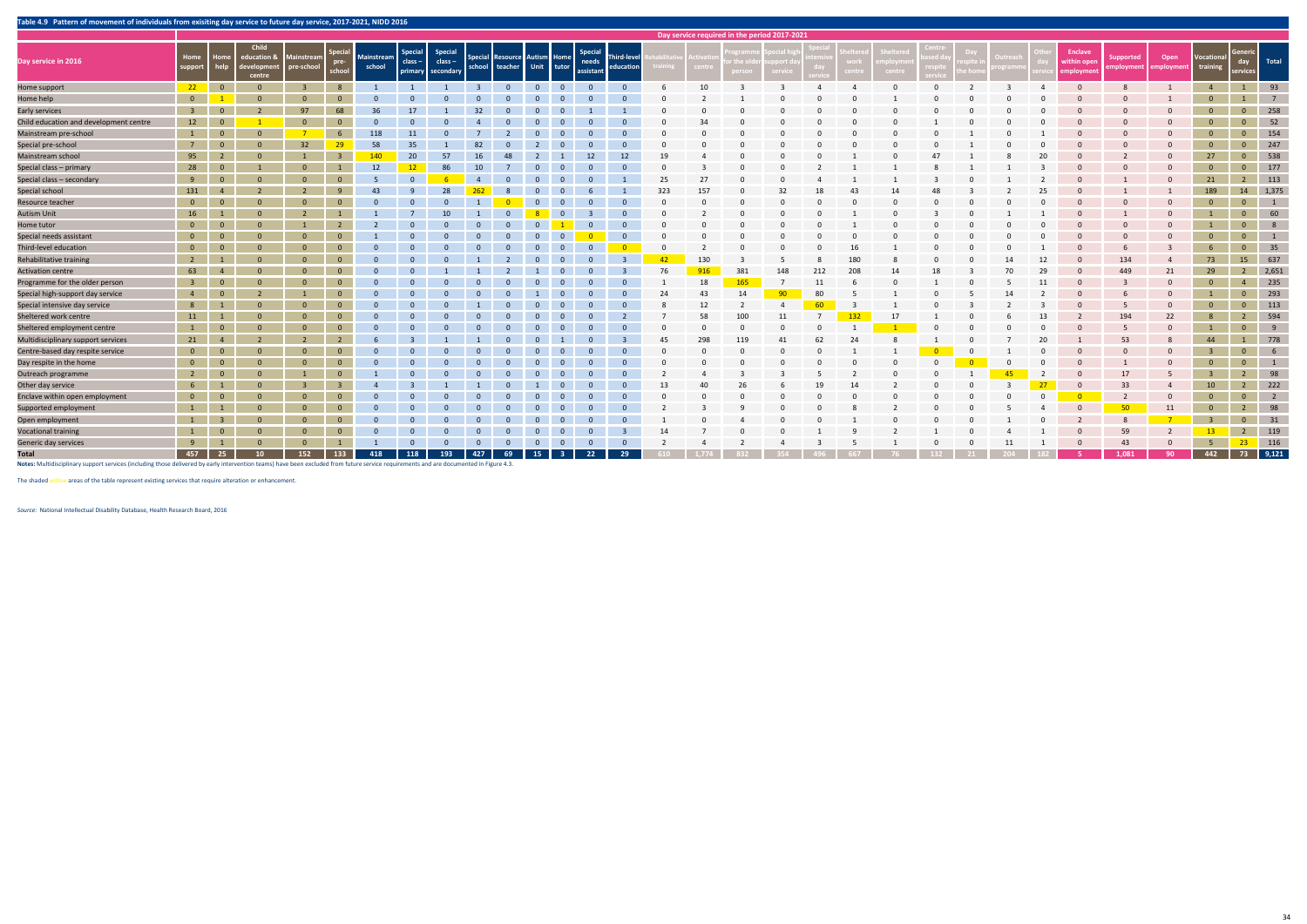Table 4.10 Additional residential support services required by people availing of residential support services, NIDD 2016

|                                            |                                        |                                     |                                    | Residential support service required 2017-2021 |                                        |                                                       |                                   |                                                        |                                 |                                                                |                                     |                                 |                |
|--------------------------------------------|----------------------------------------|-------------------------------------|------------------------------------|------------------------------------------------|----------------------------------------|-------------------------------------------------------|-----------------------------------|--------------------------------------------------------|---------------------------------|----------------------------------------------------------------|-------------------------------------|---------------------------------|----------------|
| <b>Residential support service in 2016</b> | Foster<br>care and<br>boarding-<br>out | <b>Living</b><br>indepen-<br>dently | Living semi-<br>indepen-<br>dently | Holiday<br>residential<br>placement            | <b>Crisis or</b><br>planned<br>respite | <b>Occasional</b><br>respite<br>care (host<br>family) | Shared care/<br>guardian-<br>ship | Regular<br>part-time<br>care (2/3<br>days per<br>week) | time care<br>(every<br>weekend) | Regular part Regular part<br>time care<br>(alternate<br>weeks) | Overnight<br>respite in<br>the home | Other<br>residential<br>service | <b>Total</b>   |
| Foster care and boarding out               | 2                                      | $\mathbf{0}$                        |                                    | $\overline{2}$                                 | 20                                     | $\mathbf{1}$                                          | $\mathbf{0}$                      | $\overline{2}$                                         | $\mathbf{0}$                    | $\Omega$                                                       | $\mathbf{1}$                        | $\mathbf{0}$                    | 32             |
| Living semi-independently                  | $\mathbf{0}$                           | 13                                  | 34                                 | $\mathbf{1}$                                   | $\overline{4}$                         | $\mathbf{0}$                                          | $\mathbf{0}$                      | $\mathbf{0}$                                           | $\mathbf 0$                     |                                                                | $\mathbf{1}$                        | $\mathbf{0}$                    | 54             |
| Holiday residential placement              | $\mathbf{0}$                           | $\mathbf{0}$                        | $\overline{2}$                     | $\overline{0}$                                 | $\overline{4}$                         | $\mathbf{0}$                                          | $\mathbf{0}$                      | $\mathbf{0}$                                           | $\mathbf 0$                     |                                                                | $\mathbf{1}$                        | $\mathbf{0}$                    | 8              |
| Crisis or planned respite                  |                                        | $\overline{4}$                      | 82                                 | 12                                             | 1,032                                  | 38                                                    | 21                                | 54                                                     | 16                              | 16                                                             | 18                                  | 8                               | 1,302          |
| Occasional respite care (host family)      | $\mathbf{0}$                           | $\overline{3}$                      | 6                                  |                                                | 45                                     | 28                                                    | $\overline{2}$                    | $\overline{7}$                                         | $\mathbf{0}$                    | $\Omega$                                                       | $\overline{0}$                      | 1                               | 93             |
| Shared care or guardianship                | $\mathbf{0}$                           | $\mathbf{0}$                        |                                    | $\Omega$                                       | $\overline{2}$                         | $\mathbf{0}$                                          | $\overline{0}$                    | $\overline{0}$                                         | $\mathbf{0}$                    | $\Omega$                                                       | $\overline{0}$                      | $\mathbf{0}$                    | $\overline{2}$ |
| Regular part-time care (2/3 days per week) | $\mathbf{0}$                           |                                     |                                    | $\Omega$                                       | $\overline{4}$                         | $\mathbf{0}$                                          |                                   | $\overline{1}$                                         | $\mathbf{1}$                    | $\overline{2}$                                                 | $\overline{0}$                      | $\mathbf{0}$                    | 17             |
| Regular part-time care (every weekend)     | $\mathbf{0}$                           | $\mathbf{0}$                        |                                    | $\Omega$                                       | $\mathbf{0}$                           | $\mathbf{0}$                                          | $\Omega$                          | $\overline{0}$                                         | $\overline{0}$                  | $\Omega$                                                       | $\overline{0}$                      | $\mathbf{0}$                    | $\Omega$       |
| Regular part-time care (alternate weeks)   | $\mathbf{0}$                           | $\Omega$                            |                                    |                                                | $\mathbf{1}$                           | $\mathbf{0}$                                          | $\Omega$                          | $\overline{0}$                                         | $\mathbf{0}$                    | $\overline{1}$                                                 | $\mathbf{1}$                        | $\mathbf{0}$                    |                |
| Overnight respite in the home              | $\mathbf{0}$                           | $\Omega$                            |                                    | $\Omega$                                       | 3                                      |                                                       | $\Omega$                          | $\overline{0}$                                         | $\mathbf{0}$                    | $\Omega$                                                       | $\mathbf{1}$                        | $\mathbf{1}$                    | 6              |
| Other residential service                  | $\mathbf{0}$                           | $\Omega$                            |                                    | $\Omega$                                       | $\overline{3}$                         | $\Omega$                                              | $\Omega$                          |                                                        |                                 |                                                                | $\mathbf{1}$                        | $\overline{0}$                  | ⇁              |
| <b>All services</b>                        | $\overline{\mathbf{3}}$                | 21                                  | 136                                | 17                                             | 1,118                                  | 68                                                    | 24                                | 65                                                     | 18                              | 21                                                             | 24                                  | 10                              | 1,525          |

Notes: The shaded yellow areas of the table represent existing services that require alteration or enhancement.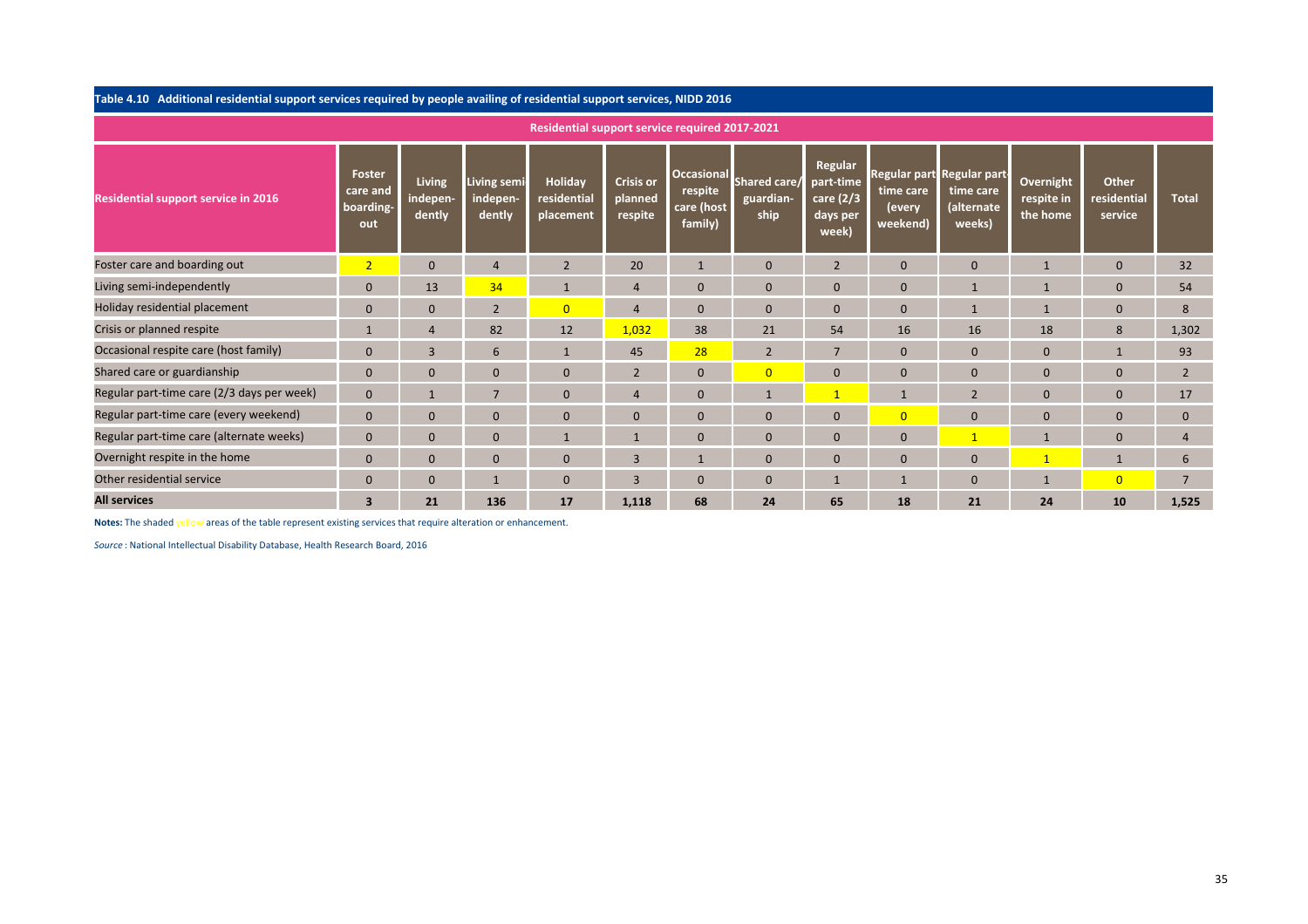Table 4.11 Day service requirements of individuals aged 11 to 19 years who were in an education setting in 2016, by age group and level of intellectual disability, NIDD 2016

|                                  |                        |                | $11-15$ years                    |                |                        |                | 16-19 years                      |                  | <b>Total</b><br>Moderate/ |                |                     |                |
|----------------------------------|------------------------|----------------|----------------------------------|----------------|------------------------|----------------|----------------------------------|------------------|---------------------------|----------------|---------------------|----------------|
|                                  | <b>Not</b><br>verified | <b>Mild</b>    | Moderate/<br>severe/<br>profound | <b>Total</b>   | <b>Not</b><br>verified | <b>Mild</b>    | Moderate/<br>severe/<br>profound | <b>Total</b>     | <b>Not</b><br>verified    | <b>Mild</b>    | severe/<br>profound | <b>Total</b>   |
| Home support                     | 5                      | 46             | 80                               | 131            | $\mathbf 0$            | 23             | 32                               | 55               | 5                         | 69             | 112                 | 186            |
| Home help                        | $\overline{0}$         |                | $\overline{2}$                   | 3              | $\mathbf 0$            | 0              | $\mathbf{0}$                     | $\boldsymbol{0}$ | 0                         | $\mathbf{1}$   | $\overline{2}$      | 3              |
| Third-level education            | $\mathbf{0}$           | 11             | $\overline{0}$                   | 1              | 3                      | 2              | 8                                | 13               | 3                         | 3              | 8                   | 14             |
| Rehabilitative training          | $\overline{0}$         | 68             | 55                               | 123            | $\mathbf 0$            | 127            | 113                              | 240              | 0                         | 195            | 168                 | 363            |
| <b>Activation centre</b>         | $\overline{0}$         | 12             | 47                               | 59             | $\mathbf 0$            | 32             | 99                               | 131              | 0                         | 44             | 146                 | 190            |
| Special high-support day service | $\mathbf{0}$           | $\Omega$       | 11                               | 11             | $\mathbf 0$            | $\mathbf{1}$   | 20                               | 21               | 0                         | $\mathbf{1}$   | 31                  | 32             |
| Special intensive day service    | $\mathbf 0$            | $\Omega$       | 4                                | 4              | $\mathbf 0$            | 4              | 14                               | 18               | 0                         | $\overline{4}$ | 18                  | 22             |
| Sheltered work centre            | $\Omega$               | 5              | 13                               | 18             | 1                      | 9              | 20                               | 30               |                           | 14             | 33                  | 48             |
| Sheltered employment centre      | $\mathbf{0}$           | 1              | $\overline{2}$                   | 3              | $\mathbf{0}$           | 5              | 8                                | 13               | 0                         | 6              | 10                  | 16             |
| Centre-based day respite service | $\overline{2}$         | 14             | 23                               | 39             | $\mathbf{0}$           | $\overline{2}$ | 13                               | 15               | $\overline{2}$            | 16             | 36                  | 54             |
| Day respite in the home          | $\mathbf{0}$           |                | $\overline{2}$                   | 3              | 0                      | $\mathbf{0}$   | $\mathbf{1}$                     | $\mathbf{1}$     | 0                         |                | 3                   | $\overline{4}$ |
| Outreach programme               | $\Omega$               | 4              | $\overline{2}$                   | 6              | 0                      | $\mathbf{1}$   | $\mathbf{1}$                     | $\overline{2}$   | 0                         | 5              | 3                   | 8              |
| Other day service                | $\overline{2}$         | 5              | 8                                | 15             | $\mathbf{1}$           | 6              | 19                               | 26               | 3                         | 11             | 27                  | 41             |
| Supported employment             | $\Omega$               |                | $\overline{0}$                   | 1              | $\overline{0}$         | 3              | $\mathbf{1}$                     | 4                | 0                         | 4              | $\mathbf{1}$        | 5              |
| Open employment                  | $\Omega$               | $\overline{0}$ | $\Omega$                         | $\mathbf{0}$   | 0                      | $\mathbf{1}$   | $\mathbf{0}$                     | $\mathbf{1}$     | 0                         | $\mathbf{1}$   | $\mathbf 0$         | $\mathbf{1}$   |
| <b>Vocational training</b>       | $\mathbf{1}$           | 65             | 5                                | 71             | $\mathbf 0$            | 145            | 23                               | 168              | 1                         | 210            | 28                  | 239            |
| Generic day services             | 0                      | $\Omega$       | $\overline{2}$                   | $\overline{2}$ | 0                      | 2              | 12                               | 14               | 0                         | 2              | 14                  | 16             |
| <b>Total</b>                     | 10                     | 224            | 256                              | 490            | 5                      | 363            | 384                              | 752              | 15                        | 587            | 640                 | 1,242          |

Note: More than three quarters of the group recorded day service requirement in the next two years 2017-2018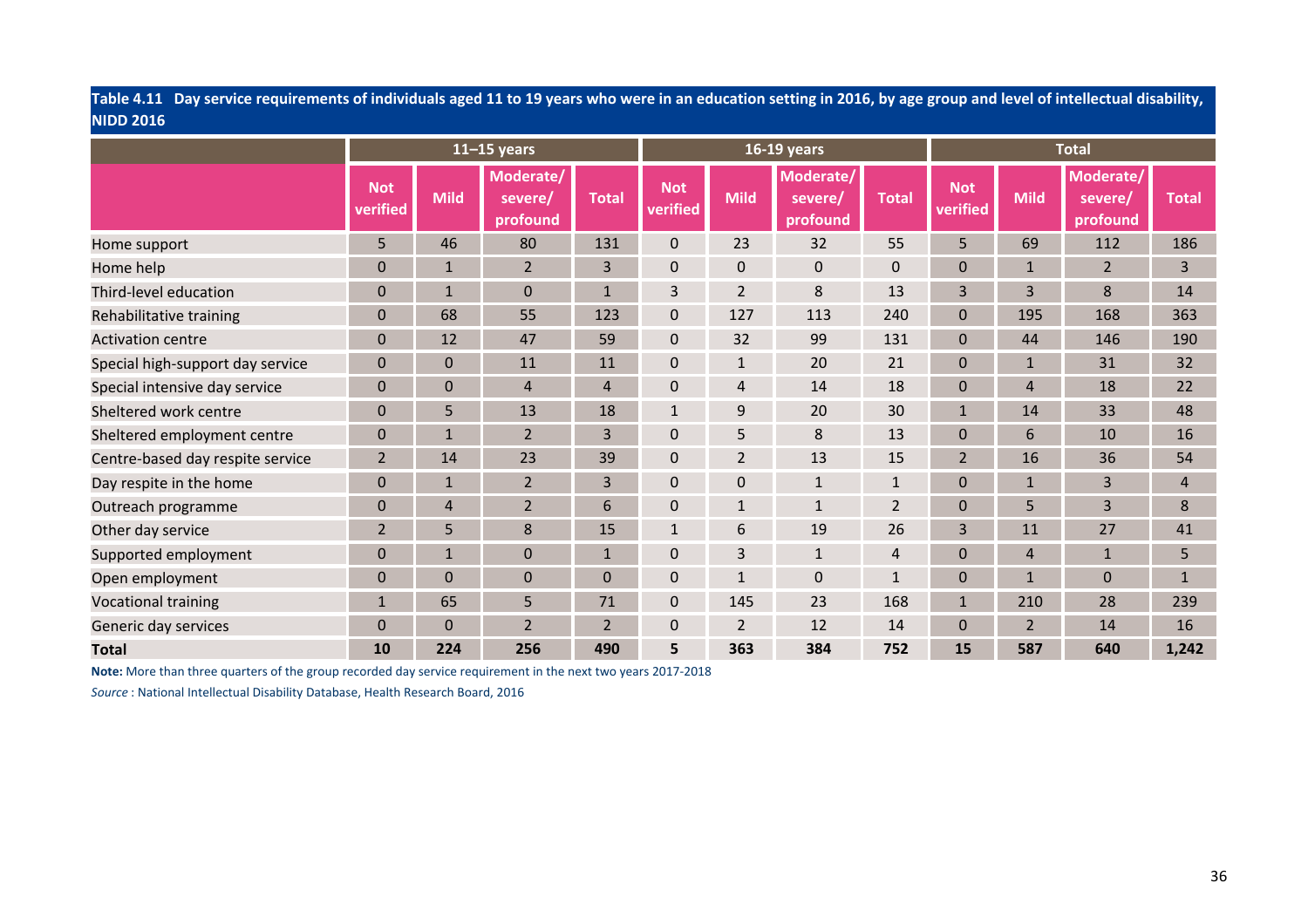|                                                                                 |             | No service requirements          |                   |             | Has service requirements                |                   |              |
|---------------------------------------------------------------------------------|-------------|----------------------------------|-------------------|-------------|-----------------------------------------|-------------------|--------------|
| Resident in psychiatric hospital in 2016                                        | <b>Mild</b> | Moderate/<br>Severe/<br>Profound | <b>All levels</b> | <b>Mild</b> | Moderate/<br>Severe/<br><b>Profound</b> | <b>All levels</b> | <b>Total</b> |
| Area 1: Donegal, Sligo/Leitrim/West Cavan, Cavan/Monaghan                       | $\Omega$    | $\Omega$                         | 0                 |             | $\Omega$                                | 3                 | 3            |
| Area 2: Galway, Roscommon, Mayo                                                 |             | $\Omega$                         |                   | 0           |                                         |                   |              |
| Area 3: Clare, Limerick, North Tipperary/East Limerick                          |             |                                  |                   |             |                                         | $\Omega$          |              |
| Area 4: Kerry, North Cork, North Lee, South Lee, West Cork                      |             |                                  | ς                 |             | $\Omega$                                |                   | 10           |
| Area 5: South Tipperary, Carlow/Kilkenny, Waterford, Wexford                    |             | Δ                                |                   |             | 11                                      | 13                | 20           |
| Area 7: Kildare/West Wicklow, Dublin West, Dublin South City, Dublin South West | $\Omega$    | $\Omega$                         | $\Omega$          | 0           | $\overline{2}$                          | $\overline{2}$    |              |
| Area 8: Laois/Offaly, Longford/West Meath, Louth/Meath                          |             |                                  |                   |             |                                         |                   | 6            |
| Area 9: Dublin North, Dublin North Central, Dublin North West                   | 13          | 43                               | 56                | 13          | 36                                      | 49                | 105          |
| <b>All residents</b>                                                            | 20          | 50                               | 70                | 28          | 50                                      | 78                | 148          |

Table 4.12 Overall service requirements of people with intellectual disability resident in psychiatric hospitals in 2016 by CHO region of registration, NIDD 2016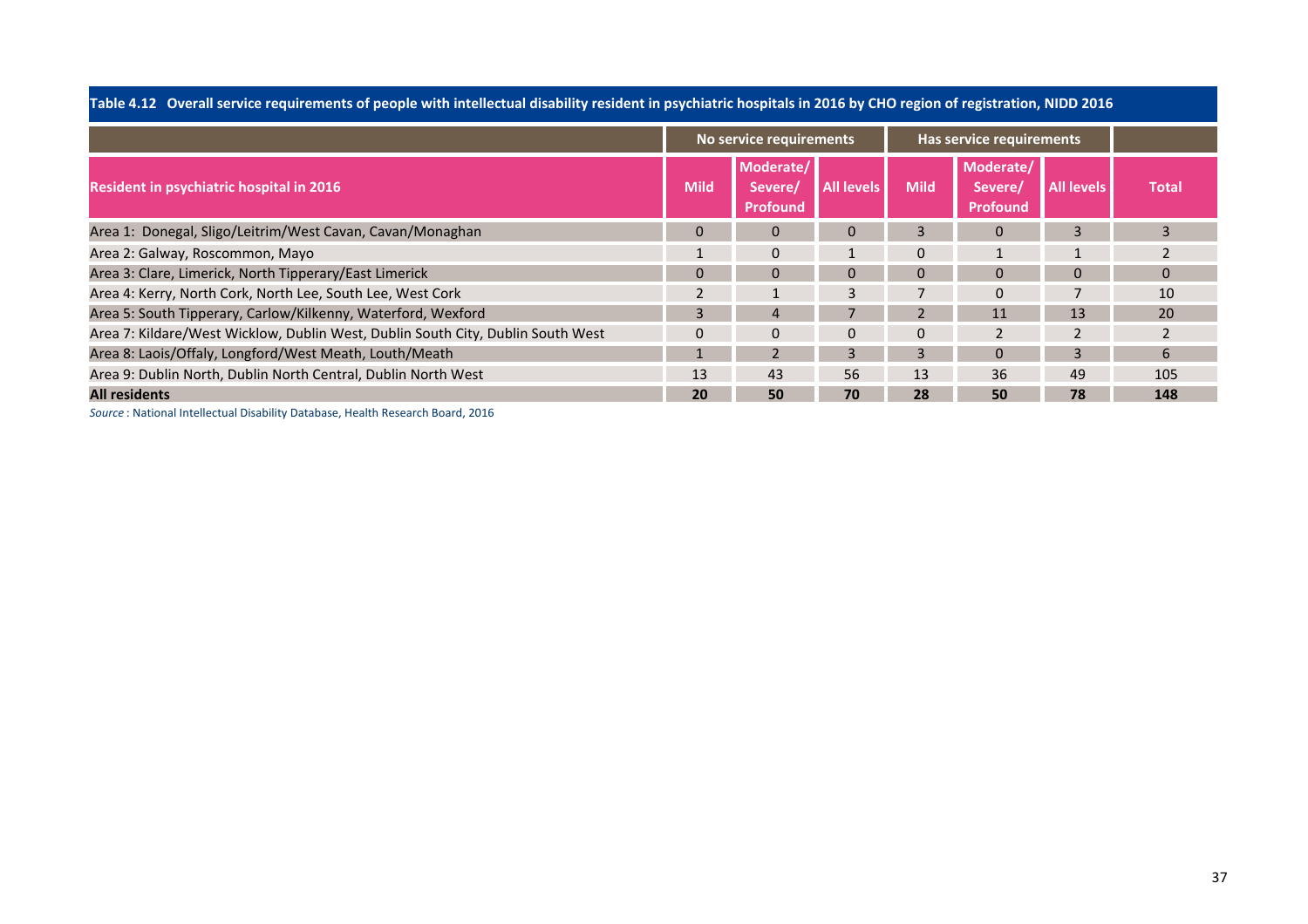| Table 4.13 Residential service requirements of people currently resident in psychiatric hospitals in 2016 who<br>require transfer to the intellectual disability sector, NIDD 2016 |              |  |  |  |  |
|------------------------------------------------------------------------------------------------------------------------------------------------------------------------------------|--------------|--|--|--|--|
| <b>Number requiring residential service</b>                                                                                                                                        | $\mathsf{n}$ |  |  |  |  |
| 5 day (48-week) community group home                                                                                                                                               | 1            |  |  |  |  |
| 7-day (48-week) community group home                                                                                                                                               | 2            |  |  |  |  |
| 7-day (52-week) community group home                                                                                                                                               | 20           |  |  |  |  |
| 5 day (48-week) residential centre                                                                                                                                                 | $\mathbf{1}$ |  |  |  |  |
| 7-day (48-week) residential centre                                                                                                                                                 | $\Omega$     |  |  |  |  |
| 7-day (52-week) residential centre                                                                                                                                                 | 14           |  |  |  |  |
| Intensive placement (challenging behaviour)                                                                                                                                        | 12           |  |  |  |  |
| Intensive placement (profound/multiple disability)                                                                                                                                 | 6            |  |  |  |  |
| <b>All residential services</b>                                                                                                                                                    | 56           |  |  |  |  |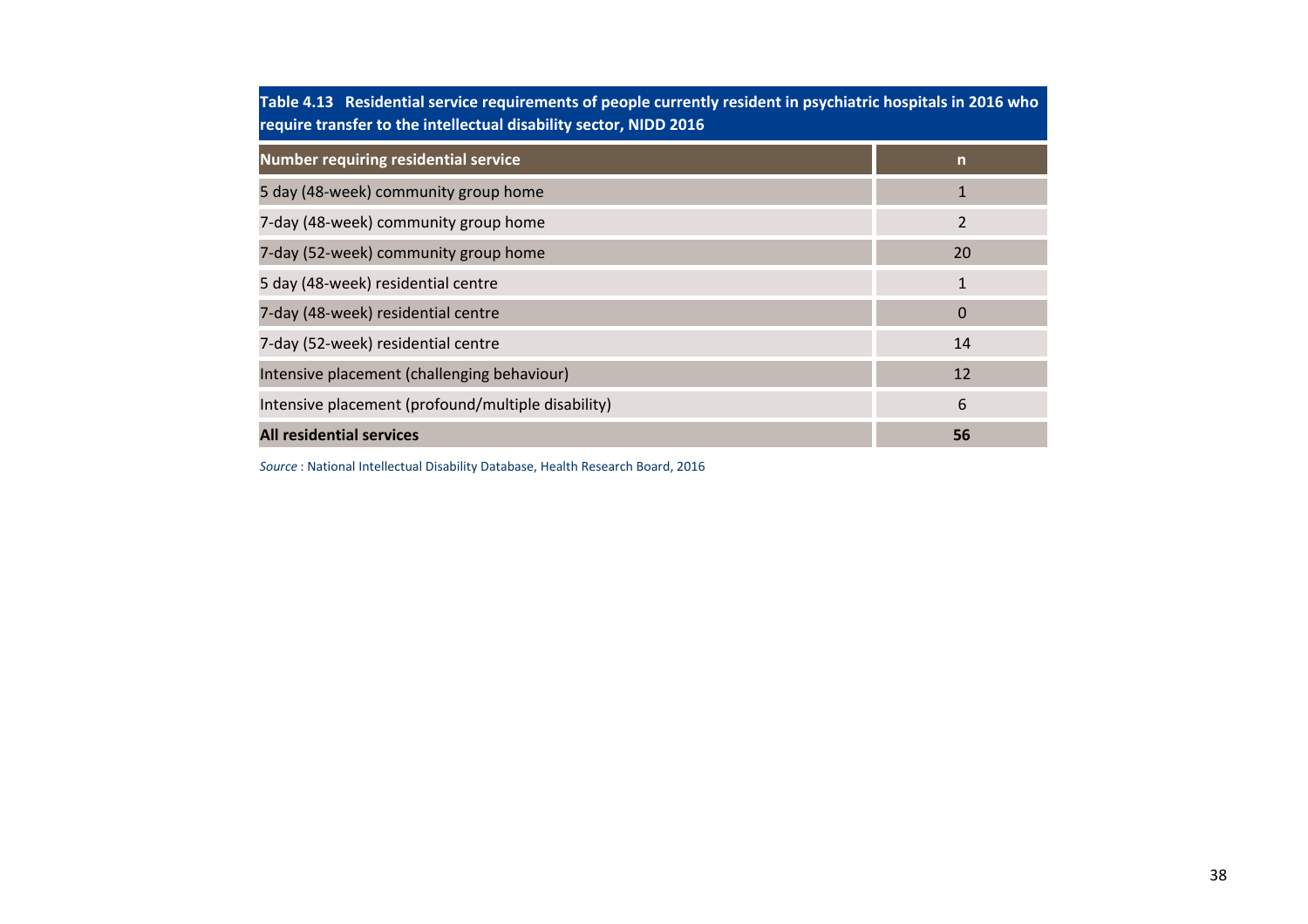# Table 4.14a Day service requirements of people currently resident in psychiatric hospitals in 2016 who require transfer to the intellectual disability sector, NIDD 2016

|                                  | <b>Number requiring day service</b> |
|----------------------------------|-------------------------------------|
| Rehabilitative training          |                                     |
| <b>Activation centre</b>         | 3                                   |
| Programme for the older person   |                                     |
| Special high-support day service | 10                                  |
| Special intensive day service    | 4                                   |
| Sheltered employment centre      |                                     |
| Generic day services             |                                     |
| Home help                        |                                     |
| <b>Total</b>                     |                                     |

Note: Twelve of the twenty two also had multidisciplinary support service requirements. These are documented in the multidisciplinary support services figure 4.3.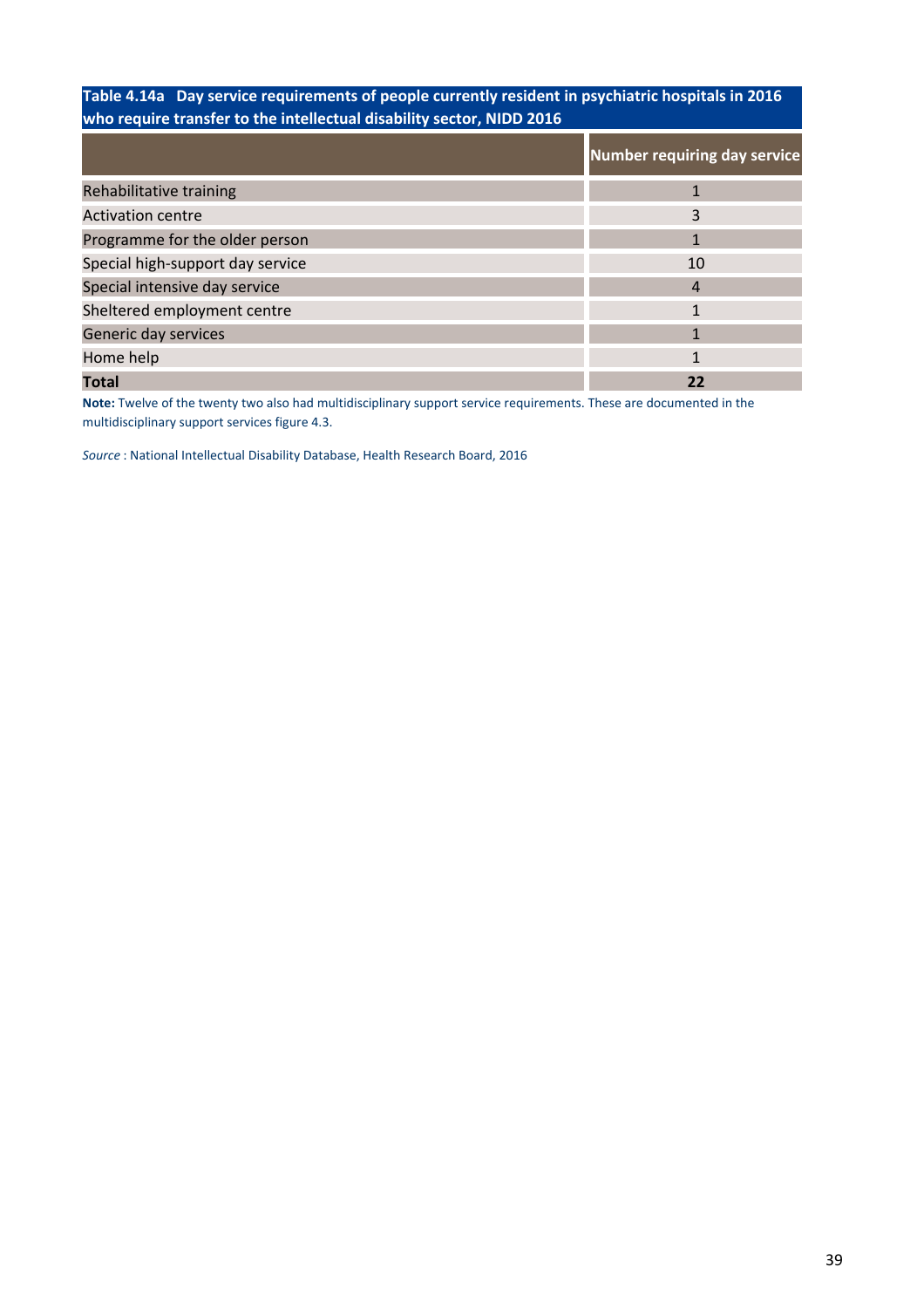| Table 4.14b Day service requirements of people appropriately accommodated in psychiatric hospitals in 2016 |                                   |                             |                                                |                                            |                                    |                                |                      |                |
|------------------------------------------------------------------------------------------------------------|-----------------------------------|-----------------------------|------------------------------------------------|--------------------------------------------|------------------------------------|--------------------------------|----------------------|----------------|
|                                                                                                            | Services required 2017-2021       |                             |                                                |                                            |                                    |                                |                      |                |
| Day services in 2016                                                                                       | <b>Rehabilitative</b><br>training | <b>Activation</b><br>centre | <b>Special high-</b><br>support day<br>service | <b>Special</b><br>intensive day<br>service | <b>Sheltered</b><br>work<br>centre | <b>Supported</b><br>employment | Other day<br>service | <b>Total</b>   |
| Home support                                                                                               | $\mathbf{0}$                      | $\Omega$                    | $\mathbf 0$                                    | $\Omega$                                   | $\Omega$                           | $\Omega$                       |                      | $\mathbf{1}$   |
| <b>Vocational training</b>                                                                                 | $\Omega$                          | $\Omega$                    | $\Omega$                                       | $\Omega$                                   |                                    | $\Omega$                       | $\Omega$             | $\mathbf{1}$   |
| Rehabilitative training                                                                                    | $\mathbf{0}$                      | $\overline{0}$              | $\mathbf{0}$                                   | $\Omega$                                   | $\mathbf{0}$                       | $\mathbf{1}$                   | $\mathbf{0}$         | $\mathbf{1}$   |
| <b>Activation centre</b>                                                                                   |                                   | $\overline{2}$              | $\overline{2}$                                 | $\mathbf{1}$                               | $\mathbf{0}$                       | $\Omega$                       | $\Omega$             | 6              |
| Other day programme                                                                                        | $\Omega$                          | $\Omega$                    | $\Omega$                                       | $\mathbf{1}$                               | $\Omega$                           | $\Omega$                       | $\Omega$             | $\mathbf{1}$   |
| Special intensive day service                                                                              | $\mathbf 0$                       |                             | $\Omega$                                       | $\mathbf{0}$                               | $\Omega$                           | $\Omega$                       | $\mathbf 0$          | $\mathbf{1}$   |
| Generic day services                                                                                       | $\Omega$                          | $\mathbf{1}$                | $\Omega$                                       | $\Omega$                                   | $\Omega$                           | $\Omega$                       | $\Omega$             | $\mathbf{1}$   |
| Multidisciplinary support services only                                                                    |                                   | $2^{\circ}$                 | $\overline{2}$                                 | $\mathbf{1}$                               | $\Omega$                           | $\Omega$                       | 1                    | $\overline{7}$ |
| <b>Total</b>                                                                                               | $\overline{2}$                    | 6                           | 4                                              | 3                                          |                                    |                                | $\overline{2}$       | 19             |

Note: Seven of the 19 also had multidisciplinary support service requirements. These are documented in the multidisciplinary support services figure 4.3.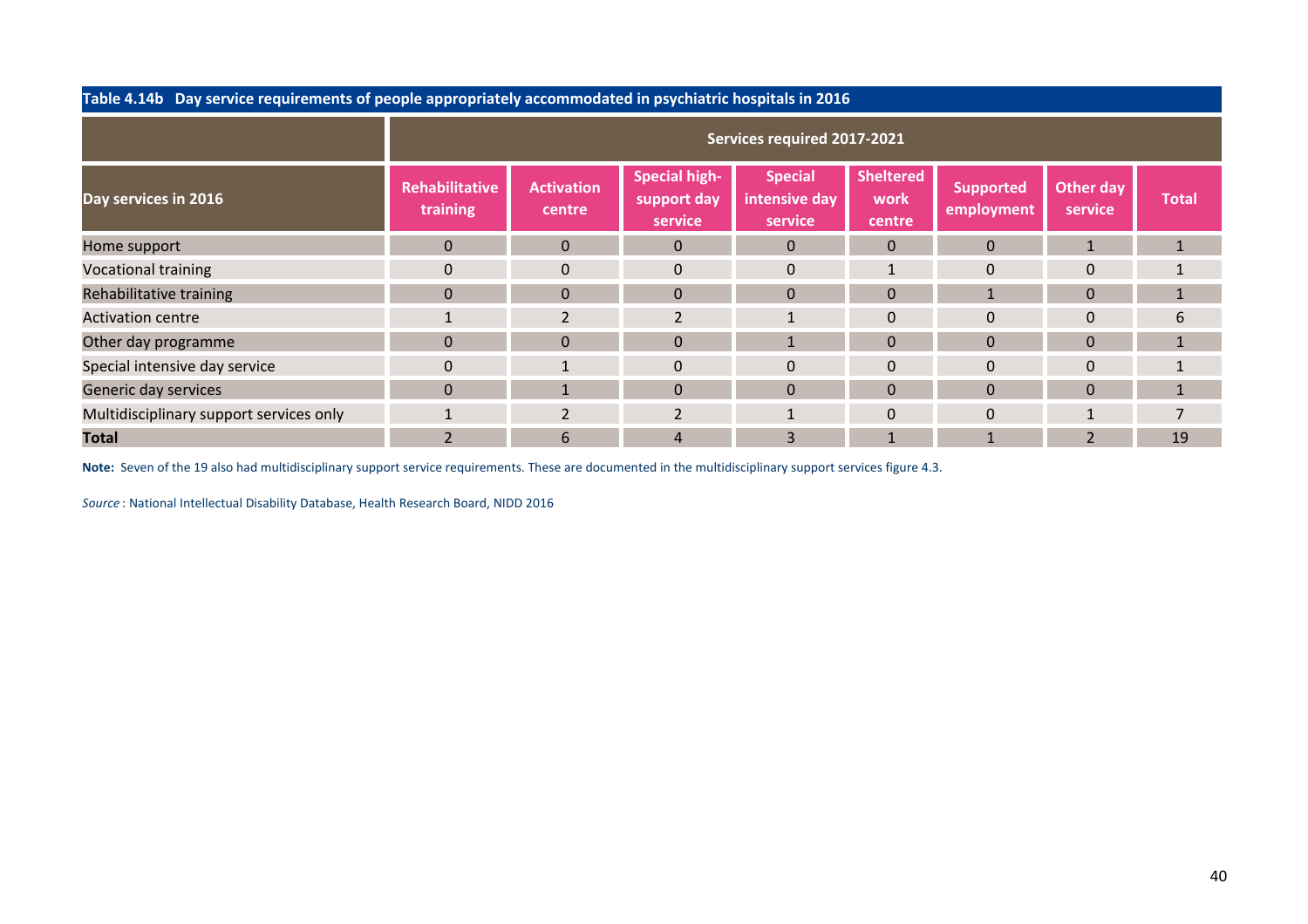| Table 4.15 Pattern of full-time residential service provision required 2017-2021, NIDD 2016 |                                                                          |                                                                                         |                                                                                      |                                                                |                                                           |  |
|---------------------------------------------------------------------------------------------|--------------------------------------------------------------------------|-----------------------------------------------------------------------------------------|--------------------------------------------------------------------------------------|----------------------------------------------------------------|-----------------------------------------------------------|--|
|                                                                                             | <b>New services required</b><br>by people without<br>residential service | <b>New services required</b><br>by people transferring<br>from psychiatric<br>hospitals | Service changes<br>required by people in<br>existing full-time<br>residential places | Places vacated by<br>people in full-time<br>residential places | Shortfall (-)/ Excess<br>of places arising from<br>demand |  |
| 5-day community group home                                                                  | 257                                                                      | $\mathbf{1}$                                                                            | 26                                                                                   | 192                                                            | $-92$                                                     |  |
| 7-day (48-week) community group home                                                        | 276                                                                      | $\overline{2}$                                                                          | 167                                                                                  | 167                                                            | $-278$                                                    |  |
| 7-day (52-week) community group home                                                        | 1,313                                                                    | 20                                                                                      | 1,432                                                                                | 623                                                            | $-2,142$                                                  |  |
| 5-day residential centre                                                                    | 20                                                                       | $\mathbf{1}$                                                                            | $\mathbf{1}$                                                                         | 25                                                             | 3                                                         |  |
| 7-day (48-week) residential centre                                                          | 47                                                                       | $\mathbf{0}$                                                                            | 23                                                                                   | 146                                                            | 76                                                        |  |
| 7-day (52-week) residential centre                                                          | 110                                                                      | 14                                                                                      | 184                                                                                  | 966                                                            | 658                                                       |  |
| Nursing home                                                                                | 18                                                                       | $\mathbf{0}$                                                                            | 34                                                                                   | 22                                                             | $-30$                                                     |  |
| Mental health community residence                                                           | 5                                                                        | $\mathbf 0$                                                                             | $\mathbf{1}$                                                                         | $\overline{2}$                                                 | $-4$                                                      |  |
| Psychiatric hospital                                                                        | $\Omega$                                                                 | $\Omega$                                                                                | $\Omega$                                                                             | $\Omega$                                                       | $\overline{0}$                                            |  |
| Intensive placement (challenging behaviour)                                                 | 59                                                                       | 12                                                                                      | 272                                                                                  | 123                                                            | $-220$                                                    |  |
| Intensive placement (profound or multiple disability)                                       | 59                                                                       | 6                                                                                       | 244                                                                                  | 55                                                             | $-254$                                                    |  |
| Other/unspecified intellectual disability service                                           | $\pmb{0}$                                                                | $\mathbf 0$                                                                             | $\mathbf 0$                                                                          | 18                                                             | 18                                                        |  |
| Designated residential support placement                                                    | $\Omega$                                                                 | $\mathbf{0}$                                                                            | $\Omega$                                                                             | $45*$                                                          | $\Omega$                                                  |  |
| <b>Total</b>                                                                                | 2,164                                                                    | 56                                                                                      | 2,384                                                                                | 2,384                                                          | $-2,220$                                                  |  |

\* 45 designated residential support places which are inappropriately occupied by full-time residents will be released, but they have not been deducted from the total number of required full-time residential places as they should not be made available for full time use.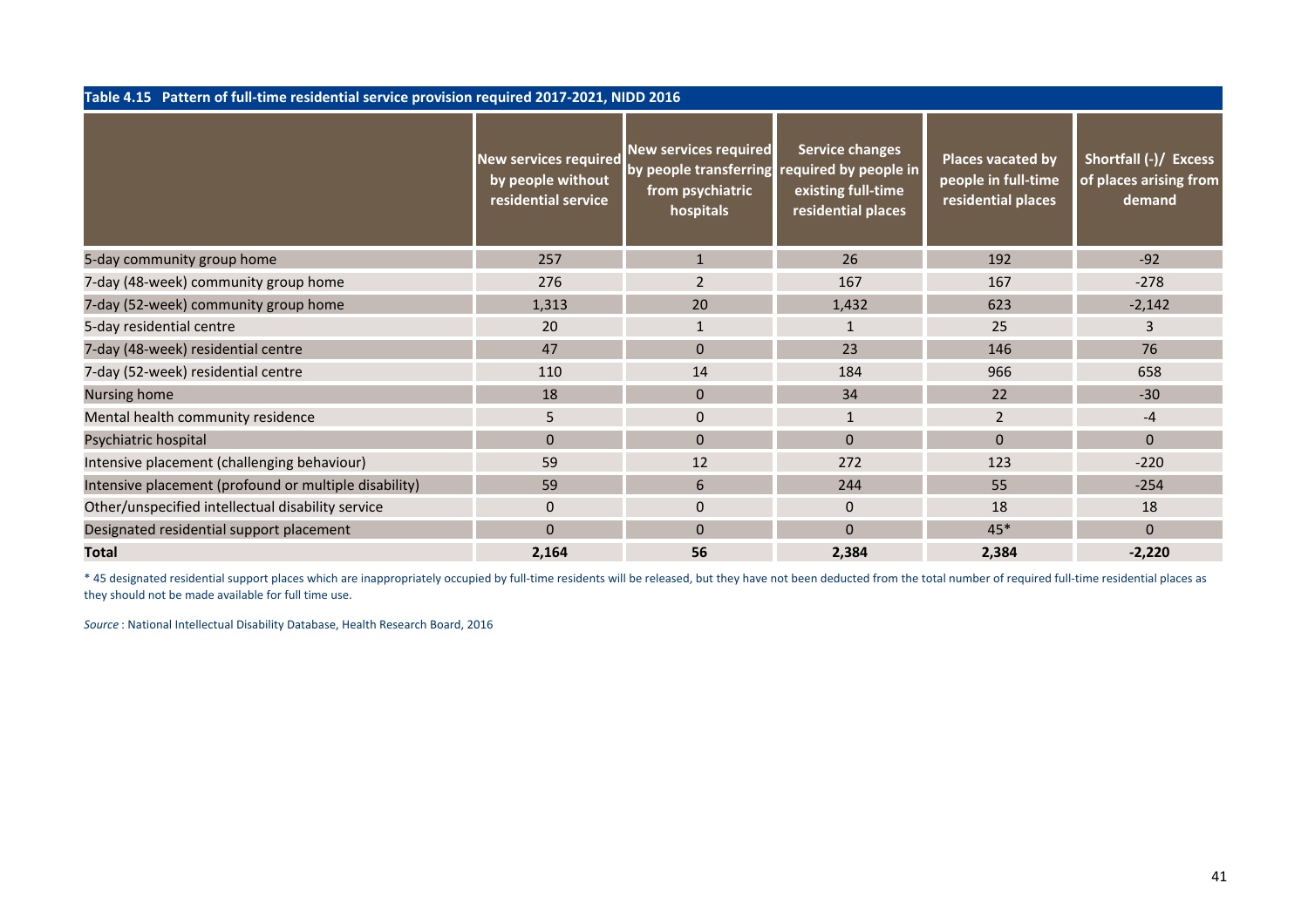| Table 4.16 Pattern of day service provision required 2017-2021, NIDD 2016 |                                                                   |                                                                                         |                                                                                 |                                                                           |                                                       |                                                           |  |  |
|---------------------------------------------------------------------------|-------------------------------------------------------------------|-----------------------------------------------------------------------------------------|---------------------------------------------------------------------------------|---------------------------------------------------------------------------|-------------------------------------------------------|-----------------------------------------------------------|--|--|
|                                                                           | <b>New services</b><br>required by people<br>without day services | <b>New services</b><br>required by people<br>transferring from<br>psychiatric hospitals | <b>Service changes</b><br>required by people<br>within psychiatric<br>hospitals | <b>Service changes</b><br>required by people<br>receiving day<br>services | Places vacated by<br>people receiving day<br>services | Shortfall (-)/ Excess<br>of places arising<br>from demand |  |  |
| Home support                                                              | 13                                                                | $\mathbf 0$                                                                             | $\mathbf 0$                                                                     | 457                                                                       | $\mathbf{0}$                                          | $-470$                                                    |  |  |
| Home help                                                                 | 3                                                                 | $\mathbf{1}$                                                                            | $\mathbf 0$                                                                     | 25                                                                        | $\mathbf 0$                                           | $-29$                                                     |  |  |
| Mainstream pre-school                                                     | $\mathbf{1}$                                                      | $\mathbf{0}$                                                                            | $\mathbf{0}$                                                                    | 152                                                                       | 154                                                   | $\mathbf{1}$                                              |  |  |
| Special pre-school                                                        | 3                                                                 | $\mathbf 0$                                                                             | $\mathbf 0$                                                                     | 133                                                                       | 247                                                   | 111                                                       |  |  |
| Child education and development centre                                    | $\mathbf{0}$                                                      | $\mathbf{0}$                                                                            | $\mathbf{0}$                                                                    | 10                                                                        | 52                                                    | 42                                                        |  |  |
| Mainstream school                                                         | $\mathbf{1}$                                                      | $\mathbf 0$                                                                             | 0                                                                               | 418                                                                       | 538                                                   | 119                                                       |  |  |
| Resource/visiting teacher                                                 | $\mathbf{0}$                                                      | $\mathbf{0}$                                                                            | $\mathbf{0}$                                                                    | 69                                                                        | $\mathbf{0}$                                          | $-69$                                                     |  |  |
| Special needs assistant                                                   | $\pmb{0}$                                                         | $\mathbf 0$                                                                             | 0                                                                               | 22                                                                        | $\mathbf 0$                                           | $-22$                                                     |  |  |
| Home tutor                                                                | $\mathbf{0}$                                                      | $\mathbf{0}$                                                                            | $\mathbf{0}$                                                                    | $\overline{3}$                                                            | $\mathbf{0}$                                          | $-3$                                                      |  |  |
| <b>Autism Unit</b>                                                        | $\mathbf 0$                                                       | $\mathbf{0}$                                                                            | $\mathbf{0}$                                                                    | 15                                                                        | 60                                                    | 45                                                        |  |  |
| Special class - primary                                                   | $\mathbf{0}$                                                      | $\mathbf{0}$                                                                            | $\mathbf 0$                                                                     | 118                                                                       | 177                                                   | 59                                                        |  |  |
| Special class - secondary                                                 | $\overline{2}$                                                    | $\mathbf{0}$                                                                            | $\mathbf{0}$                                                                    | 193                                                                       | 113                                                   | $-82$                                                     |  |  |
| Special school                                                            | $\mathbf{1}$                                                      | $\mathbf{0}$                                                                            | $\mathbf{0}$                                                                    | 427                                                                       | 1,375                                                 | 947                                                       |  |  |
| Third-level education                                                     | $\mathbf 0$                                                       | $\mathbf{0}$                                                                            | 0                                                                               | 29                                                                        | 35                                                    | 6                                                         |  |  |
| Rehabilitative training                                                   | 35                                                                | $\mathbf{1}$                                                                            | $\overline{2}$                                                                  | 610                                                                       | 637                                                   | $-11$                                                     |  |  |
| <b>Activation centre</b>                                                  | 18                                                                | 3                                                                                       | 6                                                                               | 1,774                                                                     | 2,651                                                 | 850                                                       |  |  |
| Programme for the older person                                            | $7\overline{ }$                                                   | $\mathbf{1}$                                                                            | $\mathbf{0}$                                                                    | 832                                                                       | 235                                                   | $-605$                                                    |  |  |
| Special high-support day service                                          | 3                                                                 | 10                                                                                      | $\overline{4}$                                                                  | 354                                                                       | 293                                                   | $-78$                                                     |  |  |
| Special intensive day service                                             | $\overline{4}$                                                    | $\overline{4}$                                                                          | $\overline{3}$                                                                  | 496                                                                       | 113                                                   | $-394$                                                    |  |  |
| Sheltered work centre                                                     | 16                                                                | $\mathbf 0$                                                                             | $\mathbf 1$                                                                     | 667                                                                       | 594                                                   | $-90$                                                     |  |  |
| Sheltered employment centre                                               | $\mathbf{1}$                                                      | $\mathbf{1}$                                                                            | $\mathbf{0}$                                                                    | 76                                                                        | 9                                                     | $-69$                                                     |  |  |
| Centre-based day respite service                                          | $\mathbf 0$                                                       | $\mathbf 0$                                                                             | $\mathbf{0}$                                                                    | 132                                                                       | $\mathbf 0$                                           | $-132$                                                    |  |  |
| Day respite in the home                                                   | $\mathbf{0}$                                                      | $\mathbf{0}$                                                                            | $\mathbf{0}$                                                                    | 21                                                                        | $\mathbf{0}$                                          | $-21$                                                     |  |  |
| Other day service                                                         | 8                                                                 | $\mathbf 0$                                                                             | $\overline{2}$                                                                  | 182                                                                       | 222                                                   | 30                                                        |  |  |
| Outreach programme                                                        | $\overline{2}$                                                    | $\mathbf{0}$                                                                            | $\mathbf{0}$                                                                    | 204                                                                       | 98                                                    | $-108$                                                    |  |  |
| Enclave within open employment                                            | $\mathbf 0$                                                       | $\mathbf{0}$                                                                            | $\mathbf{0}$                                                                    | 5                                                                         | $\overline{2}$                                        | $-3$                                                      |  |  |
| Supported employment                                                      | 31                                                                | $\mathbf{0}$                                                                            | $\mathbf{1}$                                                                    | 1,081                                                                     | 98                                                    | $-1,015$                                                  |  |  |
| Open employment                                                           | $\overline{2}$                                                    | $\mathbf{0}$                                                                            | $\mathbf{0}$                                                                    | 90                                                                        | 31                                                    | $-61$                                                     |  |  |
| <b>Vocational training</b>                                                | 26                                                                | $\Omega$                                                                                | $\Omega$                                                                        | 442                                                                       | 119                                                   | $-349$                                                    |  |  |
| Generic day services                                                      | $\mathbf 0$                                                       | $\mathbf{1}$                                                                            | $\mathbf 0$                                                                     | 73                                                                        | 116                                                   | 42                                                        |  |  |
| <b>All services</b>                                                       | 177                                                               | 22                                                                                      | 19                                                                              | 9,121                                                                     | 7,969                                                 | $-1,370$                                                  |  |  |

Note: The data in relation to certain day services[1] are reported and interpreted on the assumption that:

(a) where a service of this type already exists, it will be retained by the individual, even when another service is put in place, or

(b) where a service of this type is new to the individual, it will not replace existing services.

[1] The services involved include home support services, early intervention team, resource or visiting teacher, special needs assistant, home tutor, autism unit, home help, multidisciplinary support services, centre-based respite service, and day respite in the home.